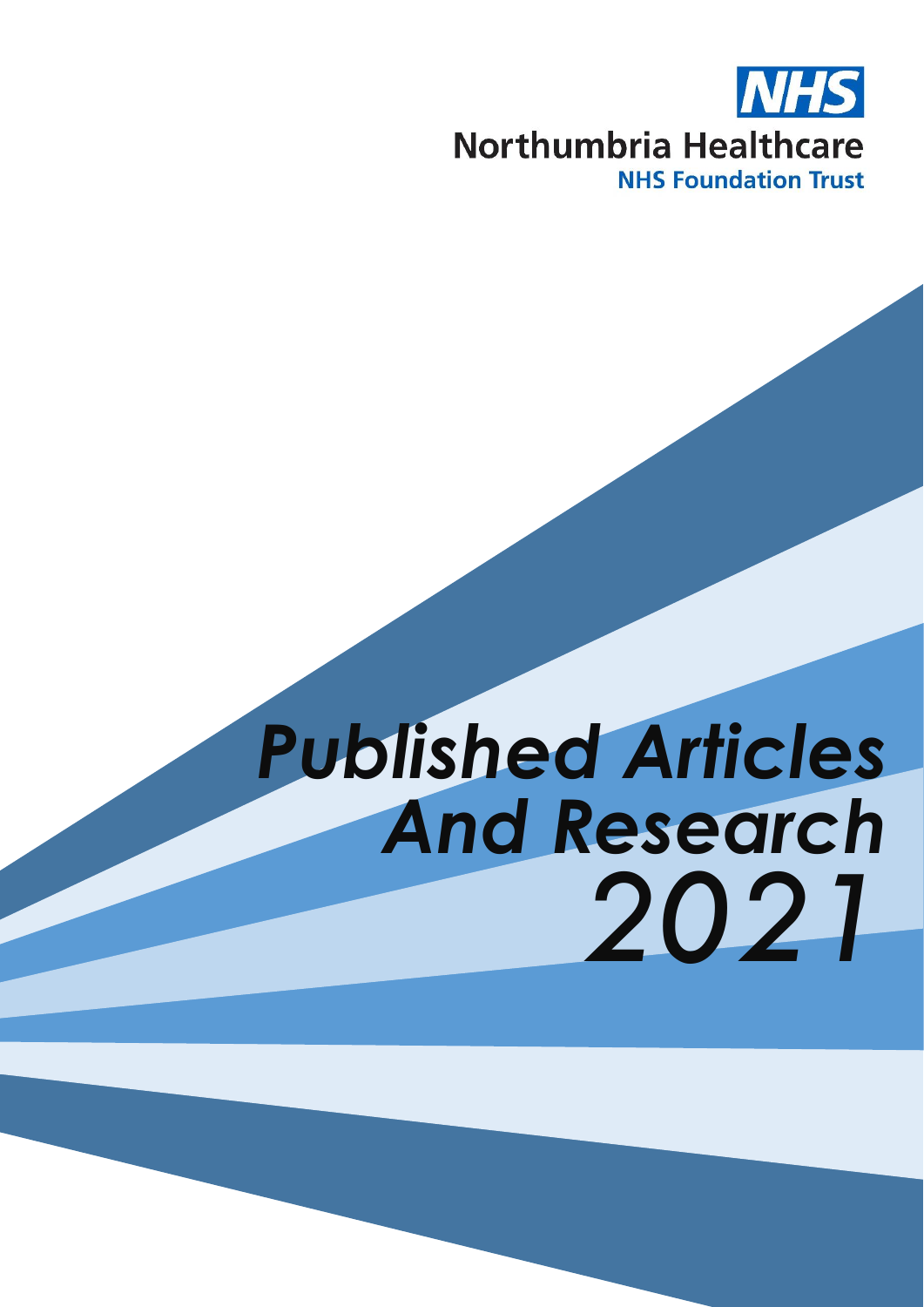**Northumbria Healthcare boasts a high annual publication rate where the primary author is an employee achieving publications into high impact scientific journals including** *The Lancet,* **along with nationally acclaimed prize awards for outstanding research contribution***.* 

**In 2021, there were 146 publications by 183 Northumbria authors, with 44 articles published in journals with an impact factor of 4.0 or more.**

**We actively support our staff, doctors, nurses, pharmacists, allied health professionals, and support staff in presenting their own account research at both international and national conferences.** 

#### **How to use this document**

- **Titles marked in green** are Open Access
- Titles marked with **blue hyperlink** can be accessed in full by following the link and logging in via OpenAthens. You can register for an OpenAthens account at: **<https://www.openathens.net/>**
- **Titles marked in red** may be available through the Library Service and can be requested here: http://library.northumbria.nhs.uk/how-to-

**For more information on Research and Development at Northumbria, please visit:**

**[http://intranet2.northumbria.nhs.uk/home/research-and](http://intranet2.northumbria.nhs.uk/home/research-and-development/)[development/](http://intranet2.northumbria.nhs.uk/home/research-and-development/)**

**This document was compiled by Northumbria Healthcare** 

**Library and Knowledge Services**

**For queries, please contact:** 

**[library@northumbria-healthcare.nhs.uk](mailto:library@northumbria-healthcare.nhs.uk)**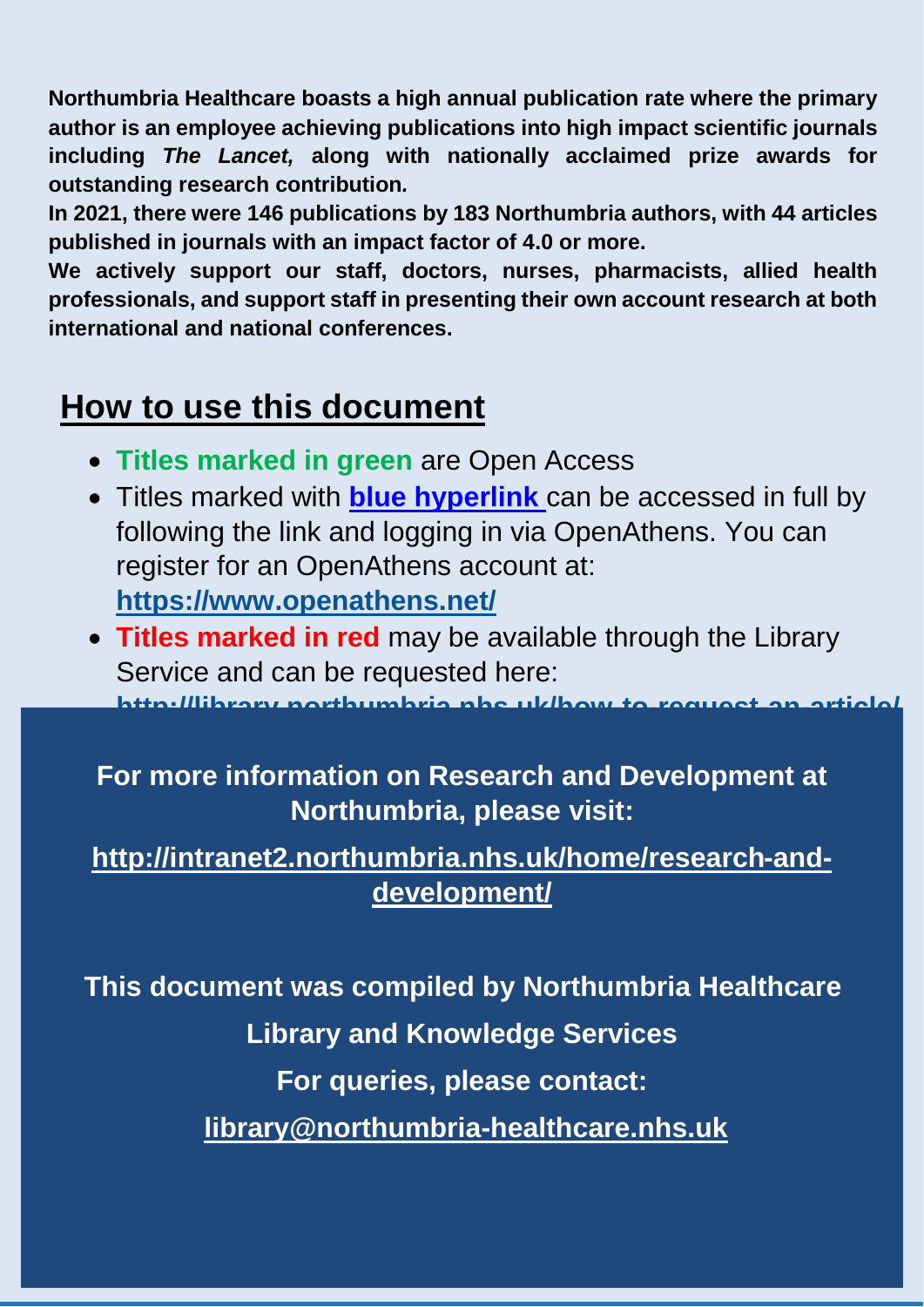| Abounozha, S. | 836 Presentation, Clinical Outcomes and Prognosis of Primary Appendiceal<br><b>Adenocarcinoma; Single Centre Experience.</b>                                                                                                                                                                                                                                                               |
|---------------|--------------------------------------------------------------------------------------------------------------------------------------------------------------------------------------------------------------------------------------------------------------------------------------------------------------------------------------------------------------------------------------------|
|               | *High Impact Journal* British Journal of Surgery, 108(Supp 2).<br>DOI: 10.1093/bis/znab134.583<br>Speciality: Surgery & Orthopaedics                                                                                                                                                                                                                                                       |
| Adams, N.     | An exploratory study using video analysis of rheumatology specialist<br>nurses conducting methotrexate education consultations with patients.<br>Musculoskeletal Care.<br>DOI: 10.1002/msc.1543<br>Speciality: Rheumatology                                                                                                                                                                |
| Agni, N.      | A randomized clinical trial of low dose single antibiotic-loaded cement<br>versus high dose dual antibiotic-loaded cement in patients receiving a hip<br>hemiarthroplasty after fracture: A protocol for the WHITE 8 COPAL study.<br>Bone & Joint Open, 2(2), pp.72-78.<br>DOI: 10.1302/2633-1462.22.bjo-2020-0174<br>Speciality: Surgery and Orthopaedics                                 |
| Ahmed, R.     | Primary percutaneous coronary intervention in the very elderly: a realistic<br>intervention?<br>Journal of The Royal College of Physicians, 51(1), pp.9-10<br>DOI: 10.4997/JRCPE.2021.103<br><b>Speciality: Elderly Care</b>                                                                                                                                                               |
| Aird, L.      | Economic evaluation of robot-assisted training versus an enhanced upper<br>limb therapy programme or usual care for patients with moderate or severe<br>upper limb functional limitation due to stroke: results from the RATULS<br>randomised controlled trial<br>*High Impact Journal* British Medical Journal, 11(5) pp.1-12<br>DOI:10.1136/bmjopen-2020-042081<br>Speciality: Neurology |
| Akor, W.      | Optimal surveillance strategies for patients with stage 1 cutaneous<br>melanoma post primary tumour excision: three systematic reviews and an<br>economic model<br>*High Impact Journal* Health Technology Assessment 25(64)<br>DOI:10.3310/hta25640<br>Speciality: Oncology                                                                                                               |
| Ali, M.       | A double-blind randomized controlled trial investigating the efficacy of<br>platelet-rich plasma versus placebo for the treatment of greater Trochanteric<br>pain syndrome (The Hippo trial)<br>Orthopaedic Proceedings 103-B (Supp 10)<br>DOI: 10.1186/s13063-018-2907-x<br>Speciality: Surgery & Orthopaedics                                                                            |
| Ali, O.       | Correction to: Day case Iaparoscopic cholecystectomy at Kilimanjaro<br><b>Christian Medical Centre, Tanzania.</b><br>*High Impact Journal* Surgical Endoscopy<br>DOI:10.1007/s00464-021-08324-1<br>Speciality: Gastroenterology                                                                                                                                                            |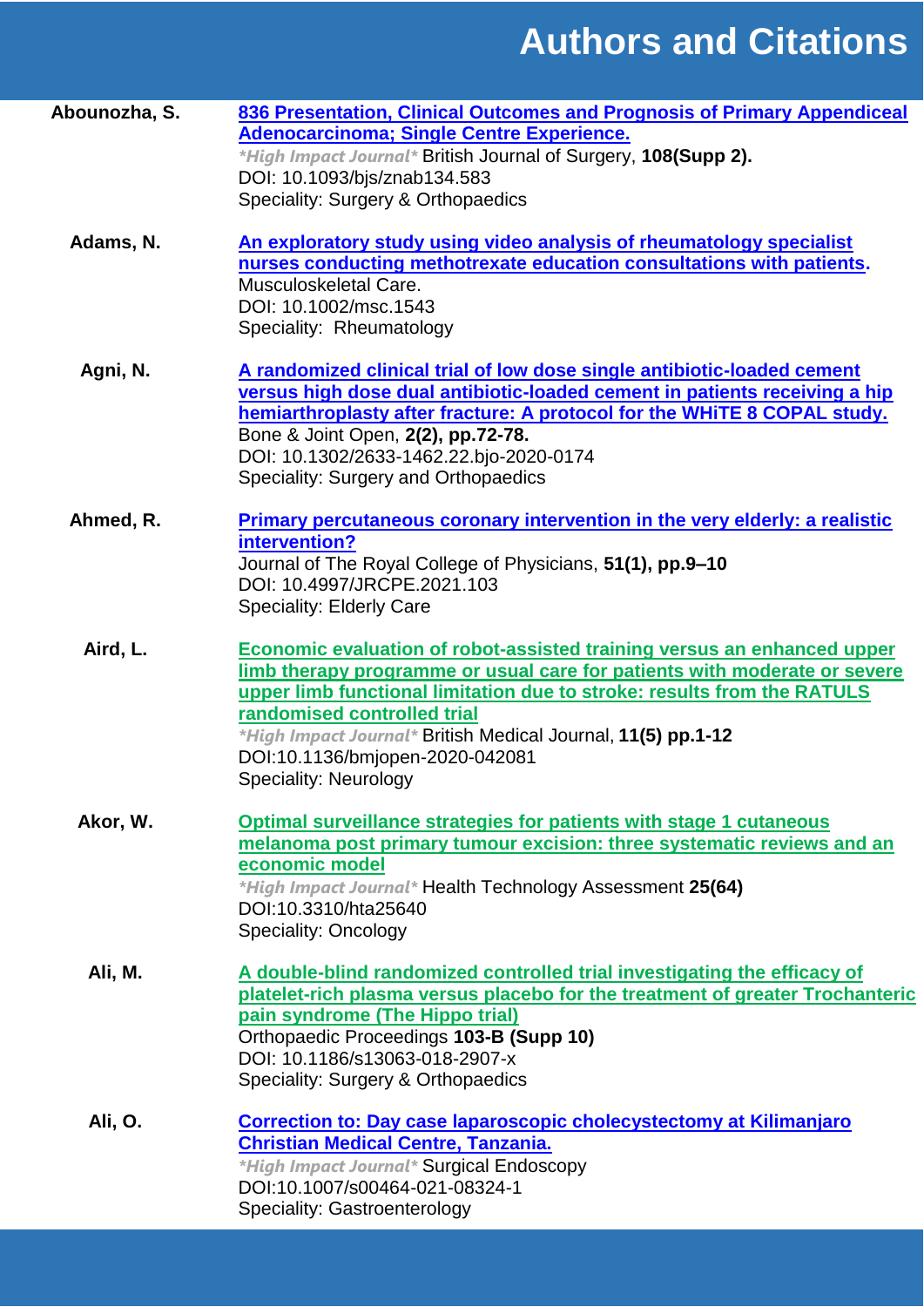| Armstrong, L. | <b>Indwelling Peritoneal Catheter for Ascites Management in a UK District</b><br><b>General Hospital: A Cohort Study</b><br>Healthcare, 9, pp.1-5.<br>DOI: 10.3390/healthcare9101254<br>Speciality: Oncology                                                                                                    |
|---------------|-----------------------------------------------------------------------------------------------------------------------------------------------------------------------------------------------------------------------------------------------------------------------------------------------------------------|
| Atchia, I.    | A double-blind randomized controlled trial investigating the efficacy of<br>platelet-rich plasma versus placebo for the treatment of greater Trochanteric<br>pain syndrome (The Hippo trial)<br>Orthopaedic Proceedings 103-B (Supp 10)<br>DOI: 10.1186/s13063-018-2907-x<br>Speciality: Surgery & Orthopaedics |
| Aujayeb, A.   | Chest trauma: an experience of a Respiratory Support Unit with level 2 care<br>in the North East of England<br>*High Impact Journal* Thorax 76(supplement 2), A1-A205<br>DOI:10.1136/thorax-2021-BTSabstracts.82<br>Speciality: Respiratory                                                                     |
| Aujayeb, A.   | <b>COVID-19 Mortality in Patients with a Ward-Based Ceiling of Care</b><br>Stresses 1(4), pp. 277-284<br>DOI:10.3390/stresses1040020<br><b>Speciality: Respiratory</b>                                                                                                                                          |
| Aujayeb, A.   | P34.03 Lung Cancer Patients and COVID-19 in a District General Hospital in<br>the UK<br>*High Impact Journal* Journal of Thoracic Oncology 16(10) (Supp 1060)<br>DOI: 10.1016/j.jtho.2021.08.420<br>Speciality: Oncology/Respiratory                                                                            |
| Aujayeb, A.   | P33.01 Air Leak Due COVID-19 in a Lung Cancer Patient<br>*High Impact Journal* Journal of Thoracic Oncology 16(10) (Supp 1059)<br>DOI: 10.1016/j.jtho.2021.08.416<br>Speciality: Oncology/Respiratory                                                                                                           |
| Aujayeb, A.   | <b>P33.02 Day Case Thoracocoscopy With IPC Insertion</b><br>*High Impact Journal* Journal of Thoracic Oncology 16(10) (Supp 1059)<br>DOI: 10.1016/j.jtho.2021.08.417<br>Speciality: Oncology/Respiratory                                                                                                        |
| Aujayeb, A.   | <b>P54.03 Bilateral Indwelling Pleural Catheters</b><br>*High Impact Journal* Journal of Thoracic Oncology 16(10) (Supp 1130)<br>DOI: 10.1016/j.jtho.2021.08.560<br>Speciality: Oncology/Respiratory                                                                                                            |
| Aujayeb, A.   | <b>Indwelling Peritoneal Catheter for Ascites Management in a UK District</b><br><b>General Hospital: A Cohort Study</b><br>Healthcare, 9, pp.1-5.<br>DOI: 10.3390/healthcare9101254<br><b>Speciality: Oncology</b>                                                                                             |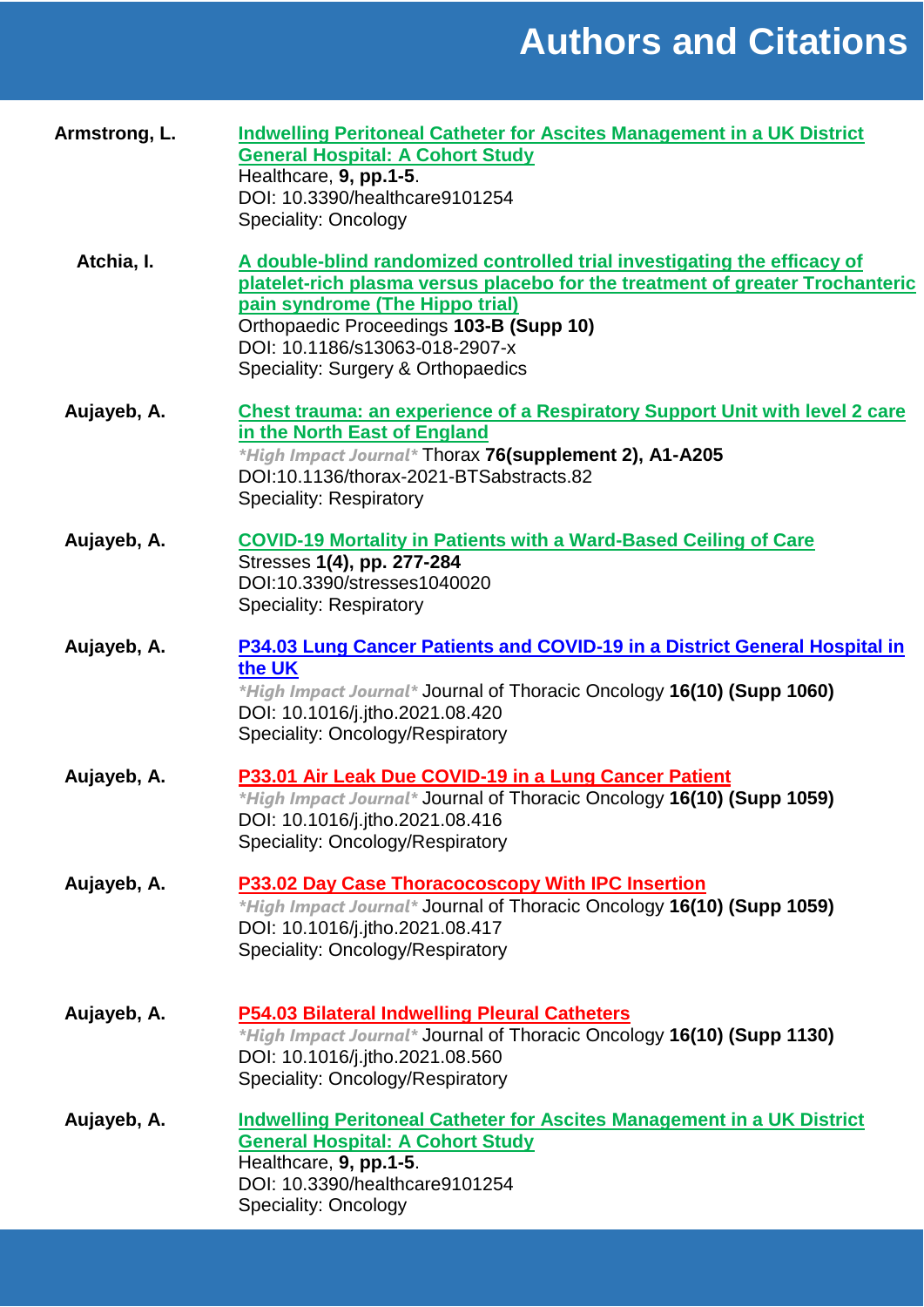| Aujayeb, A. | A Qualitative Study Exploring the Impact and Effects Following Hospital<br><b>Discharge of COVID-19</b><br>Journal of Respiration 1, pp. 216-222<br>DOI: 10.3390/jor1030020<br><b>Speciality: Respiratory</b>                       |
|-------------|-------------------------------------------------------------------------------------------------------------------------------------------------------------------------------------------------------------------------------------|
| Aujayeb, A. | Ambulatory pneumothorax management in a district general hospital<br>Journal of the Royal College of Physicians of Edinburgh 51(2) pp.125-8<br>DO1:10.4997/jrcpe.2021.205<br><b>Speciality: Respiratory</b>                         |
| Aujayeb, A. | <b>Complication after Thoracocentesis and Chest Drain Insertion: A Single</b><br><b>Study from the North East of England</b><br>Journal of Respiration 1(2), pp.135-140<br>DOI:10.3390/jor1020014<br><b>Speciality: Respiratory</b> |
| Aujayeb, A  | <b>Fatigue and malignant pleural effusions</b><br><b>BMJ Supportive &amp; Palliative Care</b><br>DOI: 10.1136/bmjspcare-2021-002955<br><b>Speciality: Respiratory</b>                                                               |
| Aujayeb, A. | 201P Inequality in mesothelioma care in the North East of England<br>*High Impact Journal* Journal of Thoracic Oncology, 16(4), pp. S807<br><b>Speciality: Respiratory</b>                                                          |
| Aujayeb, A. | 202P Indwelling pleural catheter removals in a large volume centre in the<br><b>North East of England</b><br>*High Impact Journal* Journal of Thoracic Oncology, 16(4), pp. S807<br><b>Speciality: Respiratory</b>                  |
| Aujayeb, A. | 214P The role of USS guided biopsy in the investigation of lung cancer.<br>*High Impact Journal* Journal of Thoracic Oncology, 16(4), pp. S812<br>DOI: 10.1016/S1556-0864(21)02056-6<br><b>Speciality: Respiratory</b>              |
| Aujayeb, A. | 215P The feasibility of day case thoracoscopy.<br>*High Impact Journal* Journal of Thoracic Oncology, 16(4), pp. S812<br>DOI: 10.1016/S1556-0864(21)02056-6<br>Speciality: Respiratory                                              |
| Aujayeb, A. | <b>Hepatic hydrothorax in the management of cirrhosis</b><br>*High Impact Journal* Gut<br>DOI: 10.1136/gutjnl-2021-324698<br><b>Speciality: Respiratory</b>                                                                         |
| Aujayeb, A. | Brief communication on indwelling pleural catheter removals.<br>European Review for Medical and Pharmacological Sciences, 25(2), pp.576.<br>DOI: 10.26355/eurrev_202101_24612.                                                      |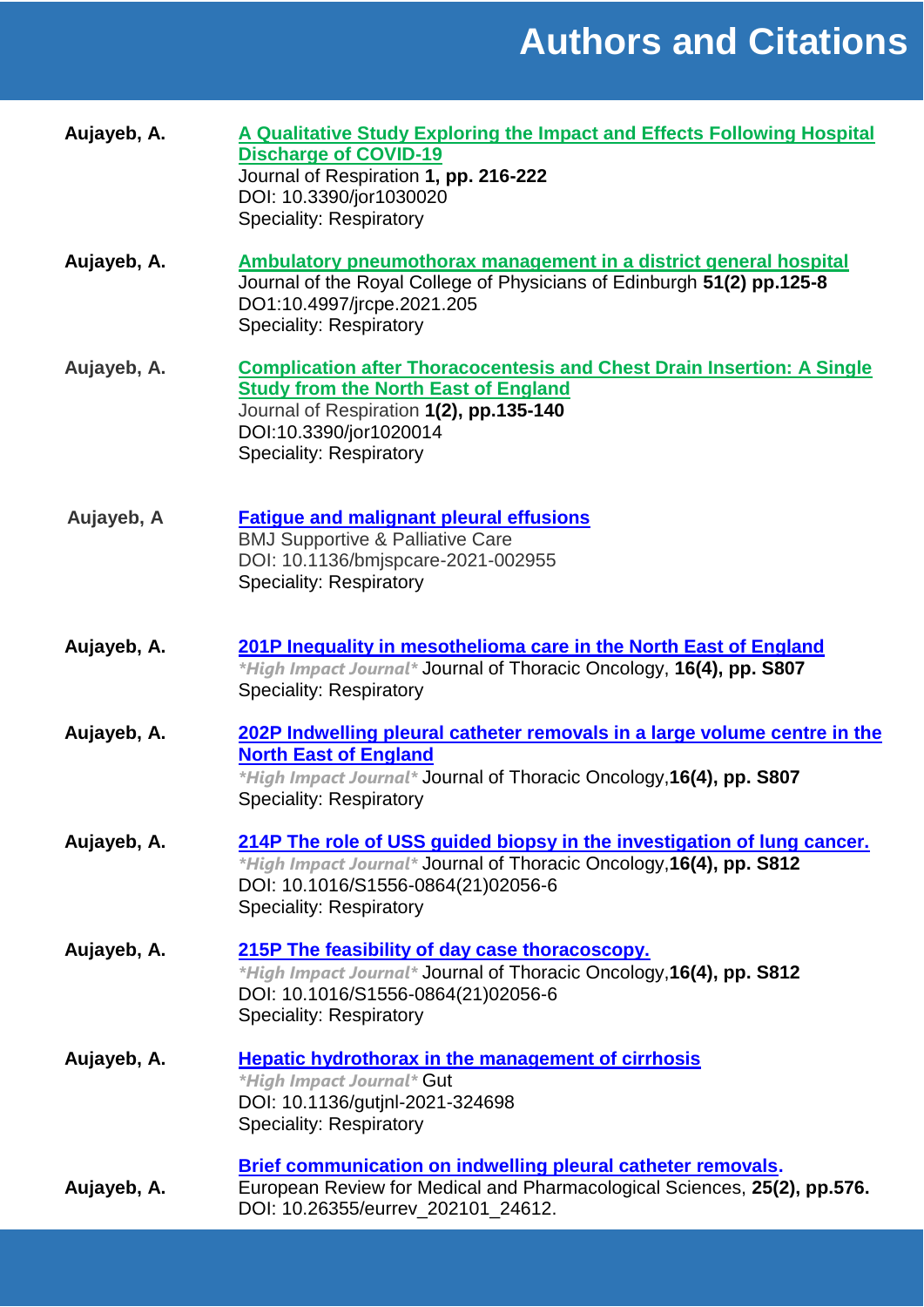Speciality: Respiratory

- **Aujayeb, A. [Spontaneous Pneumothorax: New Horizons.](https://www.mdpi.com/2673-527X/1/1/8)** Journal of Respiration, **1(1), pp.80-83** DOI:10.3390/jor1010008 Speciality: Respiratory
- **Aujayeb, A. [Idiopathic systemic capillary leak syndrome \(Clarkson's disease\) presenting](https://pubmed.ncbi.nlm.nih.gov/33749696/)  [with recurrent hypovolemic shock](https://pubmed.ncbi.nlm.nih.gov/33749696/)** Acute Medicine, **20(1), pp.74-77.** DOI: Speciality: Respiratory
- **Aujayeb, A. [Heart failure from thyrotoxicosis due to Graves' disease](https://acutemedjournal.co.uk/case-reports/heart-failure-from-thyrotoxicosis-due-to-graves-disease/)** Acute Medicine, **20(1), pp.68-73** DOI: Speciality: Respiratory
- **Aujayeb, A. [Malignant Pleural Effusions Impact on Fatigue \(IMPE-F\): A Prospective](https://www.mdpi.com/2673-527X/1/2/11/htm)  [Observational Cohort Pilot Study.](https://www.mdpi.com/2673-527X/1/2/11/htm)** Journal of Respiration, **1, pp.98–104**. DOI:10.3390/jor1020011 Speciality: Respiratory
- **Aujayeb, A. [Pleural Effusions in Pulmonary Emboli: A Single Centre Experience](https://europepmc.org/article/pmc/pmc7785488)** Cureus, **12(12), pp. e11942** DOI: 10.7759/cureus.11942. Speciality: Respiratory
- **Aujayeb, A. [A note on lung cancer in the COVID](https://onlinelibrary.wiley.com/doi/epdf/10.1111/resp.14035)**‐**19 era.** *\*High Impact Journal\** Respirology, **pp.1-4** DOI: https://doi.org/10.1111/resp.14035 Speciality: Respiratory
- **Aujayeb, A. [P25.05 The Brims Decision Tree Model for Prognosis in a UK Malignant](https://www.jto.org/action/showPdf?pii=S1556-0864%2821%2900665-1)  [Mesothelioma Group](https://www.jto.org/action/showPdf?pii=S1556-0864%2821%2900665-1)** *\*High Impact Journal\** Journal of Thoracic Oncology **16(Supp 3) pp. S383** DOI: 10.1016/j.jtho.2021.01.623 Speciality: Respiratory
- **Aujayeb, A. [P02.16 Rigid Medical Thoracoscopy in a Large UK District General Hospital.](https://www.jto.org/article/S1556-0864(21)00406-8/pdf)** *\*High Impact Journal\** Journal of Thoracic Oncology, **16(Supp 3), pp.S253** DOI:10.1016/j.jtho.2021.01.364 Speciality: Respiratory
- **Aujayeb, A. [Accelerating Detection of Lung Pathologies with Explainable Ultrasound](https://www.mdpi.com/2076-3417/11/2/672)  [Image Analysis.](https://www.mdpi.com/2076-3417/11/2/672)** Applied Sciences, **11(2), pp. 672** DOI:10.3390/app11020672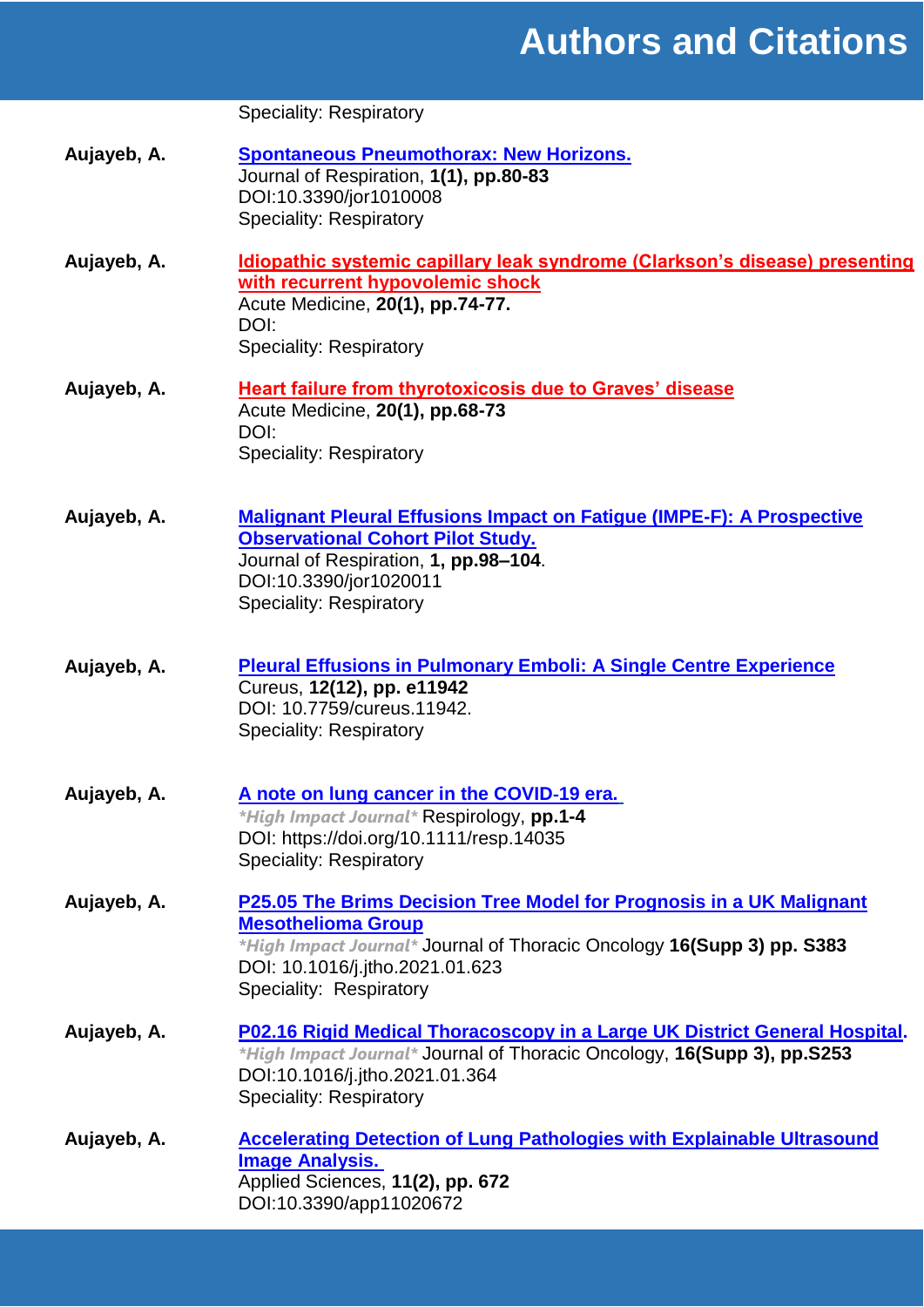#### Speciality: Respiratory

- **Aujayeb, A. [Bias in the COVID-19 era.](https://www.ncbi.nlm.nih.gov/pmc/articles/PMC7850185/pdf/clinmed-21-1-e118.pdf)** Clinical medicine, **21(1), pp. e118.** DOI:10.7861/clinmed.Let.21.1.4 Speciality: Respiratory
- **Aujayeb, A. [Pulmonary cystic echinococcosis in a farm worker -](https://www.ejmcr.com/fulltext/173-1590416616.pdf?1616431444) do not biopsy the [benign nodule.](https://www.ejmcr.com/fulltext/173-1590416616.pdf?1616431444)**, **5(1), pp.12-1** DOI:10.24911/ejmcr/173-1590416616 Speciality: Respiratory
- **Aujayeb, A. P220 [Is there a need for staging EBUS?](https://thorax.bmj.com/content/thoraxjnl/76/Suppl_1/A208.2.full.pdf)** *\*High Impact Journal\** Thorax, **76, pp. A208-A209.** DOI: 10.1136/thorax-2020-BTSabstracts.365 Speciality: Respiratory
- **Barrett, S. [Practical Pharmacist-Led Interventions to Improve Antimicrobial](https://doi.org/10.3390/pharmacy9030124)  [Stewardship in Ghana, Tanzania, Uganda and Zambia](https://doi.org/10.3390/pharmacy9030124)** Pharmacy **9(3) A124** DOI:10.3390/pharmacy9030124 Speciality: Pharmacy
- **Barton, L. [Idiopathic systemic capillary leak syndrome \(Clarkson's disease\) presenting](https://pubmed.ncbi.nlm.nih.gov/33749696/)  [with recurrent hypovolemic shock](https://pubmed.ncbi.nlm.nih.gov/33749696/)** Acute Medicine, **20(1), pp.74-77.** DOI: Speciality: Respiratory
- **Basterfield, T. [Chest trauma: an experience of a Respiratory Support Unit with level](https://thorax.bmj.com/content/76/Suppl_2/A49.1) 2 care [in the North East of England](https://thorax.bmj.com/content/76/Suppl_2/A49.1)** *\*High Impact Journal\** Thorax **76(Supp 2), A1-A205** DOI:10.1136/thorax-2021-BTSabstracts.82 Speciality: Respiratory
- **Bateman, B. [Using medical reality television as a technology-enhanced learning strategy](https://bmcmededuc.biomedcentral.com/track/pdf/10.1186/s12909-020-02432-7.pdf)  [to provide authentic patient care experiences during clinical placements: a](https://bmcmededuc.biomedcentral.com/track/pdf/10.1186/s12909-020-02432-7.pdf)  [case study research investigation.](https://bmcmededuc.biomedcentral.com/track/pdf/10.1186/s12909-020-02432-7.pdf)** BMC Medical Education, **21(1)** DOI: 10.1186/s12909-020-02432- Speciality: Education and teaching
- **Bates-Powell, J. [Chest trauma: an experience of a Respiratory Support](https://thorax.bmj.com/content/76/Suppl_2/A49.1) Unit with level 2 care [in the North East of England](https://thorax.bmj.com/content/76/Suppl_2/A49.1)** *\*High Impact Journal\** Thorax **76(Supp 2), A1-A205** DOI:10.1136/thorax-2021-BTSabstracts.82 Speciality: Respiratory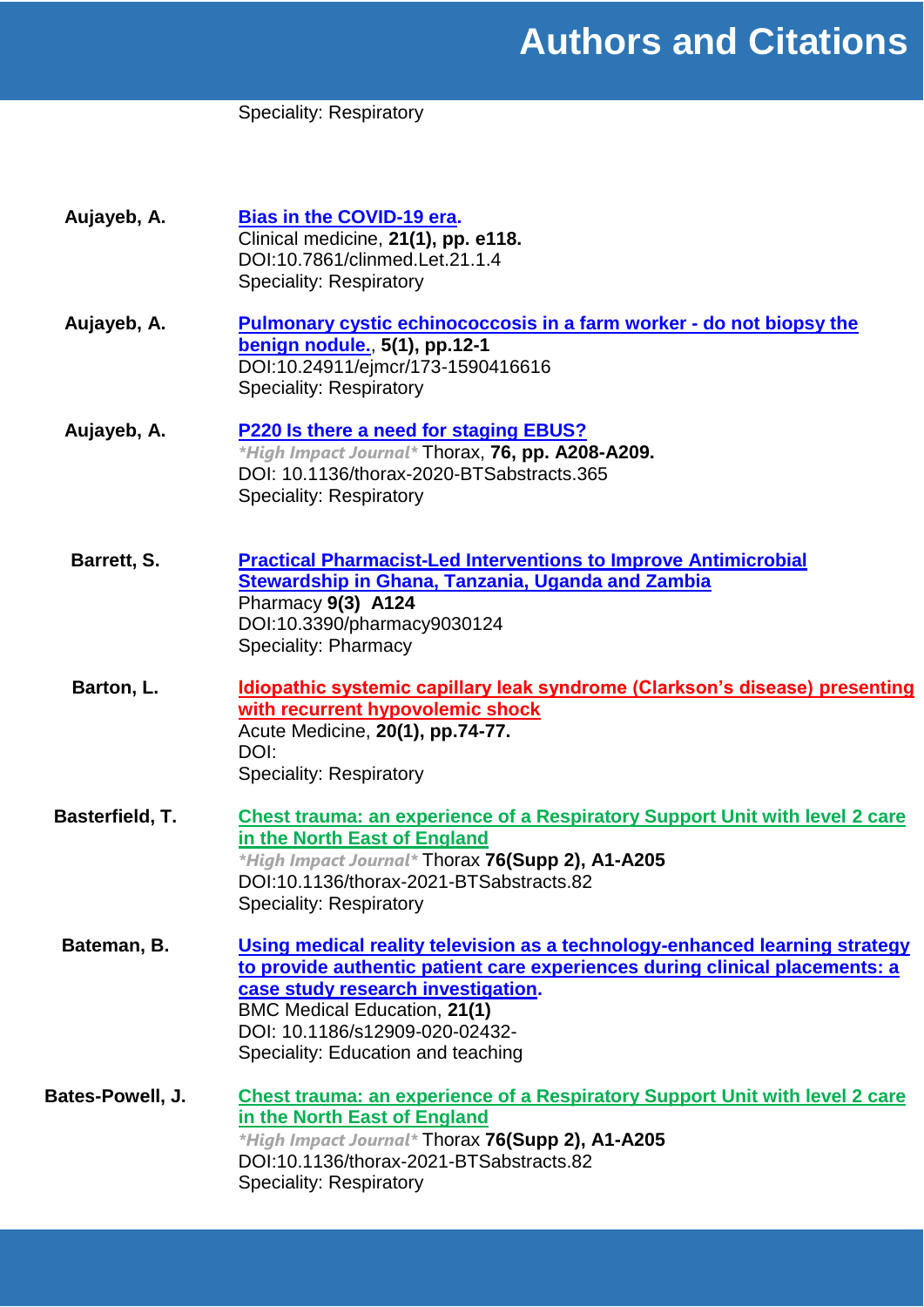| Bennett, J.         | P031. Is clinical assessment necessary in addition to mammography in the<br>assessment of the asymptomatic patient with a strong family history of<br>breast cancer?.<br>European Journal of Surgical Oncology, 47(5), pp. e304.<br>DOI: 10.1016/j.ejso.2021.03.035<br>Speciality: Oncology                               |
|---------------------|---------------------------------------------------------------------------------------------------------------------------------------------------------------------------------------------------------------------------------------------------------------------------------------------------------------------------|
| Bhopal, S.          | P011 Sharing is caring: a regional service development project exploring<br>secondary immunosuppression in children.<br>*High Impact Journal* Rheumatology, 60(Supp 1)<br>DOI: 10.1093/rheumatology/keab247.010<br><b>Speciality: Paediatrics</b>                                                                         |
| Bhullar, S.         | <b>Complication after Thoracocentesis and Chest Drain Insertion: A Single</b><br><b>Study from the North East of England</b><br>Journal of Respiration 1(2), pp.135-140<br>DOI:10.3390/jor1020014<br>Speciality: Respiratory                                                                                              |
| Birrel, F.          | <b>Clinical and cost-effectiveness of bracing in symptomatic knee</b><br>osteoarthritis management: protocol for a multicentre, primary care,<br>randomised, parallel-group, superiority trial<br>*High Impact Journal* BMJ, 11, pp. e048196.<br>DOI: 10.1136/bmjopen-2020-048196<br>Speciality: Surgery and Orthopaedics |
| Birrel, F.          | What the obesity epidemic does not need: A cancel culture.<br>Lifestyle Medicine, 2(1), pp. E27<br>DOI: 10.1002/lim2.27<br>Speciality: Cardiovascular                                                                                                                                                                     |
| Bourke, S.C.        | A single blood eosinophil count measurement is as good as two for<br>prediction of ICS treatment response in the IMPACT trial<br>European Respiratory Journal 58(3)<br>DOI:10.1183/13993003.04522-2020<br>Speciality: Respiratory                                                                                         |
| Bourke, S.C.        | The NIV Outcomes (NIVO) Score: prediction of in-hospital mortality in<br>exacerbations of COPD requiring assisted ventilation<br>European Respiratory Journal 58 (2), pp1-11<br>DOI:10.1183/13993003.04042-2020<br>Speciality: Respiratory                                                                                |
| <b>Bourke, S.C.</b> | Uptake of Clinical Prognostic Tools in COPD Exacerbations Requiring<br><b>Hospitalisation</b><br>Journal of Chronic Obstructive Pulmonary Disease pp1-5<br>DOI: 10.1080/15412555.2021.1959540                                                                                                                             |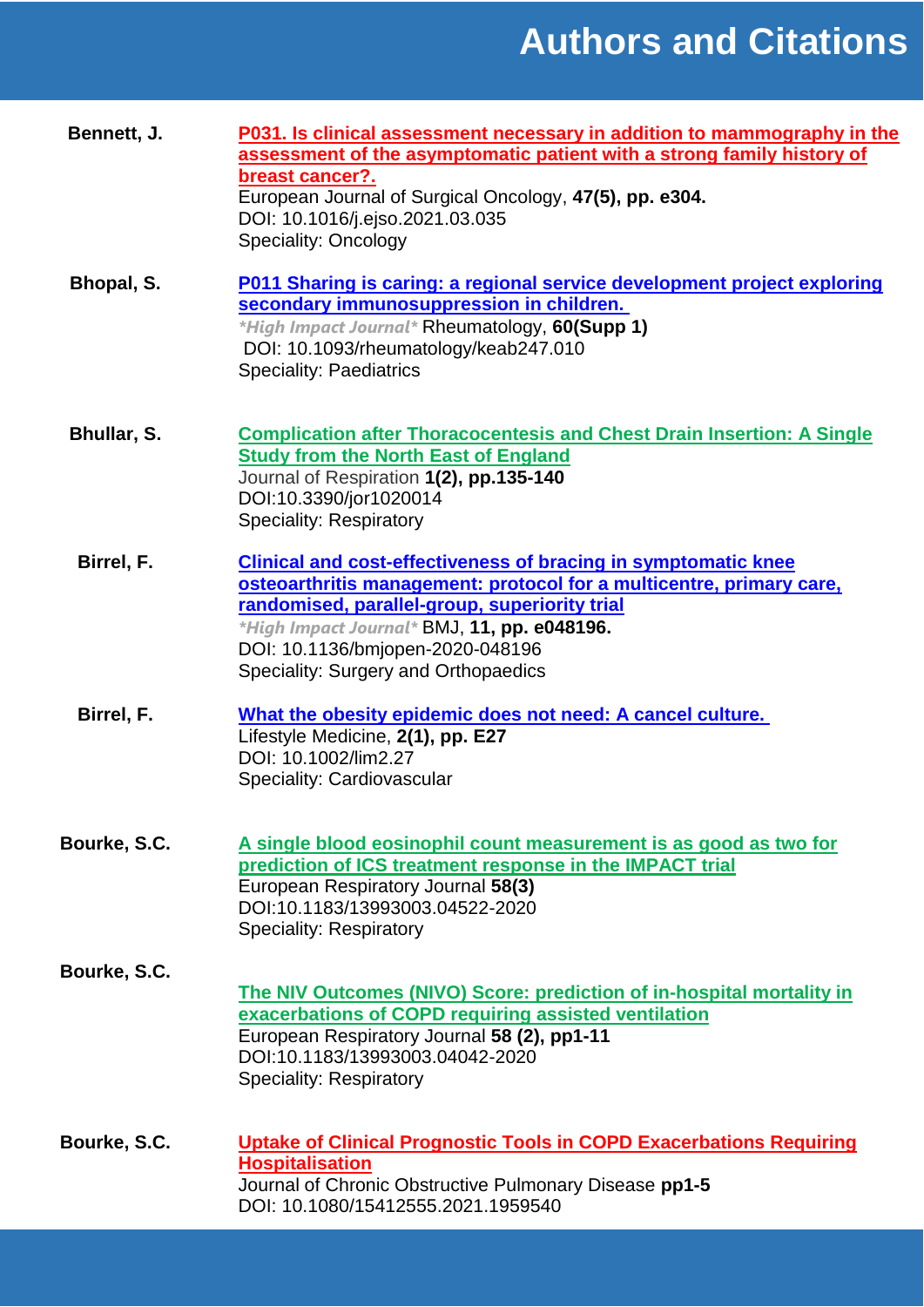|                   | <b>Speciality: Respiratory</b>                                                                                                                                                                                                                                                                                                                        |
|-------------------|-------------------------------------------------------------------------------------------------------------------------------------------------------------------------------------------------------------------------------------------------------------------------------------------------------------------------------------------------------|
| Bourke, S.C.      | Effect of portable non-invasive ventilation on thoracoabdominal volumes in<br>recovery from intermittent exercise in patients with COPD<br>Journal of Applied Physiology<br>DOI:10.1152/japplphysiol.00081.2021<br><b>Speciality: Respiratory</b>                                                                                                     |
| Bourke, S.C.      | The influence of HLA genotype on the severity of COVID-19 infection<br>*High Impact Journal* HLA 98 pp14-22<br>DOI:10.1111/tan.14284<br><b>Speciality: Respiratory</b>                                                                                                                                                                                |
| Bourke, S.C.      | Oxygen therapy and inpatient mortality in COPD exacerbation<br>Emergency Medical Journal 38(3), pp.170-177<br>DOI:10.1136/emermed-2019-209257<br><b>Speciality: Respiratory</b>                                                                                                                                                                       |
| Bourke, S.C.      | P44 Ease of completion of prognostic tools for one-year mortality in patients<br>hospitalised with an exacerbation of COPD<br>*High Impact Journal* Thorax, 76(Supp 1), pp. A109.<br>DOI: 10.1136/thorax-2020-BTSabstracts.189<br><b>Speciality: Respiratory</b>                                                                                      |
| Box, B.           | The Association of Coloproctology of Great Britain and Ireland consensus<br>guidelines in emergency colorectal surgery.<br>Colorectal Dis, 23:476-547.<br>DOI:10.1111/codi.15503<br>Speciality: Gastroenterology                                                                                                                                      |
| Brayson, J.       | Antibiotic Prescribing Patterns in Ghana, Uganda, Zambia and Tanzania<br><b>Hospitals: Results from the Global Point Prevalence Survey (G-PPS) on</b><br><b>Antimicrobial Use and Stewardship Interventions Implemented</b><br>*High Impact Journal* Antibiotics 10(9), PP. A1122.<br>DOI: 10.3390/antibiotics10091122<br><b>Speciality: Pharmacy</b> |
| Brayson, J.       | <b>Practical Pharmacist-Led Interventions to Improve Antimicrobial</b><br><b>Stewardship in Ghana, Tanzania, Uganda and Zambia</b><br>Pharmacy 9(3) Article 124<br>DOI:10.3390/pharmacy9030124<br><b>Speciality: Pharmacy</b>                                                                                                                         |
| Brennan-Tovey, J. | <b>Trends in referrals to liaison psychiatry teams from UK emergency</b><br>departments for patients over 65.<br>International Journal of Geriatric Psychiatry.<br>DOI: 10.1002/gps.5547<br>Speciality: Psychiatry                                                                                                                                    |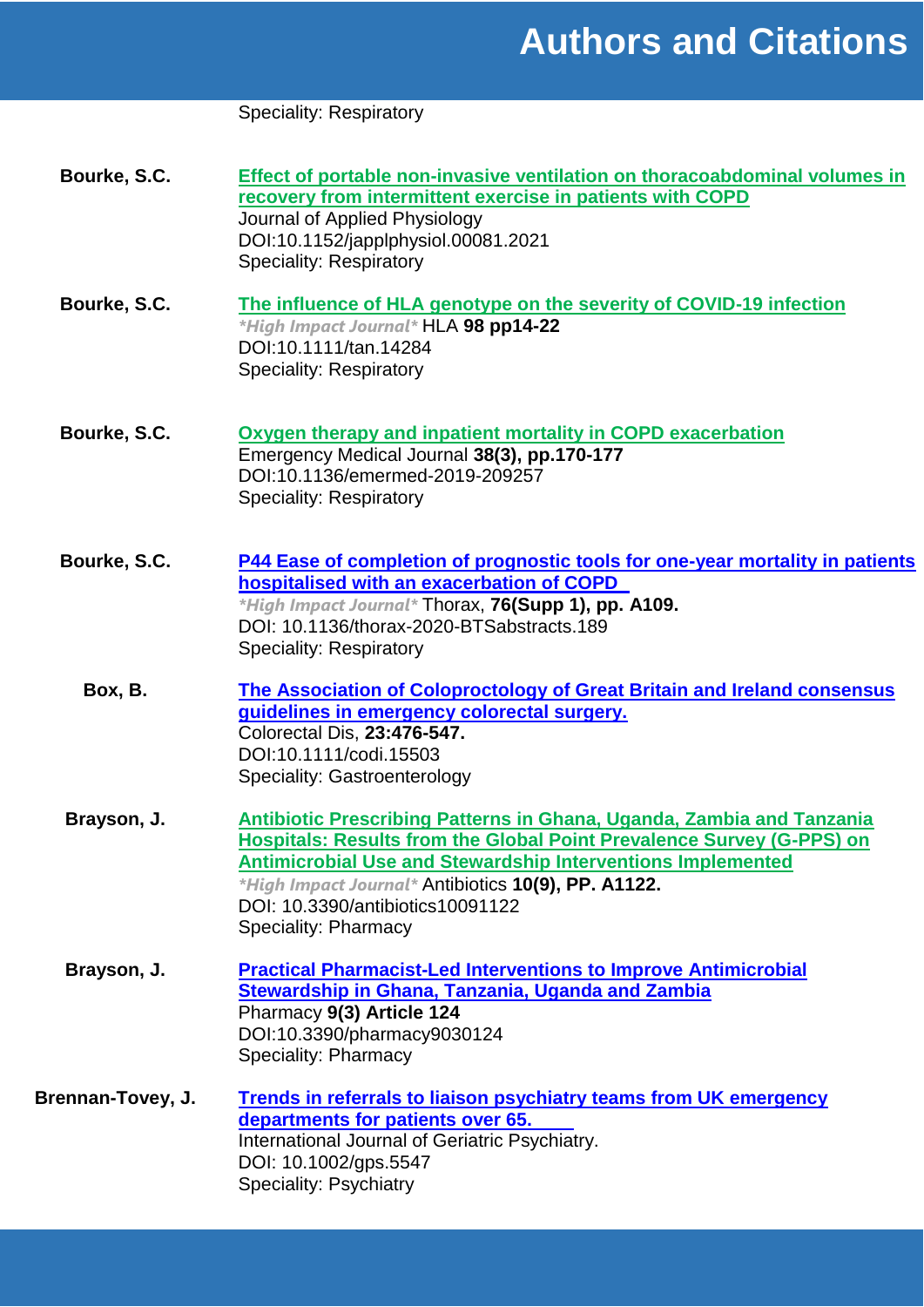| Browell, R.            | Clinical and cost-effectiveness of bracing in symptomatic knee<br>osteoarthritis management: protocol for a multicentre, primary care,<br>randomised, parallel-group, superiority trial<br>*High Impact Journal* BMJ, 11, pp. e048196.<br>DOI: 10.1136/bmjopen-2020-048196<br>Speciality: Surgery and Orthopaedics                           |
|------------------------|----------------------------------------------------------------------------------------------------------------------------------------------------------------------------------------------------------------------------------------------------------------------------------------------------------------------------------------------|
| Brown, A.              | <b>Complication after Thoracocentesis and Chest Drain Insertion: A Single</b><br><b>Study from the North East of England</b><br>Journal of Respiration 1(2), pp.135-140<br>DOI:10.3390/jor1020014<br><b>Speciality: Respiratory</b>                                                                                                          |
| Burhouse, A.           | <b>National Health Service (NHS) trust boards adopt statistical process control</b><br>reporting: the impact of the Making Data Count Training Programme.<br><b>BMJ Leader.</b><br>DOI: 10.1136/leader-2020-000357<br>Speciality: Health Informatics                                                                                         |
| <b>Byrne-Davis, L.</b> | <b>Frailty Deserves A Mention In The New Uk Palliative Medicine Specialty</b><br><b>Training Curriculum. A Meta-Synthesis And Delphi Study To Establish</b><br><b>Appropriate Content</b><br>BMJ Supportive & Palliative Care, 1, pp. A23<br>DOI:10.1136/spcare-2021-PCC.58<br><b>Speciality: Palliative</b>                                 |
| Capstick, R.           | HIV testing in secondary care: a multicentre longitudinal mixed methods<br>electronic survey of non-HIV specialist hospital physicians in South-East<br><b>Scotland and Northern England</b><br>Journal of Royal College of Physicians, 51(3), pp.230-236<br>DOI: 10.4997/JRCPE.2021.305<br>Speciality: Infectious Diseases and Microbiology |
| Carlin, H.             | <b>Complication after Thoracocentesis and Chest Drain Insertion: A Single</b><br><b>Study from the North East of England</b><br>Journal of Respiration 1(2), pp.135-140<br>DOI:10.3390/jor1020014<br><b>Speciality: Respiratory</b>                                                                                                          |
| Carling, M.            | <b>Complication after Thoracocentesis and Chest Drain Insertion: A Single</b><br><b>Study from the North East of England</b><br>Journal of Respiration 1(2), pp.135-140<br>DOI:10.3390/jor1020014<br><b>Speciality: Respiratory</b>                                                                                                          |
| Carling, M.            | 214P The role of USS guided biopsy in the investigation of lung cancer.<br>*High Impact Journal* Journal of Thoracic Oncology, 16(4), pp. S812<br>DOI: 10.1016/S1556-0864(21)02056-6                                                                                                                                                         |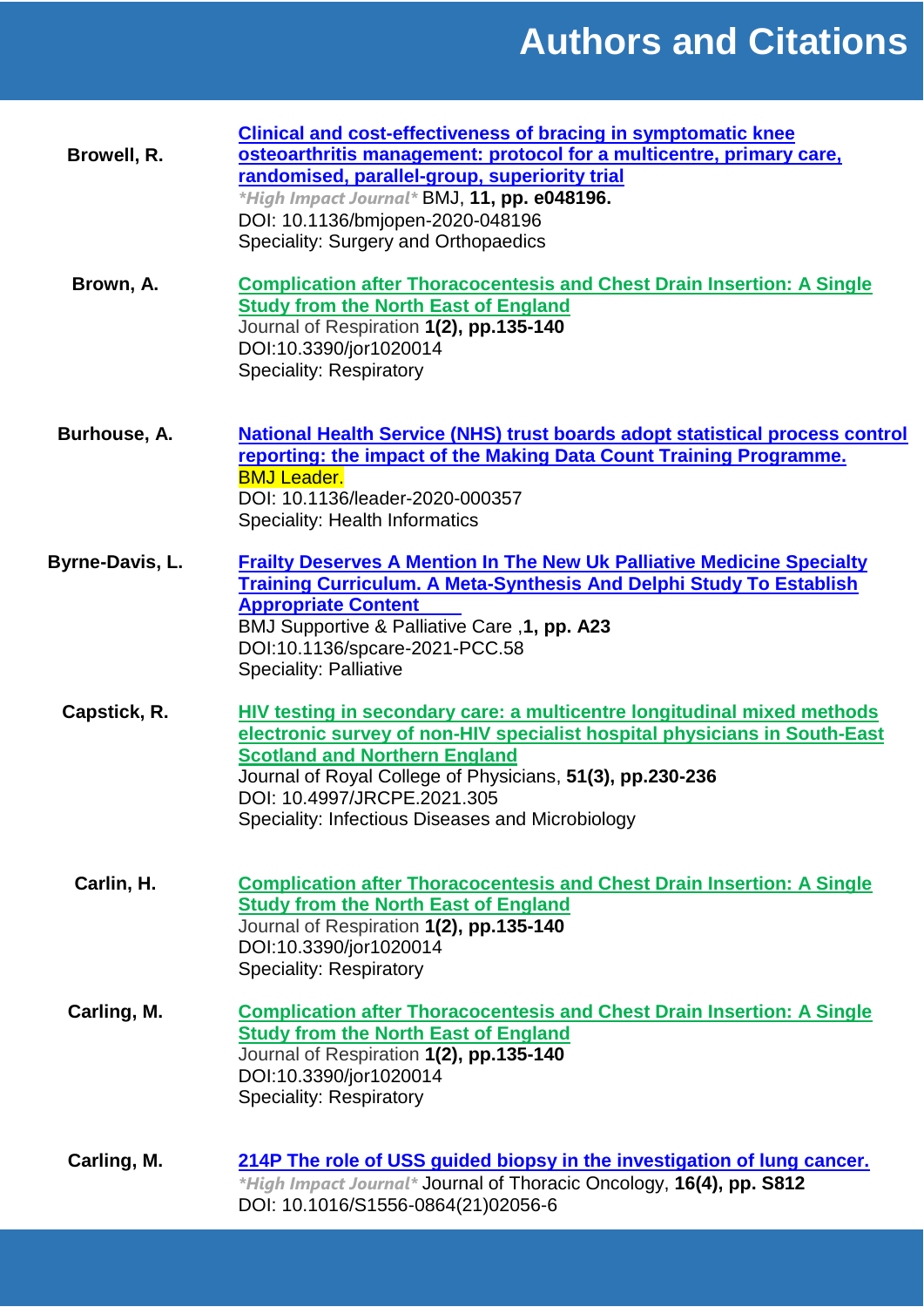|             | <b>Speciality: Respiratory</b>                                                                                                                                                                                                                                                                                        |
|-------------|-----------------------------------------------------------------------------------------------------------------------------------------------------------------------------------------------------------------------------------------------------------------------------------------------------------------------|
| Carling, M. | P145 Improving the follow-up of patients with exacerbations of asthma after<br>discharge from the emergency department<br>*High Impact Journal* Thorax, 76, pp. A166-A167<br>DOI: 10.1136/thorax-2020-BTSabstracts.290<br><b>Speciality: Respiratory</b>                                                              |
| Carluke, I. | <b>CEMENT-IN-CEMENT REVISION OF THE FEMUR IN THE INFECTED HIP</b><br><b>ARTHROPLASTY</b><br>Orthopaedic Proceedings 103-B (Supp 10), pp. 29-29<br>DOI:10.1302/1358-992X.2021.10.029<br>Speciality: Surgery & Orthopaedics                                                                                             |
| Carluke, I. | Hip aspiration culture: analysing data from a single operator series<br>investigating periprosthetic joint infection.<br>Journal of Bone and Joint Infection, 6(6), pp.165-170.<br>DOI: 10.5194/jbji-6-165-2021<br>Speciality: Surgery & Orthopaedics                                                                 |
| Carney, K.  | Colorectal cancer care in the COVID-19 era: outcomes from a ' mixed site '<br>model<br>Annals of Royal College of Surgeons of England 000, pp.1-8<br>DOI:10.1308/rcsann.2021.0236<br>Speciality: Gastroenterology                                                                                                     |
| Carney, K.  | <b>Common intestinal stoma complaints</b><br>*High Impact Journal* British Medical Journal<br>DOI:10.1136/bmj.n2310<br>Speciality: Gastroenterology                                                                                                                                                                   |
| Carolan, C. | <b>Comparing outcomes in right versus left kidney transplantation: A</b><br>systematic review and meta-analysis<br>Journal of Clinical and Translational Research, pp. 1-14<br>DOI: 10.1111/ctr.14475<br>Speciality: Surgery and Orthopaedics                                                                         |
| Chaplin, A. | Implementing grip strength assessment in hip fracture patients: a feasibility<br>project<br>Journal of Frailty Sarcopenia and Falls 6(2), pp. 66-78<br>DOI: 10.22540/JFSF-06-066<br>Speciality: Surgery & Orthopaedics                                                                                                |
| Chaplin, A. | <b>Prediction of Postoperative Outcomes Following Hip Fracture Surgery:</b><br><b>Independent Validation and Recalibration of the Nottingham Hip Fracture</b><br>Score.<br>*High Impact Journal* Journal of the American Medical Directors Association,<br>22(3), pp. 663-669.e2.<br>DOI: 10.1016/j.jamda.2020.07.013 |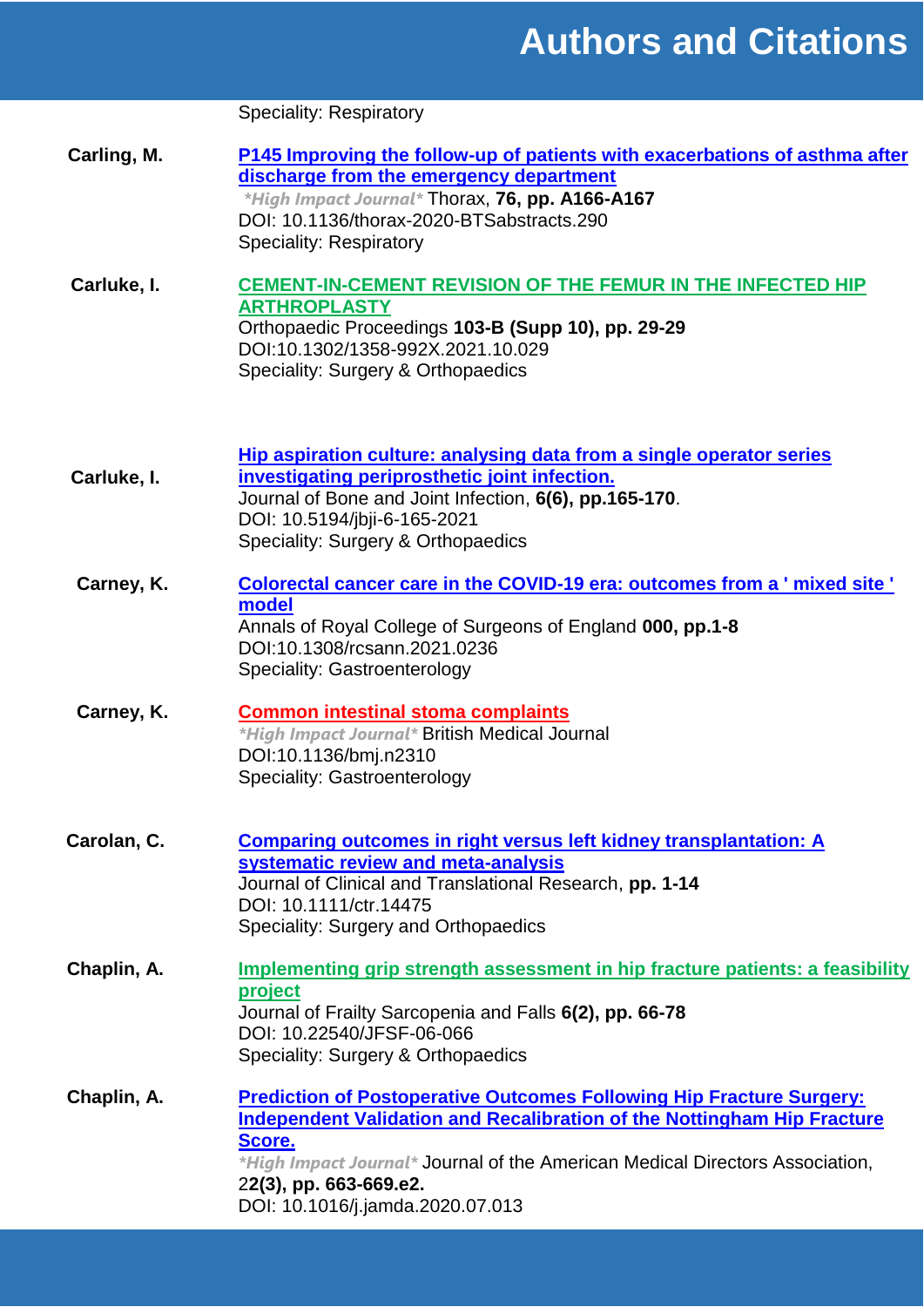|               | Speciality: Surgery and Orthopaedics                                                                                                                                                                                                                                                                                                                                      |
|---------------|---------------------------------------------------------------------------------------------------------------------------------------------------------------------------------------------------------------------------------------------------------------------------------------------------------------------------------------------------------------------------|
| Critchley, R. | <b>Ceramic Bearings Are Associated With a Significantly Reduced Revision</b><br>Rate in Primary Hip Arthroplasty: An Analysis From the National Joint<br>Registry for England, Wales, Northern Ireland, and the Isle of Man<br>*High Impact Journal* Journal of Arthroplasty 36(10), pp3498-3506<br>DOI: 10.1016/j.arth.2021.05.027<br>Speciality: Surgery & Orthopaedics |
| Churm, D.     | Palliative care simulation for internal medicine trainees: development and<br>pilot study<br><b>BMJ Supportive and Palliative Care.</b><br>DOI: 10.1136/bmjspcare-2021-003272<br><b>Speciality: Palliative Care</b>                                                                                                                                                       |
| Churm, D.     | <u>Understanding how people with Parkinson's disease and their relatives</u><br>approach advance care planning<br><b>European Geriatric Medicine</b><br>DOI:10.1007/S41999-02100548-7<br><b>Speciality: Parkinson's Disease</b>                                                                                                                                           |
| Churm, D.     | <b>How Do Patients with Parkinson's Disease Approach Advance Care</b><br><b>Planning? A UK-Based Mixed Methods Study.</b><br>Journal of Geriatric Psychiatry and Neurology.<br>DOI:10.1177/0891988720988917<br><b>Speciality: Parkinson's Disease</b>                                                                                                                     |
| Cocallis, K.  | <b>ADHD and offending.</b><br>Journal of Neural Transmission<br>DOI: 10.1007/s00702-021-02308-0<br>Speciality: Psychology and Psychiatry                                                                                                                                                                                                                                  |
| Coe, C.       | The Incidence of Venous Thromboembolism in Patients Undergoing<br><b>Anterior Lumbar Interbody Fusion: A Proposed Thromboprophylactic</b><br><b>Regime</b><br>International Journal of Spine Surgery, 15(2), pp.348-352<br>DOI: 0.14444/8045<br>Speciality: Surgery and Orthopaedics                                                                                      |
| Coleman, J.   | Indwelling Peritoneal Catheter for Ascites Management in a UK District<br><b>General Hospital: A Cohort Study</b><br>Healthcare, 9, pp.1-5.<br>DOI: 10.3390/healthcare9101254<br>Speciality: Oncology                                                                                                                                                                     |
| Cook, H.      | PTH-8 Nomagram reliability for predicting survival in patients with incurable<br>cancer referred for home parental nutrition<br>British Medical Journal - Gut 7, A154-A155<br>DOI:10.1136/gutjnl-2021-BSG.287                                                                                                                                                             |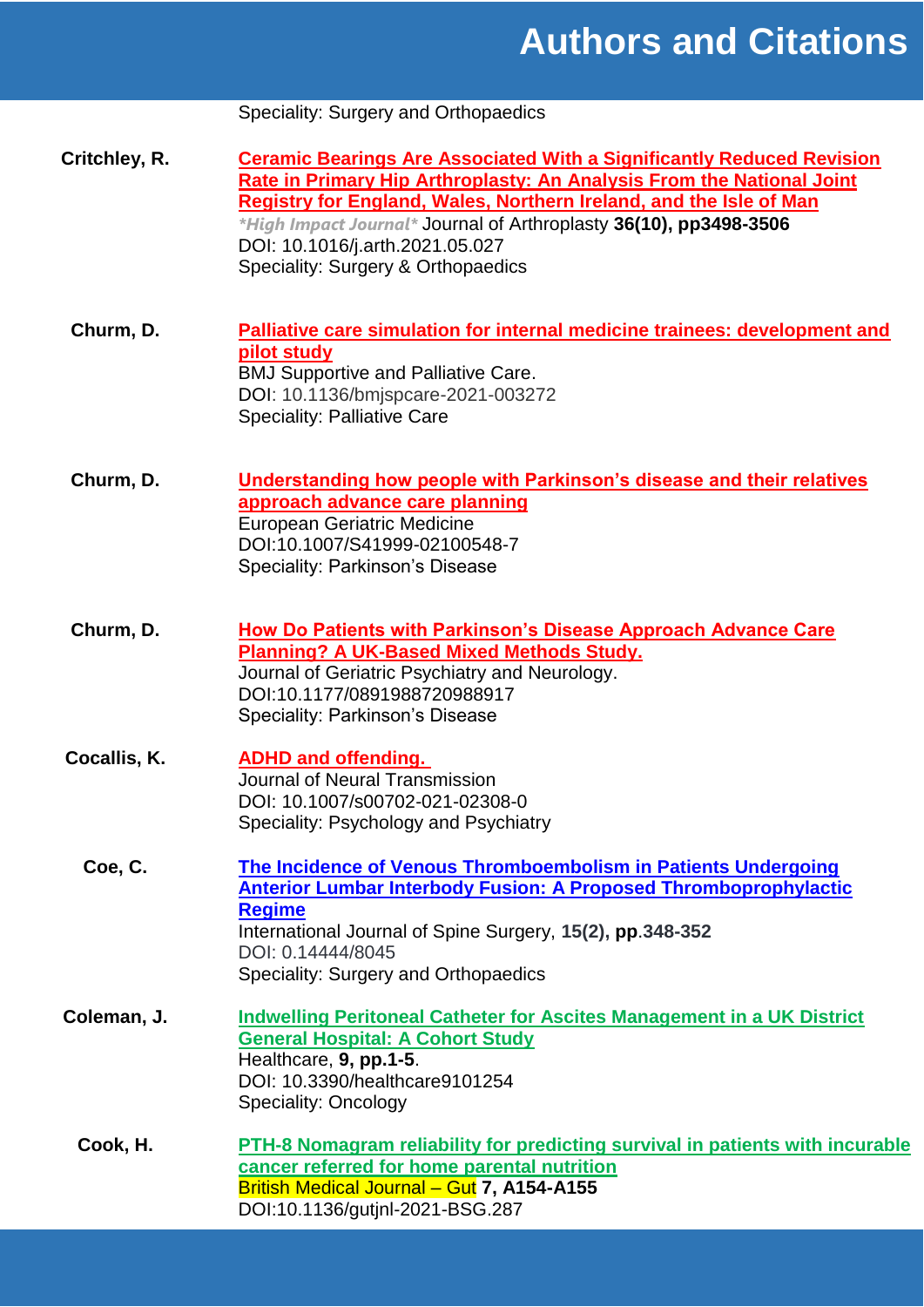Speciality: Oncology

| Cronin, T.    | Understanding how people with Parkinson's disease and their relatives<br>approach advance care planning<br><b>European Geriatric Medicine</b><br>DOI:10.1007/S41999-02100548-7<br><b>Speciality: Parkinson's Disease</b>                                                                                     |
|---------------|--------------------------------------------------------------------------------------------------------------------------------------------------------------------------------------------------------------------------------------------------------------------------------------------------------------|
| Cronin, T.    | <b>How Do Patients with Parkinson's Disease Approach Advance Care</b><br><b>Planning? A UK-Based Mixed Methods Study.</b><br>Journal of Geriatric Psychiatry and Neurology.<br>DOI:10.1177/0891988720988917<br><b>Speciality: Parkinson's Disease</b>                                                        |
| Davidson, R.  | <b>Hepatic hydrothorax in the management of cirrhosis</b><br>*High Impact Journal* Gut<br>DOI: 10.1136/gutjnl-2021-324698<br><b>Speciality: Respiratory</b>                                                                                                                                                  |
| Davies, K.    | Idiopathic systemic capillary leak syndrome (Clarkson's disease) presenting<br>with recurrent hypovolemic shock<br>Acute Medicine, 20(1), pp.74-77.<br>DOI:<br>Speciality: Respiratory                                                                                                                       |
| Dewhurst F.   | <b>Frailty Deserves A Mention In The New Uk Palliative Medicine Specialty</b><br><b>Training Curriculum. A Meta-Synthesis And Delphi Study To Establish</b><br><b>Appropriate Content</b><br>BMJ Supportive & Palliative Care, 1, pp. A23<br>DOI:10.1136/spcare-2021-PCC.58<br><b>Speciality: Palliative</b> |
| Dickinson, C. | Understanding how people with Parkinson's disease and their relatives<br>approach advance care planning<br><b>European Geriatric Medicine</b><br>DOI:10.1007/S41999-02100548-7<br><b>Speciality: Parkinson's Disease</b>                                                                                     |
| Dickinson, C. | <b>How Do Patients with Parkinson's Disease Approach Advance Care</b><br><b>Planning? A UK-Based Mixed Methods Study.</b><br>Journal of Geriatric Psychiatry and Neurology.<br>DOI:10.1177/0891988720988917<br><b>Speciality: Parkinson's Disease</b>                                                        |
| Dismore, L.L. | A Qualitative Study Exploring the Impact and Effects Following Hospital<br><b>Discharge of COVID-19</b><br>Journal of Respiration 1, pp. 216-222<br>DOI: 10.3390/jor1030020<br>Speciality: Respiratory                                                                                                       |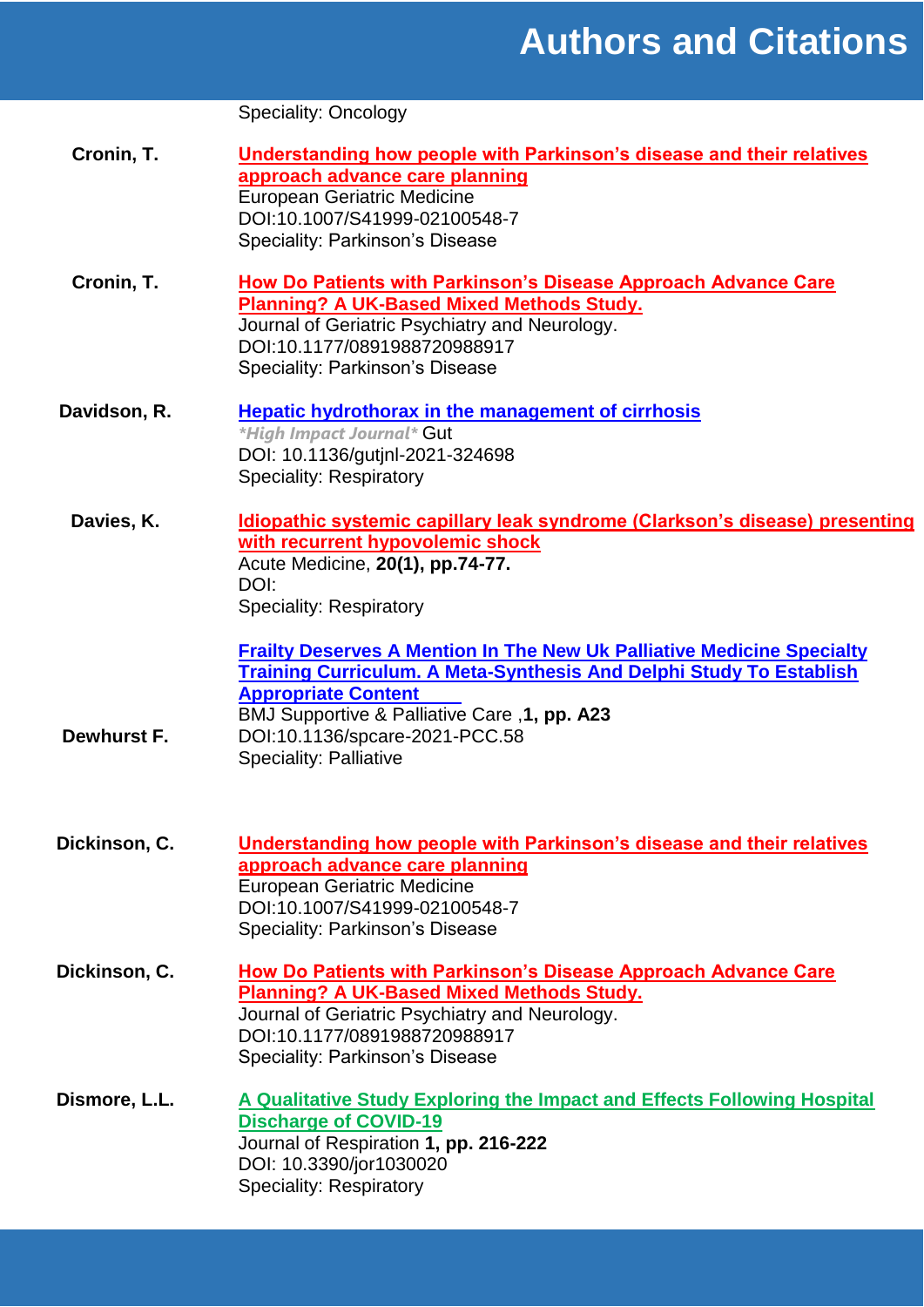| Dismore, L.L. | <b>Understanding Caregiver Strain in Parkinsonism-A Mixed Methods</b><br><b>Approach</b><br>Journal of Geriatric Psychiatry and Neurology<br>DOI:10.1177/0891988721996819<br>Specialty: Parkinson's Disease                                                      |
|---------------|------------------------------------------------------------------------------------------------------------------------------------------------------------------------------------------------------------------------------------------------------------------|
| Donnelly, L.  | <b>Exploring the lived experience of endoscopy trainees and their perceptions</b><br>of nurse endoscopists as trainers<br>Gastrointestinal Nursing 19 (Supp 8) s14- s21<br>DOI: 10.12968/gasn.2021.19.Sup8.S14<br><b>Speciality: Gastroenterology</b>            |
| Dotchin, C.   | A Qualitative Study Exploring the Impact and Effects Following Hospital<br><b>Discharge of COVID-19</b><br>Journal of Respiration 1, pp. 216-222<br>DOI: 10.3390/jor1030020<br><b>Speciality: Respiratory</b>                                                    |
| Dotchin, C.   | Population normative data for three cognitive screening tools for older<br>adults in sub-Saharan Africa<br>Dementia and Neuropsychologia 15 (3), pp.339-349<br>DOI:10.1590/1980-57642021dn15-030005<br><b>Speciality: Elderly Care</b>                           |
| Dotchin, C.   | <b>Group experiences of cognitive stimulation therapy (CST) in Tanzania: a</b><br>qualitative study.<br>Aging & Mental Health,<br>DOI:10.1080/13607863.2021.1872489<br><b>Speciality: Elderly Care</b>                                                           |
| Dotchin, C.   | Low levels of frailty in HIV-positive older adults on antiretroviral therapy in<br>northern Tanzania.<br>Journal of NeuroVirology, 27, pp.58-69<br>DOI:10.1007/s13365-020-00915-3<br><b>Speciality: Long Term Conditions</b>                                     |
| Dotchin, C.   | Prevalence estimates of dementia in older adults in rural Kilimanjaro 2009-<br>2010 and 2018-2019: is there evidence of changing prevalence?<br><b>International Journal of Geriatric Psychiatry</b><br>DOI: 10.1002/gps.5498<br><b>Speciality: Elderly Care</b> |
| Dotchin, C.   | <b>Rationing care by frailty during the COVID-19 pandemic.</b><br>*High Impact Journal* Age and Ageing, 50(1), pp.7-10<br>DOI:10.1093/ageing/afaa171<br><b>Speciality: Elderly Care</b>                                                                          |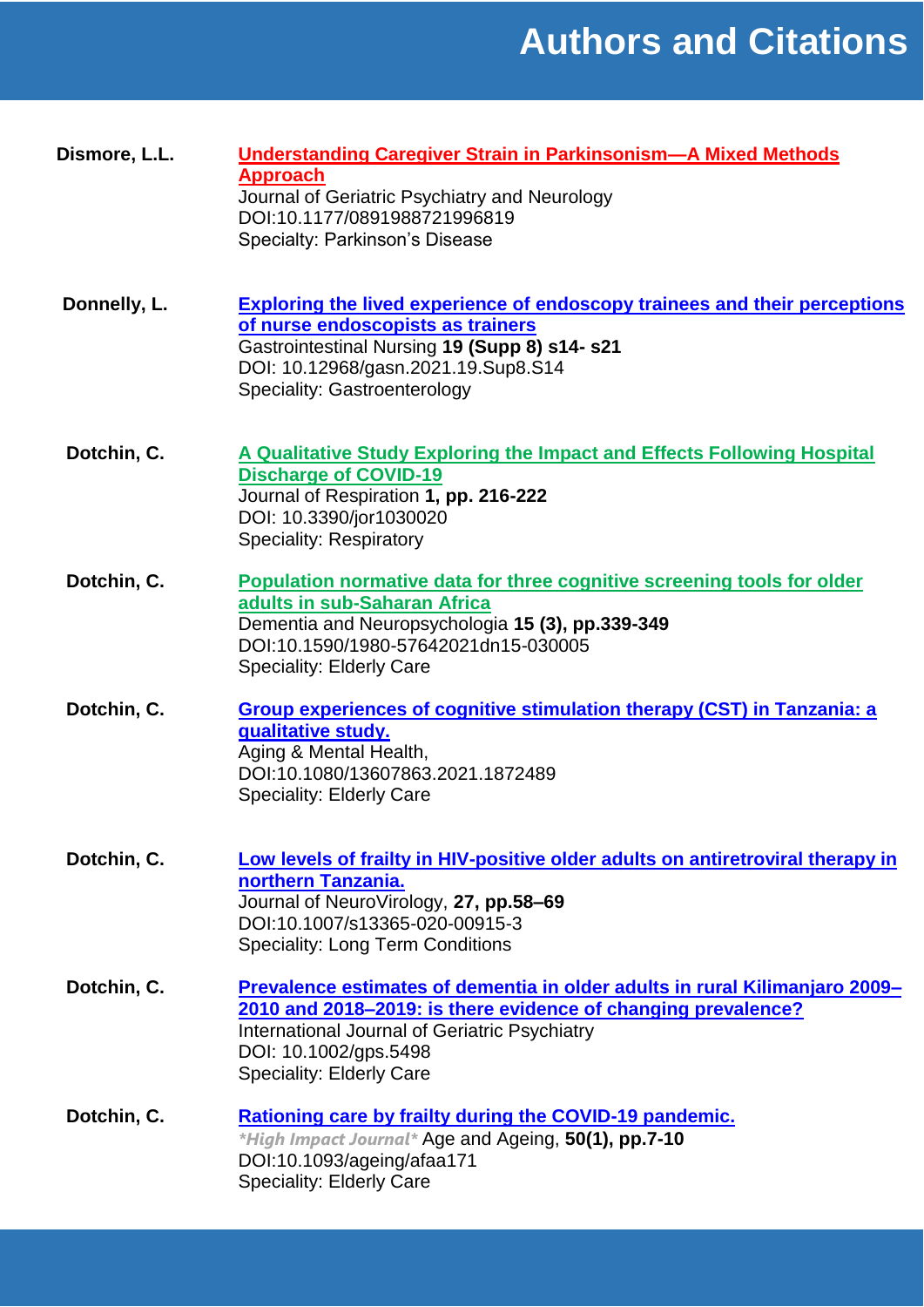| Dovey-Pearce, G. | Integrating psychology into paediatric healthcare: A UK perspective.<br>Clinical Child Psychology and Psychiatry<br>DOI:10.1177/13591045211000786<br><b>Speciality: Paediatrics</b>                                                                                                                                                                                                               |
|------------------|---------------------------------------------------------------------------------------------------------------------------------------------------------------------------------------------------------------------------------------------------------------------------------------------------------------------------------------------------------------------------------------------------|
| Dykes, G.        | Collaboration between palliative and critical care: a review of end of life care<br>for patients with covid-19 on the critical care unit.<br>BMJ Supportive & Palliative Care, 11, pp. A10<br>DOI:10.1136/spcare-2021-PCC.25<br><b>Speciality: Palliative</b>                                                                                                                                     |
| Edwards, D.      | Use of Social Media as a Platform for Education and Support for People<br><b>With Diabetes During a Global Pandemic</b><br>Journal of Diabetes Science and Technology pp.1-11<br>DOI:10.1177/19322968211024862<br>Speciality: Endocrinology                                                                                                                                                       |
| Eltyeb, H. A.    | Long-term results of Progrip mesh for retromuscular repair of ventral<br>hernia.<br>International Journal of Abdominal Wall and Hernia Surgery, 4(1) pp.20.<br>DOI: 10.4103/ijawhs.ijawhs_42_20<br>Speciality: Surgery and Orthopaedics                                                                                                                                                           |
| Emmett, C.       | Colorectal cancer care in the COVID-19 era: outcomes from a ' mixed site '<br>model<br>Annals of Royal College of Surgeons of England 000, pp.1-8<br>DOI:10.1308/rcsann.2021.0236<br>Speciality: Gastroenterology                                                                                                                                                                                 |
| Emmett, C.       | Non-drug therapies for the management of chronic constipation in adults:<br>the CapaCiTY research programme including three RCTs<br>NIHR - Programme Grants for Applied Research 9(14) pp.1-162<br>DOI:10.3310/pgfar09140<br>Speciality: Gastroenterology                                                                                                                                         |
| Emmett, C.       | Stoma reversal in functional bowel disease: managing patient choice<br>Annals of the Royal College of Surgeons of England<br>DOI:10.1308/rcsann.2021.0087<br>Speciality: Gastroenterology                                                                                                                                                                                                         |
| Finch, T.        | Economic evaluation of robot-assisted training versus an enhanced upper<br>limb therapy programme or usual care for patients with moderate or severe<br>upper limb functional limitation due to stroke: results from the RATULS<br>randomised controlled trial<br>*High Impact Journal* British Medical Journal, 11(5) pp.1-12<br>DOI:10.1136/bmjopen-2020-042081<br><b>Speciality: Neurology</b> |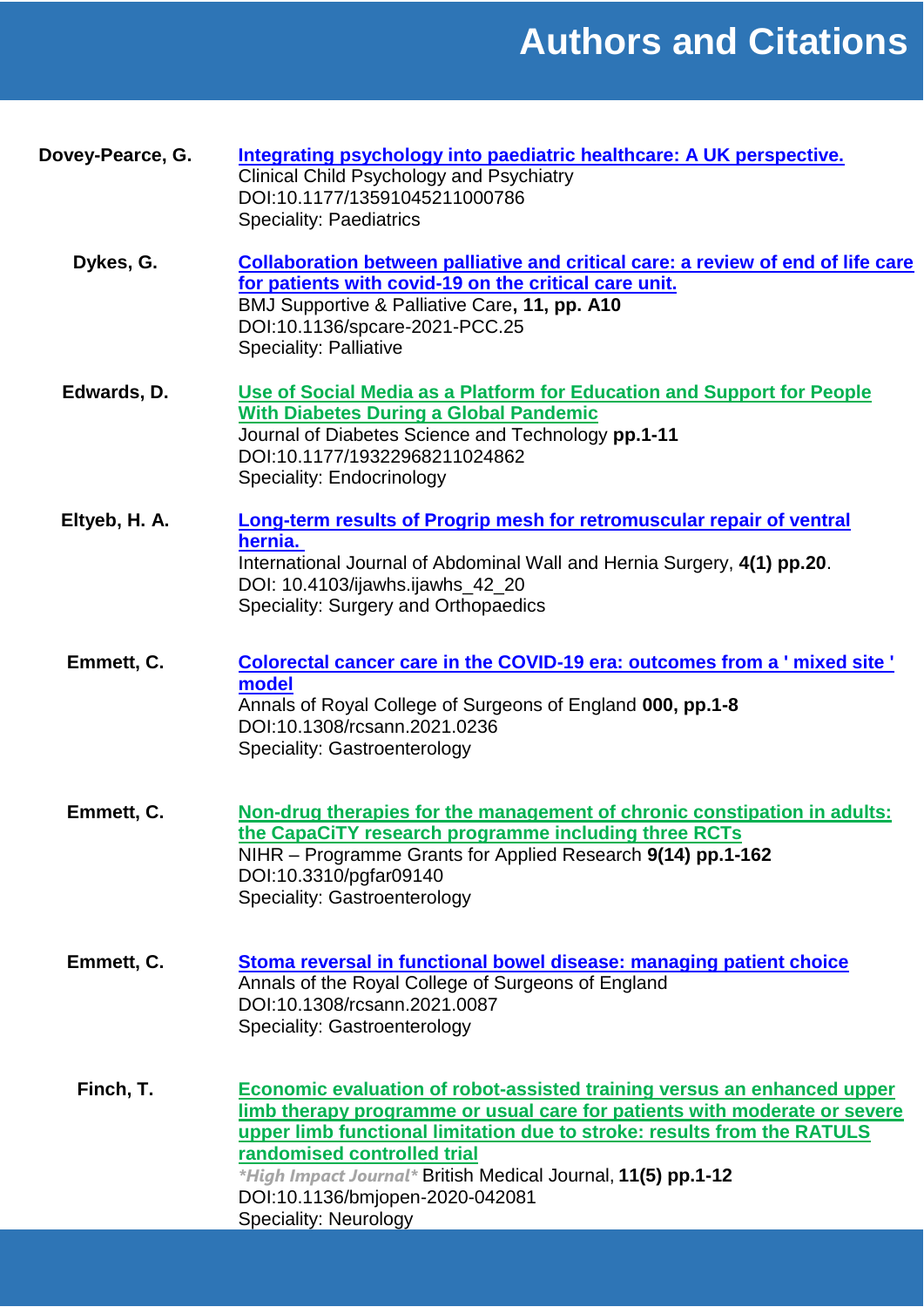| Fisher, J.       | Using medical reality television as a technology-enhanced learning strategy<br>to provide authentic patient care experiences during clinical placements: a<br>case study research investigation.<br><b>BMC Medical Education, 21(1)</b><br>DOI: 10.1186/s12909-020-02432-7<br>Speciality: Education and teaching |
|------------------|------------------------------------------------------------------------------------------------------------------------------------------------------------------------------------------------------------------------------------------------------------------------------------------------------------------|
| Fishley, W.      | <b>CEMENT-IN-CEMENT REVISION OF THE FEMUR IN THE INFECTED HIP</b><br><b>ARTHROPLASTY</b><br>Orthopaedic Proceedings 103-B (Supp 10), pp. 29-29<br>DOI:10.1302/1358-992X.2021.10.029<br>Speciality: Surgery & Orthopaedics                                                                                        |
| Fleming, E.      | Collaboration between palliative and critical care: a review of end of life care<br>for patients with covid-19 on the critical care unit.<br>BMJ Supportive & Palliative Care, 11, pp. A10<br>DOI:10.1136/spcare-2021-PCC.25<br><b>Speciality: Palliative</b>                                                    |
| Forsyth, R.      | Demonstration of functional rehabilitation treatment effects in children and<br>young people after severe acquired brain injury<br>Developmental Neurorehabilitation<br>DOI: 10.1080/17518423.2021.1964631<br><b>Speciality: Neurology</b>                                                                       |
| Fotheringham, L. | Screening tools for common mental disorders in older adults in South Asia:<br>a systematic scoping review<br>International Psychogeriatrics pp.1-12<br>DOI:10.1017/S1041610220003804<br><b>Speciality: Elderly Care</b>                                                                                          |
| Frew, K.         | <b>Indwelling Peritoneal Catheter for Ascites Management in a UK District</b><br><b>General Hospital: A Cohort Study</b><br>Healthcare, 9, pp.1-5.<br>DOI: 10.3390/healthcare9101254<br><b>Speciality: Oncology</b>                                                                                              |

**Frew, K. [140 Case report: from critical care, to specialist palliative care unit, to home.](https://spcare.bmj.com/content/bmjspcare/11/Suppl_1/A60.full.pdf)  [Initial presentation of high-grade serous carcinoma of fallopian tube origin](https://spcare.bmj.com/content/bmjspcare/11/Suppl_1/A60.full.pdf)  [as dermatomyositis with rapid onset and progression: an example of](https://spcare.bmj.com/content/bmjspcare/11/Suppl_1/A60.full.pdf)  [multidisciplinary team working](https://spcare.bmj.com/content/bmjspcare/11/Suppl_1/A60.full.pdf) du.**  BMJ Supportive & Palliative Care, **11, pp. A60.** DOI:10.1136/spcare-2021-PCC.158 Speciality: Oncology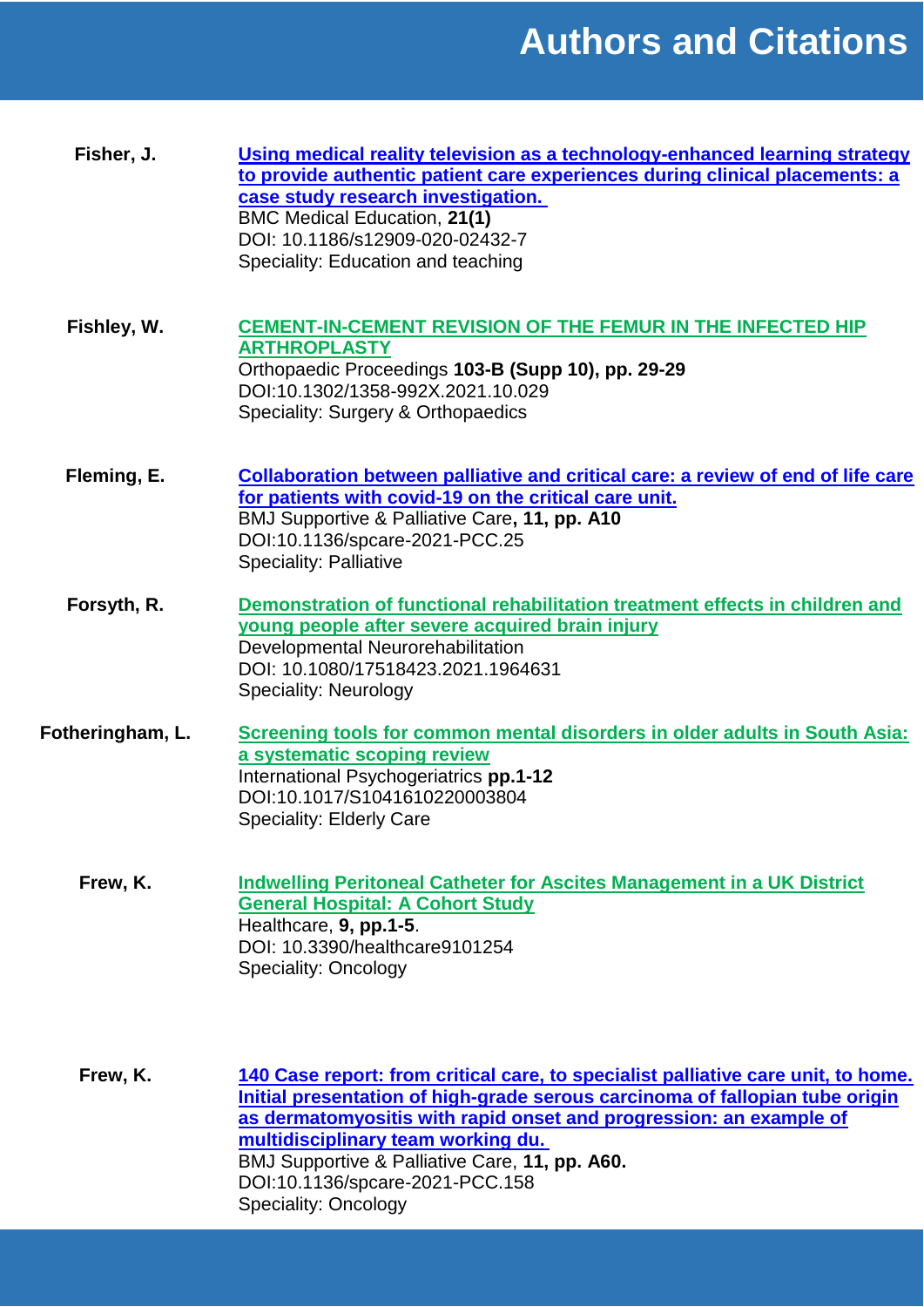| Frew, K.        | Collaboration between palliative and critical care: a review of end of life care<br>for patients with covid-19 on the critical care unit.<br>BMJ Supportive & Palliative Care, 11, pp. A10<br>DOI:10.1136/spcare-2021-PCC.25<br><b>Speciality: Palliative</b>                                                                                                                                     |
|-----------------|---------------------------------------------------------------------------------------------------------------------------------------------------------------------------------------------------------------------------------------------------------------------------------------------------------------------------------------------------------------------------------------------------|
| Frew, K.        | <b>Frailty Deserves A Mention In The New Uk Palliative Medicine Specialty</b><br><b>Training Curriculum. A Meta-Synthesis And Delphi Study To Establish</b><br><b>Appropriate Content</b><br>BMJ Supportive & Palliative Care, 1, pp. A23<br>DOI:10.1136/spcare-2021-PCC.58<br><b>Speciality: Palliative</b>                                                                                      |
| Frew, K.E.      | P44 Ease of completion of prognostic tools for one-year mortality in patients<br>hospitalised with an exacerbation of COPD<br>*High Impact Journal* Thorax, 76(Supp 1), pp. A109.<br>DOI: 10.1136/thorax-2020-BTSabstracts.189<br><b>Speciality: Respiratory</b>                                                                                                                                  |
| Galbraith, S.   | Implementation of a care bundle improves the management of patients with<br>non-alcoholic fatty liver disease.<br><b>Frontline Gastroenterology</b><br>DOI: 10.1136/flgastro-2020-101480<br>Speciality: Gastroenterology                                                                                                                                                                          |
| Gillespie, S.M. | <b>Uptake of Clinical Prognostic Tools in COPD Exacerbations Requiring</b><br><b>Hospitalisation</b><br>Journal of Chronic Obstructive Pulmonary Disease pp1-5<br>DOI: 10.1080/15412555.2021.1959540<br><b>Speciality: Respiratory</b>                                                                                                                                                            |
| Gillespie, S.M. | P44 Ease of completion of prognostic tools for one-year mortality in patients<br>hospitalised with an exacerbation of COPD<br>*High Impact Journal* Thorax, 76(Supp 1), pp. A109.<br>DOI: 10.1136/thorax-2020-BTSabstracts.189<br><b>Speciality: Respiratory</b>                                                                                                                                  |
| Goff, I.        | 140 Case report: from critical care, to specialist palliative care unit, to home.<br>Initial presentation of high-grade serous carcinoma of fallopian tube origin<br>as dermatomyositis with rapid onset and progression: an example of<br>multidisciplinary team working du.<br>BMJ Supportive & Palliative Care, 11, pp. A60.<br>DOI:10.1136/spcare-2021-PCC.158<br><b>Speciality: Oncology</b> |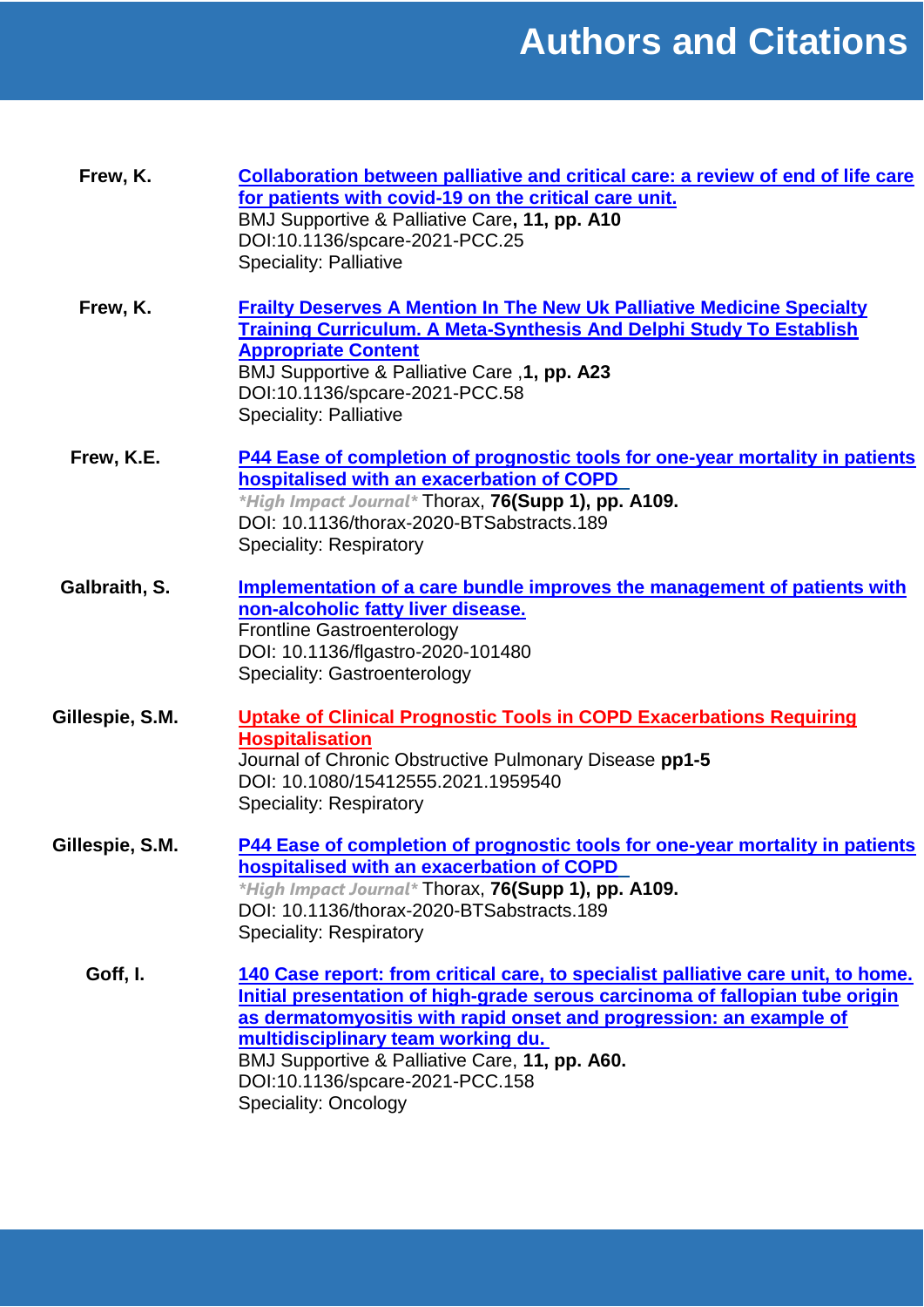| Gray, W. | Population normative data for three cognitive screening tools for older<br>adults in sub-Saharan Africa<br>Dementia and Neuropsychologia 15 (3), pp.339-349<br>DOI:10.1590/1980-57642021dn15-030005<br><b>Speciality: Elderly Care</b>                                                                                                |
|----------|---------------------------------------------------------------------------------------------------------------------------------------------------------------------------------------------------------------------------------------------------------------------------------------------------------------------------------------|
| Gray, W. | Social Participation's Association with Falls and Frailty in Malaysia: A<br><b>Cross-Sectional Study</b><br>Journal of Frailty Aging pp.1-7<br>DOI:10.14283/jfa.2021.31<br><b>Speciality: Elderly Care</b>                                                                                                                            |
| Gray, W. | Ophthalmic pathologies in an older HIV-positive Tanzanian population and<br>their association with neurological morbidity and evaluation of a low-<br>resource screening strategy<br><b>Research Square</b><br>DOI: 10.21203/rs.3.rs-398160/v1.<br><b>Speciality: Long Term Conditions</b>                                            |
| Gray, W. | <b>Acceptability and Feasibility of Using Dietary Nitrate and Folate</b><br><b>Supplementation For The Treatment Of Hypertension In A Rural Tanzanian</b><br><b>Population.</b><br>*High Impact Journal* Journal of Hypertension, 39 (Supp 1), pp. e269.<br>DOI: 10.1097/01.hjh.0000747532.53519.ce<br><b>Speciality: Cardiology</b>  |
| Gray, W. | Nitrate-Rich Beetroot Juice Alone or In Combination With Folic Acid<br>Reduces Blood Pressure In Hypertensive Tanzanian Adults: A Double-Blind<br><b>Randomized Controlled Trial.</b><br>*High Impact Journal* Journal of Hypertension, 39(Supp 1), pp.e269-e270<br>DOI: 10.1097/01.hjh.0000747536.51685.70<br>Speciality: Cardiology |
| Gray, W. | <b>Understanding Caregiver Strain in Parkinsonism-A Mixed Methods</b><br><b>Approach</b><br>Journal of Geriatric Psychiatry and Neurology<br>DOI:10.1177/0891988721996819<br><b>Specialty: Parkinson's Disease</b>                                                                                                                    |
| Gray, W. | Low levels of frailty in HIV-positive older adults on antiretroviral therapy in<br>northern Tanzania.<br>Journal of NeuroVirology, 27, pp.58-69<br>DOI: 10.1007/s13365-020-00915-3<br><b>Speciality: Elderly Care</b>                                                                                                                 |
| Gray, W. | Prevalence estimates of dementia in older adults in rural Kilimanjaro 2009-<br>2010 and 2018-2019: is there evidence of changing prevalence?<br>International Journal of Geriatric Psychiatry<br>DOI:10.1002/gps.5498<br><b>Speciality: Elderly Care</b>                                                                              |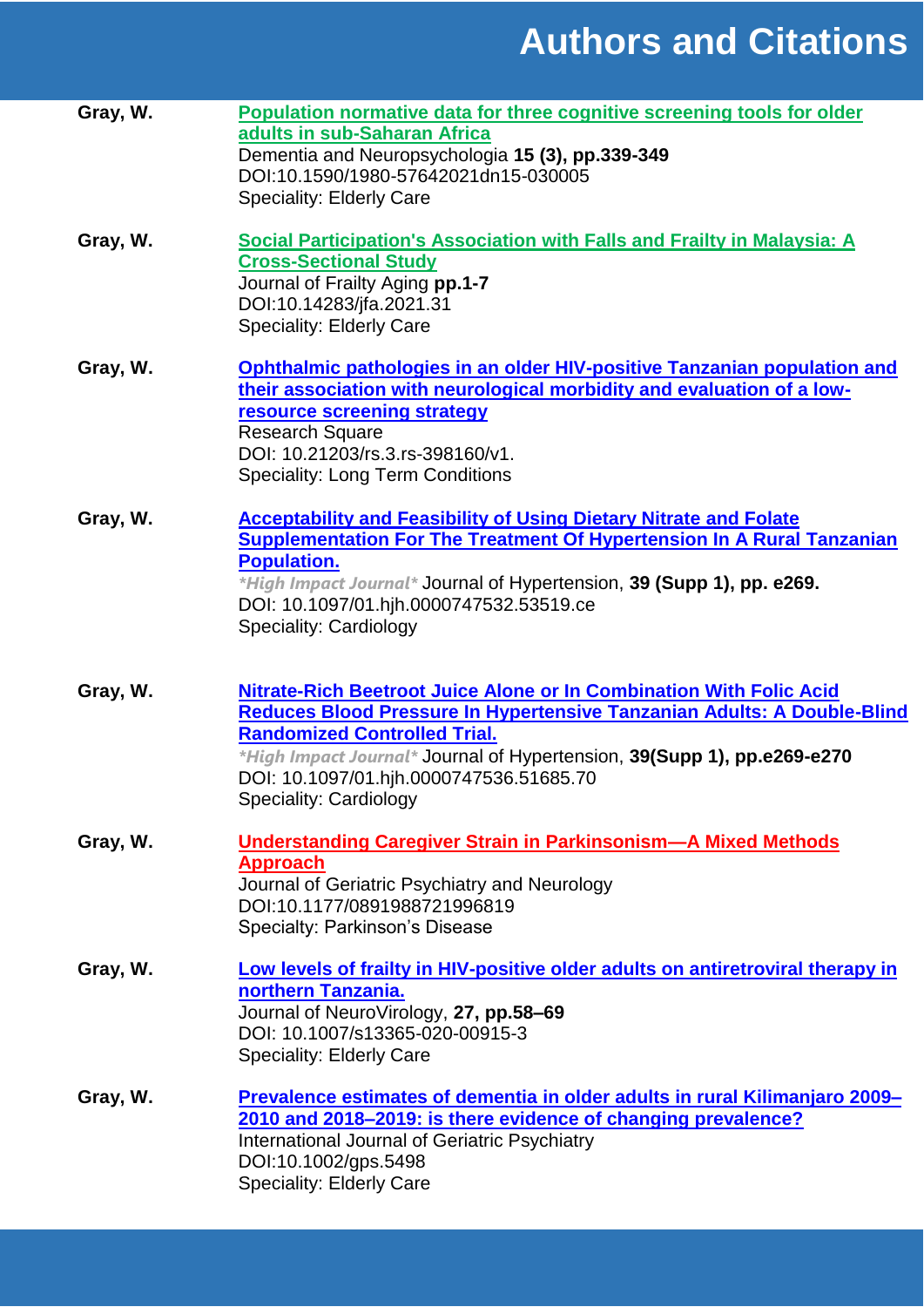| Green, N.    | P145 Improving the follow-up of patients with exacerbations of asthma after<br>discharge from the emergency department<br>*High Impact Journal* Thorax, 76, pp. A166-A167.<br>DOI: 10.1136/thorax-2020-BTSabstracts.290<br><b>Speciality: Respiratory</b>                                                                                                                                  |
|--------------|--------------------------------------------------------------------------------------------------------------------------------------------------------------------------------------------------------------------------------------------------------------------------------------------------------------------------------------------------------------------------------------------|
| Grimshaw, E. | <b>Complication after Thoracocentesis and Chest Drain Insertion: A Single</b><br><b>Study from the North East of England</b><br>Journal of Respiration 1(2), pp.135-140<br>DOI:10.3390/jor1020014<br>Speciality: Respiratory                                                                                                                                                               |
| Hacking, S.  | 140 Case report: from critical care, to specialist palliative care unit, to home.<br>Initial presentation of high-grade serous carcinoma of fallopian tube origin<br>as dermatomyositis with rapid onset and progression: an example of<br>multidisciplinary team working du.<br>BMJ Supportive & Palliative Care, 11, pp. A60.<br>DOI:10.1136/spcare-2021-PCC.158<br>Speciality: Oncology |
| Hall, J.     | <b>Common intestinal stoma complaints</b><br>*High Impact Journal* British Medical Journal<br>DOI:10.1136/bmj.n2310<br>Speciality: Gastroenterology                                                                                                                                                                                                                                        |
| Hand, A.     | <b>Understanding Caregiver Strain in Parkinsonism-A Mixed Methods</b><br><b>Approach</b><br>Journal of Geriatric Psychiatry and Neurology<br>DOI:10.1177/0891988721996819<br><b>Specialty: Parkinson's Disease</b>                                                                                                                                                                         |
| Hanratty, B. | <b>Frailty Deserves A Mention In The New Uk Palliative Medicine Specialty</b><br><b>Training Curriculum. A Meta-Synthesis And Delphi Study To Establish</b><br><b>Appropriate Content</b><br>BMJ Supportive & Palliative Care, 1, pp. A23<br>DOI:10.1136/spcare-2021-PCC.58<br><b>Speciality: Palliative</b>                                                                               |
| Harris, C.   | 432 What Are the Promoting and Discouraging Factors for Choosing A<br><b>Career in Surgery According to Undergraduate Medical Students in A</b><br>District General Hospital? A Questionnaire and Review of The Literature.<br>*High Impact Journal* British Journal of Surgery, 108(Supp 2).<br>DOI: 10.1093/bjs/znab134.141<br>Speciality: Surgery & Orthopaedics                        |
| Hartley, T.  | The NIV Outcomes (NIVO) Score: prediction of in-hospital mortality in<br>exacerbations of COPD requiring assisted ventilation<br>European Respiratory Journal 58 (2), pp1-11                                                                                                                                                                                                               |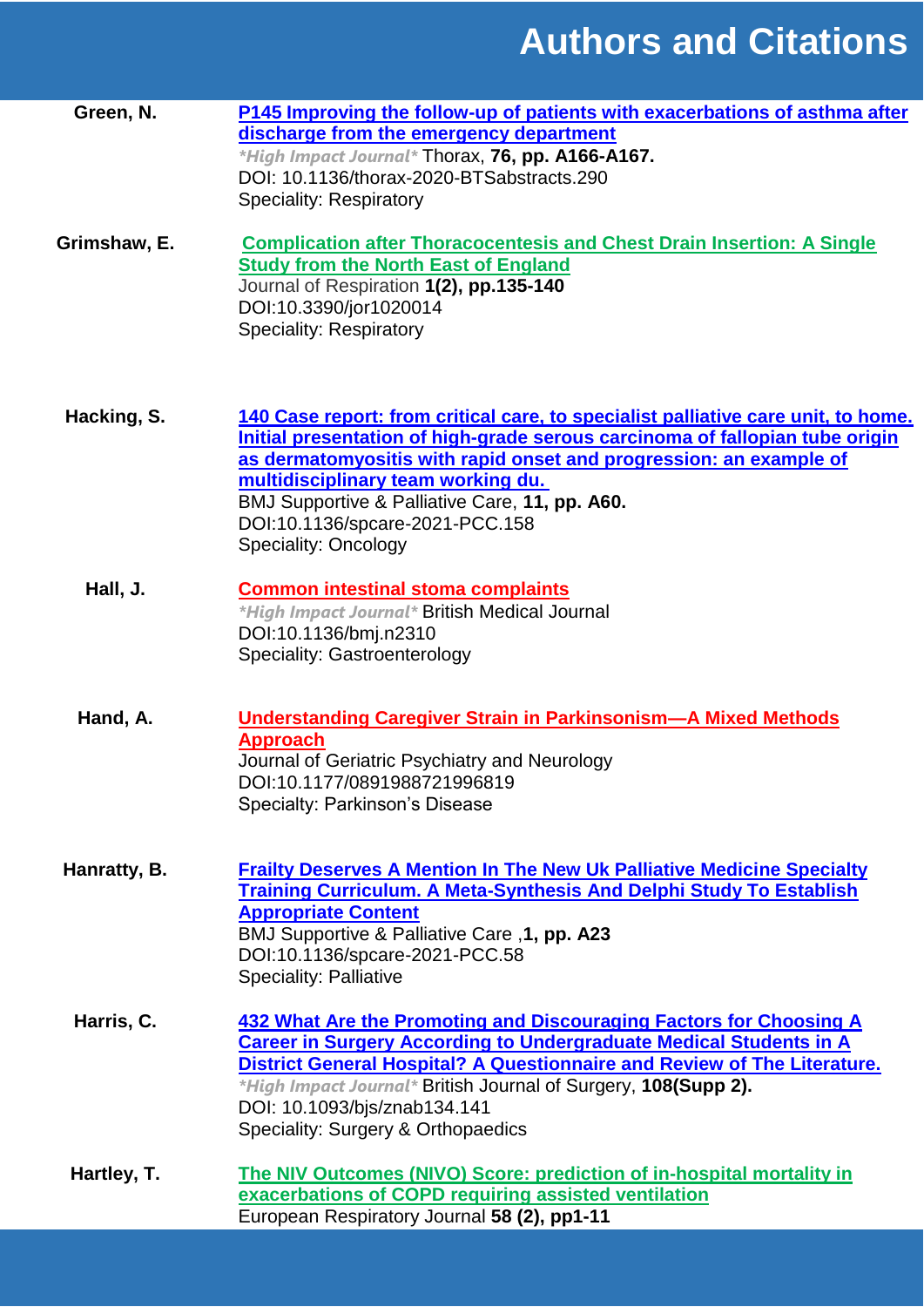DOI:10.1183/13993003.04042-2020 Speciality: Respiratory

- **Harrison, M. [Using medical reality television as a technology-enhanced learning strategy](https://bmcmededuc.biomedcentral.com/track/pdf/10.1186/s12909-020-02432-7.pdf)  [to provide authentic patient care experiences during clinical placements: a](https://bmcmededuc.biomedcentral.com/track/pdf/10.1186/s12909-020-02432-7.pdf)  [case study research investigation.](https://bmcmededuc.biomedcentral.com/track/pdf/10.1186/s12909-020-02432-7.pdf)** BMC Medical Education, **21(1)** DOI: 10.1186/s12909-020-02432- Speciality: Education and teaching
- **Hashim, M. P220 [Is there a need for staging EBUS?](https://thorax.bmj.com/content/thoraxjnl/76/Suppl_1/A208.2.full.pdf)** *\*High Impact Journal\** Thorax, **7, pp. A208-A209.** Speciality: Respiratory
- **Hassell, A. [An exploratory study using video analysis of rheumatology specialist](https://onlinelibrary.wiley.com/doi/epdf/10.1002/msc.1543?saml_referrer)  [nurses conducting methotrexate education consultations with patients](https://onlinelibrary.wiley.com/doi/epdf/10.1002/msc.1543?saml_referrer)** Musculoskeletal Care DOI: 10.1002/msc.1543 Speciality: Rheumatology
- **Heslop, P. [An exploratory study using video analysis of rheumatology specialist](https://onlinelibrary.wiley.com/doi/10.1002/msc.1543)  [nurses conducting methotrexate education consultations with patients.](https://onlinelibrary.wiley.com/doi/10.1002/msc.1543)** Musculoskeletal Care. DOI: 10.1002/msc.1543 Speciality: Rheumatology
- **Hicks, G.J. [Colorectal cancer care in the COVID-19 era: outcomes from a ' mixed site '](https://publishing.rcseng.ac.uk/doi/abs/10.1308/rcsann.2021.0236)  [model](https://publishing.rcseng.ac.uk/doi/abs/10.1308/rcsann.2021.0236)** Annals of Royal College of Surgeons of England **000, pp.1-8** DOI:10.1308/rcsann.2021.0236 Speciality: Gastroenterology
	- **Hill, E. [214P The role of USS guided biopsy in the investigation of lung cancer.](https://www.jto.org/article/S1556-0864(21)02057-8/pdf)** *\*High Impact Journal\** Journal of Thoracic Oncology, **16(4), pp. S812** DOI: 10.1016/S1556-0864(21)02056-6 Speciality: Respiratory
	- **Hill, E. [215P The feasibility of day case thoracoscopy.](https://www.jto.org/article/S1556-0864(21)02057-8/pdf)** *\*High Impact Journal\** Journal of Thoracic Oncology, **16(4), pp. S812** DOI: 10.1016/S1556-0864(21)02056-6 Speciality: Respiratory
- **Holleyman, R. [Comparison of early outcomes following arthroscopic acetabular](https://online.boneandjoint.org.uk/doi/abs/10.1302/1358-992X.2021.10.040)  [chondroplasty and microfracture: A study using the UK non-arthroplasty hip](https://online.boneandjoint.org.uk/doi/abs/10.1302/1358-992X.2021.10.040)  [registry dataset](https://online.boneandjoint.org.uk/doi/abs/10.1302/1358-992X.2021.10.040)** Orthopaedic Proceedings **103-B (Supp 10)** DOI: 10.1302/1358-992X.2021.10.040 Speciality: Surgery & Orthopaedics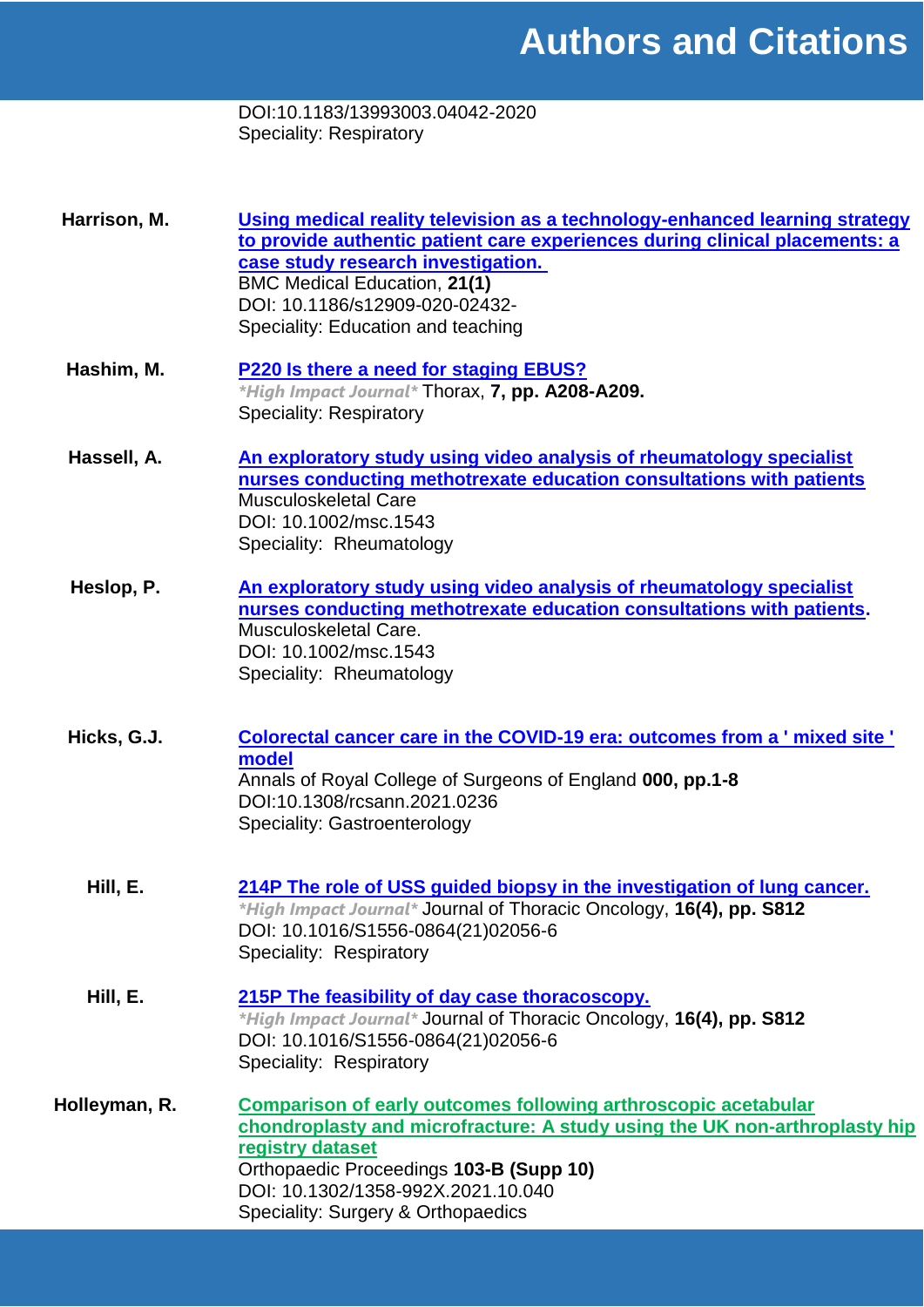| Horgan, L.  | A systematic review of outcome reporting in incisional hernia surgery.<br><b>BSJ, 5(2)</b><br>DOI: 10.1093/bjsopen/zrab006<br>Speciality: Surgery & Orthopaedics                                                                                                                            |
|-------------|---------------------------------------------------------------------------------------------------------------------------------------------------------------------------------------------------------------------------------------------------------------------------------------------|
| Horgan, L.  | Correction to: Day case Iaparoscopic cholecystectomy at Kilimanjaro<br><b>Christian Medical Centre, Tanzania.</b><br>*High Impact Journal* Surgical Endoscopy<br>DOI: 10.1007/s00464-021-08324-1<br>Speciality: Gastroenterology                                                            |
| Hornsby, J. | P031. Is clinical assessment necessary in addition to mammography in the<br>assessment of the asymptomatic patient with a strong family history of<br>breast cancer?.<br>European Journal of Surgical Oncology, 47(5), pp. e304.<br>DOI: 10.1016/j.ejso.2021.03.035<br>Speciality: Oncology |
| Hyatali, S. | <b>Complication after Thoracocentesis and Chest Drain Insertion: A Single</b><br><b>Study from the North East of England</b><br>Journal of Respiration 1(2), pp.135-140<br>DOI:10.3390/jor1020014<br><b>Speciality: Respiratory</b>                                                         |
| Ingram, M.  | <b>COVID-19 Mortality in Patients with a Ward-Based Ceiling of Care</b><br>Stresses 1(4), pp. 277-284<br>DOI:10.3390/stresses1040020<br><b>Speciality: Respiratory</b>                                                                                                                      |
| Ingram, M.  | Demonstration of functional rehabilitation treatment effects in children and<br>young people after severe acquired brain injury<br>Developmental Neurorehabilitation<br>DOI: 10.1080/17518423.2021.1964631<br>Speciality: Neurology                                                         |
| Inman, D.S. | A view of COVID-19 from the perspective of the National Hip Fracture<br><b>Database</b><br>The Bone and Joint Journal 103-B(6) pp.1007-1020<br>DOI: 10.1302/0301-620X.103B6.BJJ-20210326<br>Speciality: Surgery and Orthopaedics                                                            |
| Inman, D.S. | Geographical variation in surgical care and mortality following hip fracture<br>in England: a cohort study using the National Hip Fracture Database<br>(NHFD).<br>Osteoporosis International                                                                                                |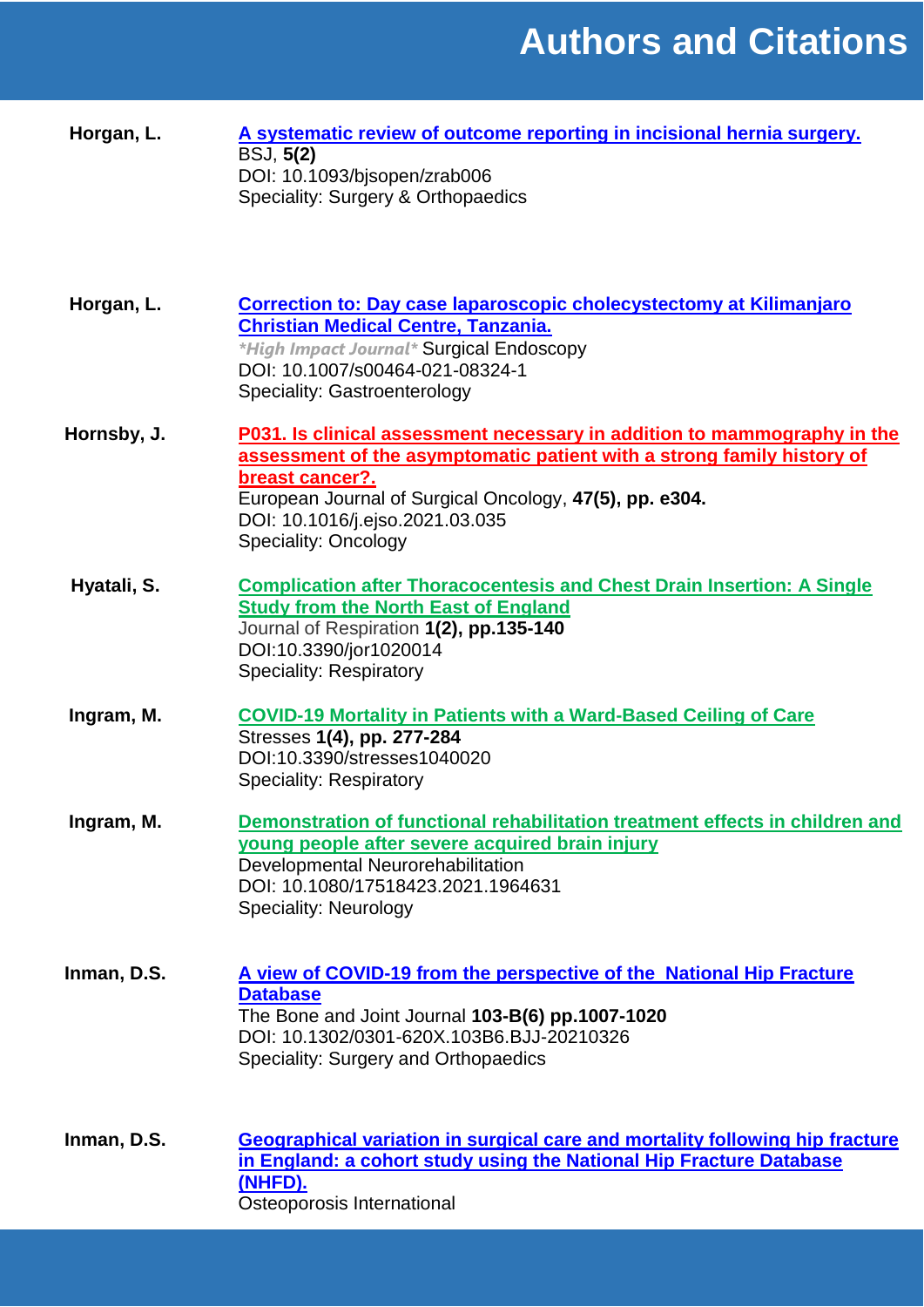|             | DOI: 10.1007/s00198-021-05922-6<br>Speciality: Surgery and Orthopaedics                                                                                                                                                                                               |
|-------------|-----------------------------------------------------------------------------------------------------------------------------------------------------------------------------------------------------------------------------------------------------------------------|
| Ireland, P. | P145 Improving the follow-up of patients with exacerbations of asthma after<br>discharge from the emergency department.<br>*High Impact Journal* Thorax, 76, pp.166-A167.<br>http://dx.doi.org/10.1136/thorax-2020-BTSabstracts.290<br><b>Speciality: Respiratory</b> |
| Jackson, K. | <b>Chest trauma: an experience of a Respiratory Support Unit with level 2 care</b><br>in the North East of England<br>*High Impact Journal* Thorax 76(supplement 2), A1-A205<br>DOI:10.1136/thorax-2021-BTSabstracts.82<br><b>Speciality: Respiratory</b>             |
| Jackson, K. | <b>P33.02 Day Case Thoracocoscopy With IPC Insertion</b><br>*High Impact Journal* Journal of Thoracic Oncology 16(10) (Supp 1059)<br>DOI: 10.1016/j.jtho.2021.08.417<br>Speciality: Oncology/Respiratory                                                              |
| Jackson, K. | P54.03 Bilateral Indwelling Pleural Catheters<br>*High Impact Journal* Journal of Thoracic Oncology 16(10) (Supp 1130)<br>DOI: 10.1016/j.jtho.2021.08.560<br>Speciality: Oncology/Respiratory                                                                         |
| Jackson, K. | <b>Indwelling Peritoneal Catheter for Ascites Management in a UK District</b><br><b>General Hospital: A Cohort Study</b><br>Healthcare, 9, pp.1-5.<br>DOI: 10.3390/healthcare9101254<br>Speciality: Oncology                                                          |
| Jackson, K. | <b>Complication after Thoracocentesis and Chest Drain Insertion: A Single</b><br><b>Study from the North East of England</b><br>Journal of Respiration 1(2), pp.135-140<br>DOI:10.3390/jor1020014<br><b>Speciality: Respiratory</b>                                   |
| Jackson, K. | Hepatic hydrothorax in the management of cirrhosis<br>*High Impact Journal* Gut<br>DOI: 10.1136/gutjnl-2021-324698<br><b>Speciality: Respiratory</b>                                                                                                                  |
| Jackson, K. | <b>Pleural Effusions in Pulmonary Emboli: A Single Centre Experience.</b><br>Cureus, 12(12), pp.e11942<br>DOI: 10.7759/cureus.11942.<br><b>Speciality: Respiratory</b>                                                                                                |
| Jackson, K. | Pulmonary cystic echinococcosis in a farm worker - do not biopsy the<br>benign nodule.<br>European Journal of Medical Case Reports, 5(1), pp.12-15.                                                                                                                   |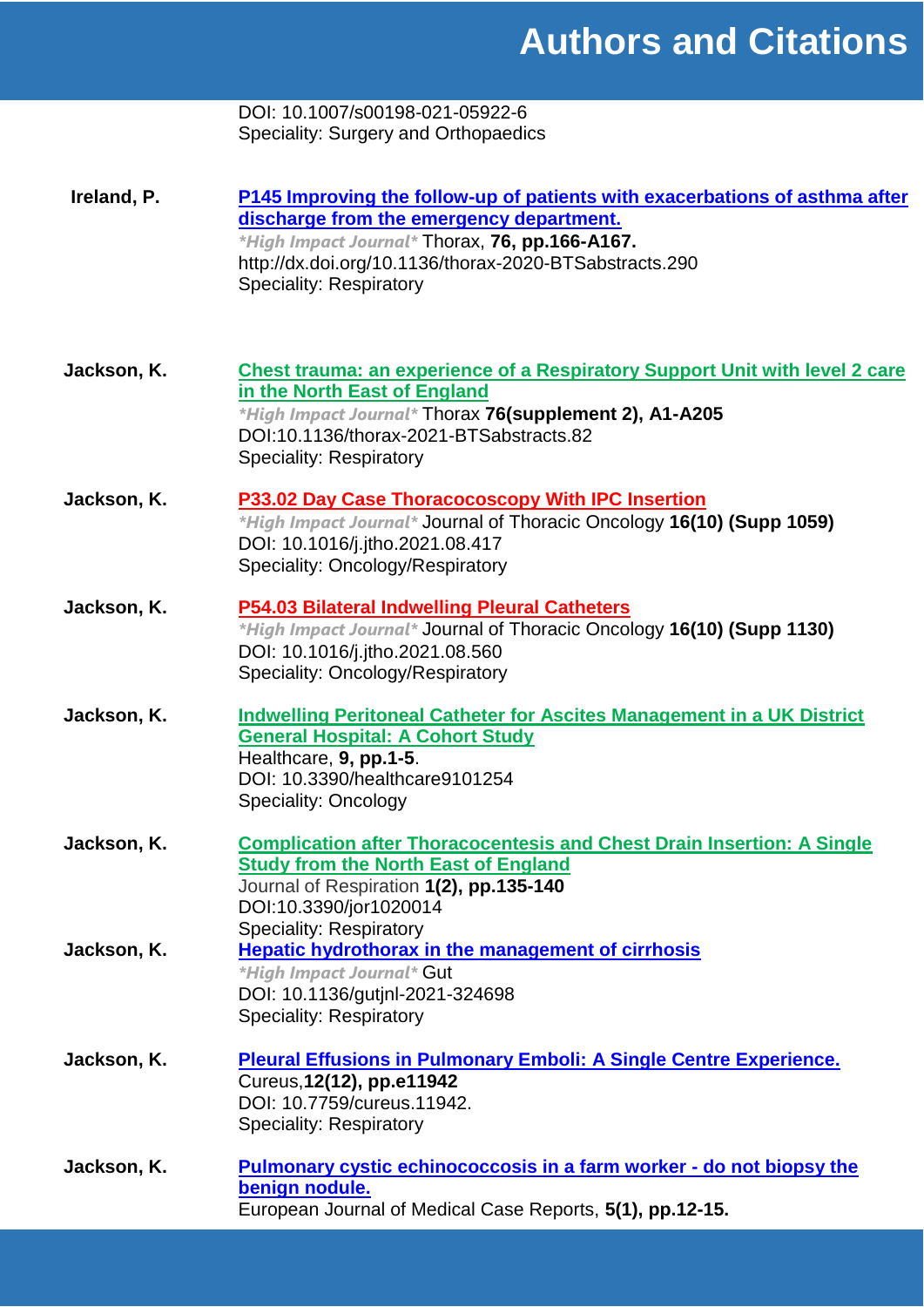|                 | DOI: 10.24911/ejmcr/173-1590416616                                            |
|-----------------|-------------------------------------------------------------------------------|
|                 | <b>Speciality: Respiratory</b>                                                |
|                 |                                                                               |
|                 |                                                                               |
| Jensen, C.      | The Incidence of Venous Thromboembolism in Patients Undergoing                |
|                 | <b>Anterior Lumbar Interbody Fusion: A Proposed Thromboprophylactic</b>       |
|                 | <b>Regime</b>                                                                 |
|                 | International Journal of Spine Surgery, 15(2), pp.348-352                     |
|                 | DOI: 0.14444/8045                                                             |
|                 | Speciality: Surgery and Oncology                                              |
|                 |                                                                               |
|                 |                                                                               |
| Johnston, J.    | <b>Indwelling Peritoneal Catheter for Ascites Management in a UK District</b> |
|                 | <b>General Hospital: A Cohort Study</b>                                       |
|                 | Healthcare, 9, pp.1-5.                                                        |
|                 | DOI: 10.3390/healthcare9101254                                                |
|                 | Speciality: Oncology                                                          |
|                 |                                                                               |
|                 |                                                                               |
| Jones, L.       | Hearing and vision health for people with dementia in residential long term   |
|                 | care: Knowledge, attitudes and practice in England, South Korea, India,       |
|                 | <b>Greece, Indonesia and Australia.</b>                                       |
|                 | International Journal of Geriatric Psychiatry.                                |
|                 | DOI: 10.1002/gps.5563                                                         |
|                 | Speciality: Elderly Care                                                      |
|                 |                                                                               |
| Kafi, D.        | <b>Complication after Thoracocentesis and Chest Drain Insertion: A Single</b> |
|                 | <b>Study from the North East of England</b>                                   |
|                 | Journal of Respiration 1(2), pp.135-140                                       |
|                 | DOI:10.3390/jor1020014                                                        |
|                 | <b>Speciality: Respiratory</b>                                                |
|                 |                                                                               |
|                 |                                                                               |
| Kallingal, M.P. | Imaging of Children with a Urinary Tract Infection in North East England      |
|                 | Archives of Paediatrics and Neonatology                                       |
|                 | DOI:10.22259/2638-5155.0401005                                                |
|                 | <b>Speciality: Paediatrics</b>                                                |
| Karimaghaei, N. | <b>Clinicopathological Behaviour of Mucinous Breast Carcinoma in South of</b> |
|                 | <b>Iran: The Shiraz Breast Cancer Registry</b>                                |
|                 |                                                                               |
|                 | Middle East Journal of Cancer, 12(1), pp. 97-105.                             |
|                 | DOI: 10.30476/mejc.2020.82833.1109                                            |
|                 | <b>Speciality: Oncology</b>                                                   |
| Kasis, A.       | The Incidence of Venous Thromboembolism in Patients Undergoing                |
|                 | <b>Anterior Lumbar Interbody Fusion: A Proposed Thromboprophylactic</b>       |
|                 | <b>Regime</b>                                                                 |
|                 | International Journal of Spine Surgery, 15(2), pp.348-352                     |
|                 | DOI: 0.14444/8045                                                             |
|                 | Speciality: Surgery and Orthopaedics                                          |
|                 |                                                                               |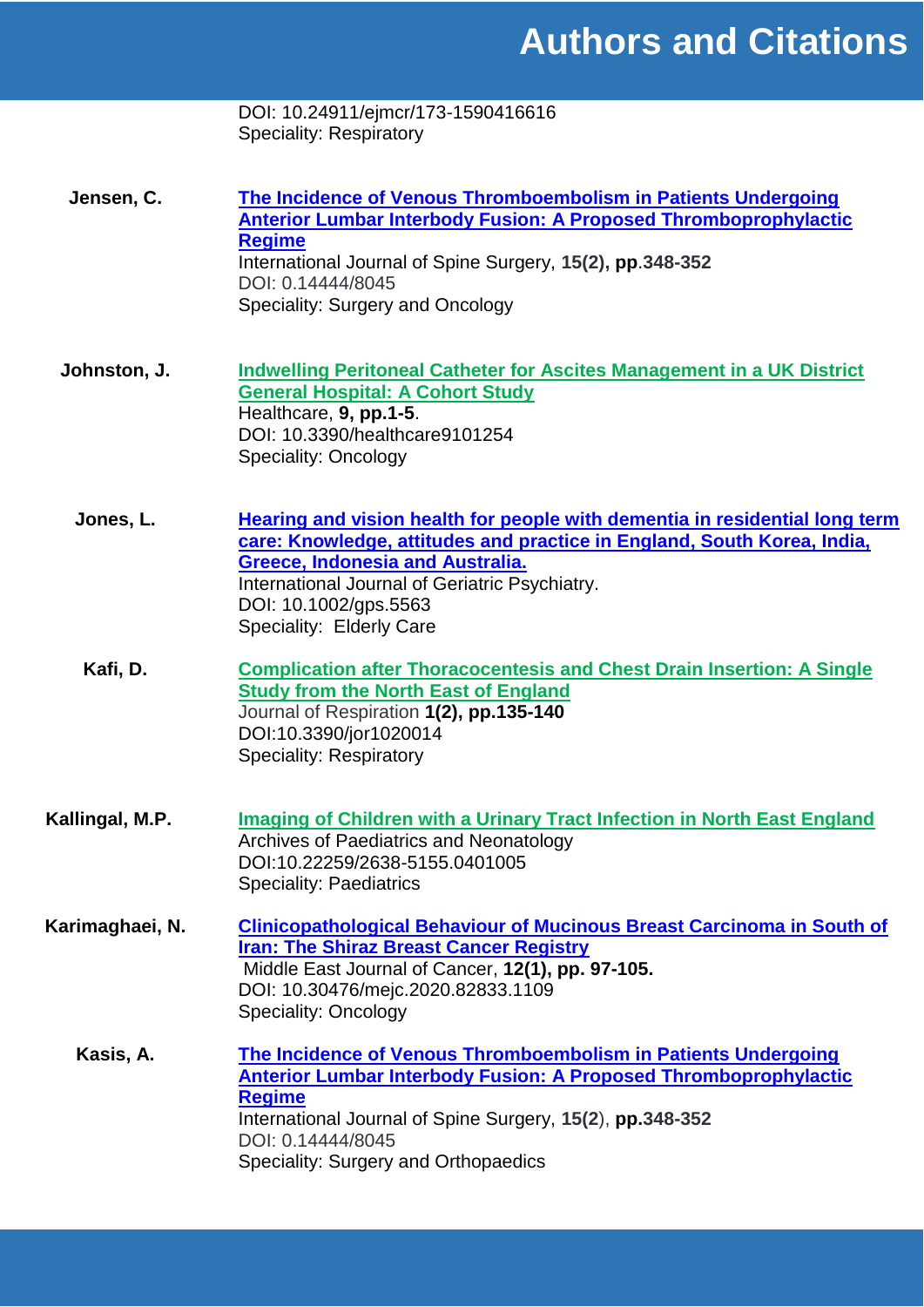| Kelly, S.  | 836 Presentation, Clinical Outcomes and Prognosis of Primary Appendiceal<br><b>Adenocarcinoma; Single Centre Experience.</b><br>*High Impact Journal* British Journal of Surgery, 108(Supp 2)<br>DOI: 10.1093/bjs/znab134.583<br>Speciality: Surgery & Orthopaedics                                       |
|------------|-----------------------------------------------------------------------------------------------------------------------------------------------------------------------------------------------------------------------------------------------------------------------------------------------------------|
| Khan, A.I. | <b>Comparative Analysis of Early versus Late Enteral Feeding after</b><br><b>Gastrointestinal Surgeries</b><br>Pakistan Journal of Medical and Health Science 15(8), pp.2050-2053<br>DOI:10.53350/PJMHS211582050<br>Speciality: Gastroenterology                                                          |
| Khan, M.   | Hip aspiration culture: analysing data from a single operator series<br>investigating periprosthetic joint infection.<br>Journal of Bone and Joint Infection, 6(6), pp.165-170.<br>DOI: 10.5194/jbji-6-165-2021<br>Speciality: Surgery & Orthopaedics                                                     |
| Kilner, M. | Clinical outcomes and the impact of prior oral anticoagulant use in patients<br>with coronavirus disease 2019 admitted to hospitals in the UK - a<br>multicentre observational study<br>*High Impact Journal* British Journal of Haematology, pp. 1-16<br>DOI:10.1111/bjh.1778<br>Speciality: Haematology |
| Kramer, D. | <b>CEMENT-IN-CEMENT REVISION OF THE FEMUR IN THE INFECTED HIP</b><br><b>ARTHROPLASTY</b><br>Orthopaedic Proceedings 103-B (Supp 10), pp. 29-29<br>DOI:10.1302/1358-992X.2021.10.029<br>Speciality: Surgery & Orthopaedics                                                                                 |
| Lane, N.D. | The NIV Outcomes (NIVO) Score: prediction of in-hospital mortality in<br>exacerbations of COPD requiring assisted ventilation<br>European Respiratory Journal 58 (2), pp1-11<br>DOI:10.1183/13993003.04042-2020<br><b>Speciality: Respiratory</b>                                                         |
| Lane, N.D. | Uptake of Clinical Prognostic Tools in COPD Exacerbations Requiring<br><b>Hospitalisation</b><br>Journal of Chronic Obstructive Pulmonary Disease pp1-5<br>DOI: 10.1080/15412555.2021.1959540<br><b>Speciality: Respiratory</b>                                                                           |
| Lane, N.D. | P44 Ease of completion of prognostic tools for one-year mortality in patients<br>hospitalised with an exacerbation of COPD.<br>*High Impact Journal* Thorax, 76(Supp 1), pp. A109.<br>DOI: 10.1136/thorax-2020-BTSabstracts.189<br>Speciality: Respiratory                                                |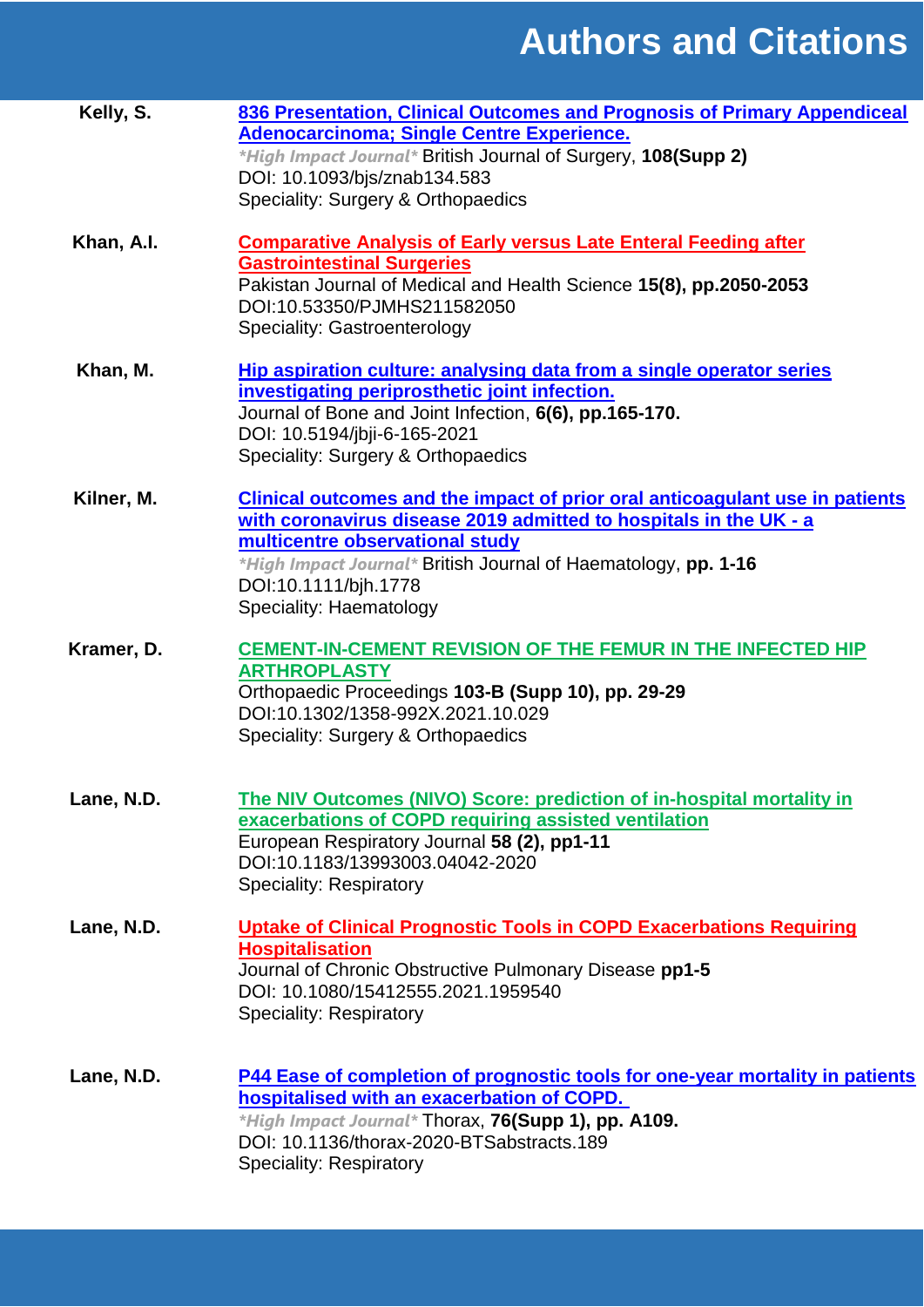| Langford, S.  | Implementing grip strength assessment in hip fracture patients: a feasibility                             |
|---------------|-----------------------------------------------------------------------------------------------------------|
|               | project                                                                                                   |
|               | Journal of Frailty Sarcopenia and Falls 6(2), pp. 66-78<br>DOI: 10.22540/JFSF-06-066                      |
|               | Speciality: Surgery & Orthopaedics                                                                        |
|               |                                                                                                           |
| Larsen, C.    | 959 Undertaking Core Surgical Training Less Than Full Time: A Qualitative<br><b>Study of Experiences.</b> |
|               | *High Impact Journal* British Journal of Surgery, 108(Supp 2)                                             |
|               | DOI: 10.1093/bjs/znab134.183                                                                              |
|               | Speciality: Surgery & Orthopaedics                                                                        |
| Lee, T.       | Decision making in the management of adults with malignant colorectal                                     |
|               | polyps: an exploration of the experiences of patient and clinicians<br><b>Colorectal Disease</b>          |
|               | DOI: 10.1111/codi.15743                                                                                   |
|               | Speciality: Gastroenterology                                                                              |
| Lee, T.       | P12 National endoscopy database (NED): the first million                                                  |
|               | *High Impact Journal* Gut, 70, pp. A47-A48.                                                               |
|               | DOI:10.1136/gutjnl-2020-bsgcampus.87                                                                      |
|               | Speciality: Gastroenterology                                                                              |
| Leong, J.W.   | Knee arthroplasty: post-operative care, rehab-ilitation and follow-up                                     |
|               | Orthopaedics and Trauma, 35(1), pp.49-55                                                                  |
|               | DOI: 10.1016/j.mporth.2021.12.009<br>Speciality: Surgery & Orthopaedics                                   |
|               |                                                                                                           |
| Mackay, L.    | <b>COVID-19 Mortality in Patients with a Ward-Based Ceiling of Care</b>                                   |
|               | Stresses 1(4), pp. 277-284<br>DOI:10.3390/stresses1040020                                                 |
|               | Speciality: Respiratory                                                                                   |
| Madathil A,   | Rare but serious cause for hypokalaemia and hypertension.                                                 |
|               | BMJ Case Reports, 14(3), pp. e239955.                                                                     |
|               | DOI:10.1136/bcr-2020-239955.                                                                              |
|               | Speciality: Cardiovascular                                                                                |
| Madjdpour, C. | <b>Quality of recovery scores in deep serratus anterior plane block vs. sham</b>                          |
|               | block in ambulatory breast cancer surgery: a randomised controlled trial.                                 |
|               | *High Impact Journal* Anaesthesia.<br>DOI: 10.1111/anae.15373                                             |
|               | Speciality: Oncology                                                                                      |
| Malviya, A.   | Effect of COVID-19 pandemic on hip preservation surgery-a prospective                                     |
|               | surveillance from the UK Non-Arthroplasty Hip Registry                                                    |
|               | Journal of Hip Preservation Surgery pp.1-8.                                                               |
|               | DOI:10.1093/jhps/hnab082<br>Speciality: Surgery & Orthopaedics                                            |
|               |                                                                                                           |
| Malviya, A.   | A double-blind randomized controlled trial investigating the efficacy of                                  |
|               | platelet-rich plasma versus placebo for the treatment of greater Trochanteric                             |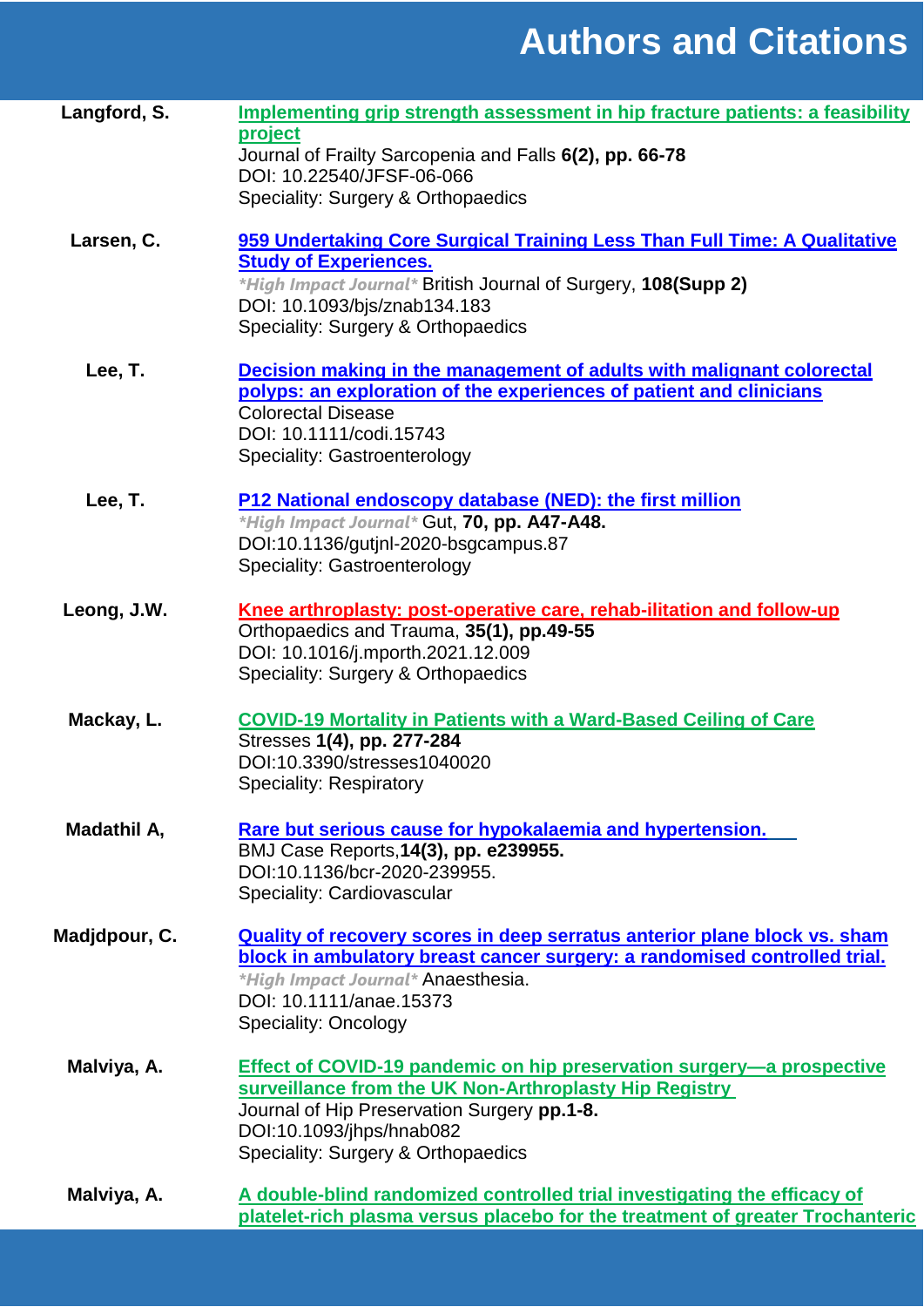|                | pain syndrome (The Hippo trial)<br>Orthopaedic Proceedings 103-B (Supp 10)<br>DOI: 10.1186/s13063-018-2907-x<br>Speciality: Surgery & Orthopaedics                                                                                                                                                                                                                                                                                       |
|----------------|------------------------------------------------------------------------------------------------------------------------------------------------------------------------------------------------------------------------------------------------------------------------------------------------------------------------------------------------------------------------------------------------------------------------------------------|
| Malviya, A.    | <b>MINIMALLY INVASIVE PERIACETABULAR OSTEOTOMY: SINGLE-</b><br><b>SURGEON OUTCOMES OF 369 PATIENTS</b><br>Orthopaedic Proceedings 103-B (Supp 10)<br>DOI: 10.1302/1358-992x2021.10.022<br>Speciality: Surgery & Orthopaedics                                                                                                                                                                                                             |
| Malviya, A.    | <b>Comparison of early outcomes following arthroscopic acetabular</b><br>chondroplasty and microfracture: A study using the UK non-arthroplasty hip<br>registry dataset<br>Orthopaedic Proceedings 103-B (Supp 10)<br>DOI: 10.1302/1358-992X.2021.10.040<br>Speciality: Surgery & Orthopaedics                                                                                                                                           |
| Malviya, A.    | <b>Ceramic Bearings Are Associated With a Significantly Reduced Revision</b><br>Rate in Primary Hip Arthroplasty: An Analysis From the National Joint<br><b>Registry for England, Wales, Northern Ireland, and the Isle of Man</b><br>Journal of Arthroplasty 36(10), pp3498-3506<br>DOI: 10.1016/j.arth.2021.05.027<br>Speciality: Surgery & Orthopaedics<br>Effect of portable non-invasive ventilation on thoracoabdominal volumes in |
| Manifield, J.  | recovery from intermittent exercise in patients with COPD<br>Journal of Applied Physiology<br>DOI:10.1152/japplphysiol.00081.2021<br><b>Speciality: Respiratory</b>                                                                                                                                                                                                                                                                      |
| Marriot, A.    | Hip aspiration culture: analysing data from a single operator series<br>investigating periprosthetic joint infection.<br>Journal of Bone and Joint Infection, 6(6), pp.165-170.<br>DOI: 10.5194/jbji-6-165-2021<br>Speciality: Surgery & Orthopaedics                                                                                                                                                                                    |
| Matthews, I.G. | A retrospective evaluation of catheter ablation in atrial flutter post cardiac<br>transplantation<br>Journal of Clinical and Translational Research<br>DOI:10.1111/ctr.14429<br>Speciality: Cardiology                                                                                                                                                                                                                                   |
| Mawdsley, M.   | The Incidence of Venous Thromboembolism in Patients Undergoing<br><b>Anterior Lumbar Interbody Fusion: A Proposed Thromboprophylactic</b><br><b>Regime</b><br>International Journal of Spine Surgery, 15(2), pp.348-352<br>DOI: 0.14444/8045<br>Speciality: Surgery and Orthopaedics                                                                                                                                                     |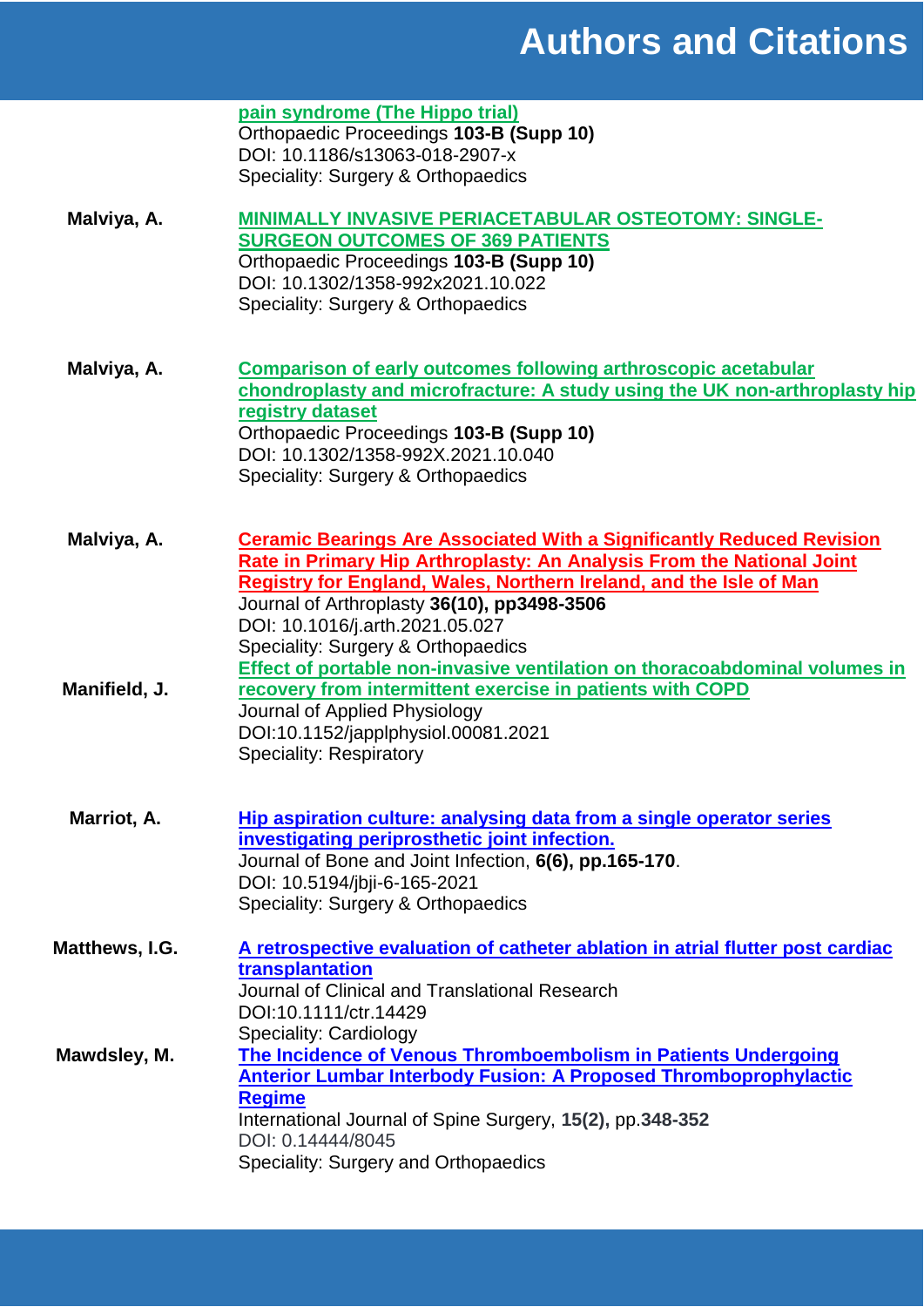| Millar, J.   | <b>Complication after Thoracocentesis and Chest Drain Insertion: A Single</b><br><b>Study from the North East of England</b><br>Journal of Respiration 1(2), pp.135-140<br>DOI:10.3390/jor1020014                                                      |
|--------------|--------------------------------------------------------------------------------------------------------------------------------------------------------------------------------------------------------------------------------------------------------|
| Mills, S.J.  | <b>Speciality: Respiratory</b><br>Colorectal cancer care in the COVID-19 era: outcomes from a ' mixed site '<br>model<br>Annals of Royal College of Surgeons of England 000, pp.1-8                                                                    |
|              | DOI:10.1308/rcsann.2021.0236<br>Speciality: Gastroenterology                                                                                                                                                                                           |
| Milne, J.    | <b>Electrical stimulation for pain reduction in hard-to-heal wound healing</b><br>Journal of Wound care 30(7), pp.568-580<br>DOI:10.12968/jowc.2021.30.7.568<br><b>Speciality: Long Term Conditions</b>                                                |
| Milne, J.    | Optimising resources: an evidence-based pathway using UrgoStart for<br>community-based patients with wounds.<br>British Journal of Community Nursing, 26(3), pp.130-135<br>DOI: 10.12968/bjcn.2021.26.3.130<br><b>Speciality: Long Term Conditions</b> |
| Narkhede, P. | 214P The role of USS guided biopsy in the investigation of lung cancer.<br>*High Impact Journal* Journal of Thoracic Oncology, 16(4), pp. S812<br>DOI: 10.1016/S1556-0864(21)02056-6<br><b>Speciality: Respiratory</b>                                 |
| Narkhede, P. | Pulmonary cystic echinococcosis in a farm worker - do not biopsy the<br>benign nodule.<br>European Journal of Medical Case Reports, 5(1), pp.12-15.<br>DOI: 10.24911/ejmcr/173-1590416616<br><b>Speciality: Respiratory</b>                            |
| Nevins, E.J. | Colorectal cancer care in the COVID-19 era: outcomes from a ' mixed site '<br>model<br>Annals of Royal College of Surgeons of England 000, pp.1-8<br>DOI:10.1308/rcsann.2021.0236<br>Speciality: Gastroenterology                                      |
| Nevins, E.J. | P-OGC33 Incidence, diagnosis and management of malabsorption<br>following oesophagectomy: a systematic review<br>*High Impact Journal* British Journal of Surgery 108 (Suppl 9)<br>DOI: 10.1093/bjs/znab430.161<br>Speciality: Oncology                |
| Nichols, J.  | <b>Optimising resources: an evidence-based pathway using UrgoStart for</b><br>community-based patients with wounds<br>British Journal of Community Nursing, 26(3), pp.130-135<br>DOI: 10.12968/bjcn.2021.26.3.130                                      |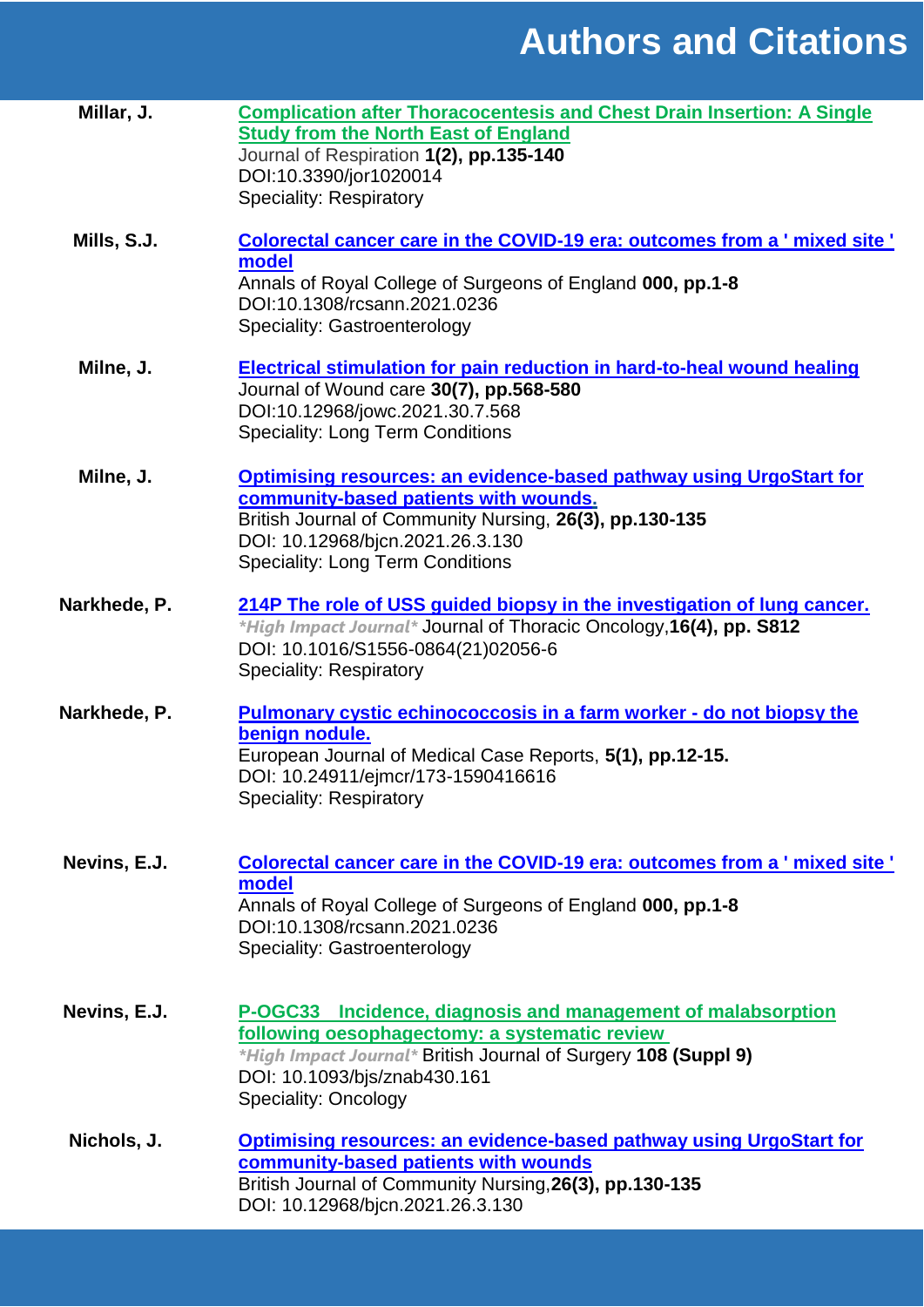|              | Speciality:                                                                                                                                                                                                                                                                                                                                             |
|--------------|---------------------------------------------------------------------------------------------------------------------------------------------------------------------------------------------------------------------------------------------------------------------------------------------------------------------------------------------------------|
| Nickil, R.A. | A randomized clinical trial of low dose single antibiotic-loaded cement<br>versus high dose dual antibiotic-loaded cement in patients receiving a hip<br>hemiarthroplasty after fracture: A protocol for the WHITE 8 COPAL study.<br>Bone & Joint Open, 2(2), pp.72-78<br>DOI: 10.1302/2633-1462.22.BJO-2020-0174<br>Speciality: Surgery & Orthopaedics |
| Nicoli, F.   | <b>Far infrared Radiation Therapy for Gynecological Cancer-related</b><br><b>Lymhedema Is an efective and Oncologically safe Treatment: A</b><br><b>Randomised- controlled Trial</b><br><b>Lymphatic Research and Biology</b><br>DOI: 10.1089/lrb.2019.0061<br>Speciality: Oncology                                                                     |
| Nicoli, F.   | <b>Intraoperative Near-infrared Fluorescence (NIR) Imaging with Indocyanine</b><br><b>Green (ICG) Can Identify Bone and Soft Tissue Sarcomas Which May</b><br><b>Provide Guidance for Oncological Resection</b><br>*High Impact Journal* Annals of Surgery, 273(2), pp. e63-e68.<br>DOI: 10.1097/SLA.0000000000003857.<br>Speciality: Oncology          |
| Oates, L.L.  | <b>Understanding Caregiver Strain in Parkinsonism-A Mixed Methods</b><br><b>Approach</b><br>Journal of Geriatric Psychiatry and Neurology<br>DOI:10.1177/0891988721996819<br><b>Specialty: Parkinson's Disease</b>                                                                                                                                      |
| Osborne, F.  | Using medical reality television as a technology-enhanced learning strategy<br>to provide authentic patient care experiences during clinical placements: a<br>case study research investigation.<br><b>BMC Medical Education, 21(1)</b><br>DOI: 10.1186/s12909-020-02432-<br>Speciality: Education and teaching                                         |
| Oswald, T.   | Hip aspiration culture: analysing data from a single operator series<br>investigating periprosthetic joint infection.<br>Journal of Bone and Joint Infection, 6(6), pp.165-170.<br>DOI: 10.5194/jbji-6-165-2021<br>Speciality: Surgery & Orthopaedics                                                                                                   |
| Paddick, S.  | <b>Acceptability and Feasibility of Using Dietary Nitrate and Folate</b><br>Supplementation For The Treatment Of Hypertension In A Rural Tanzanian                                                                                                                                                                                                      |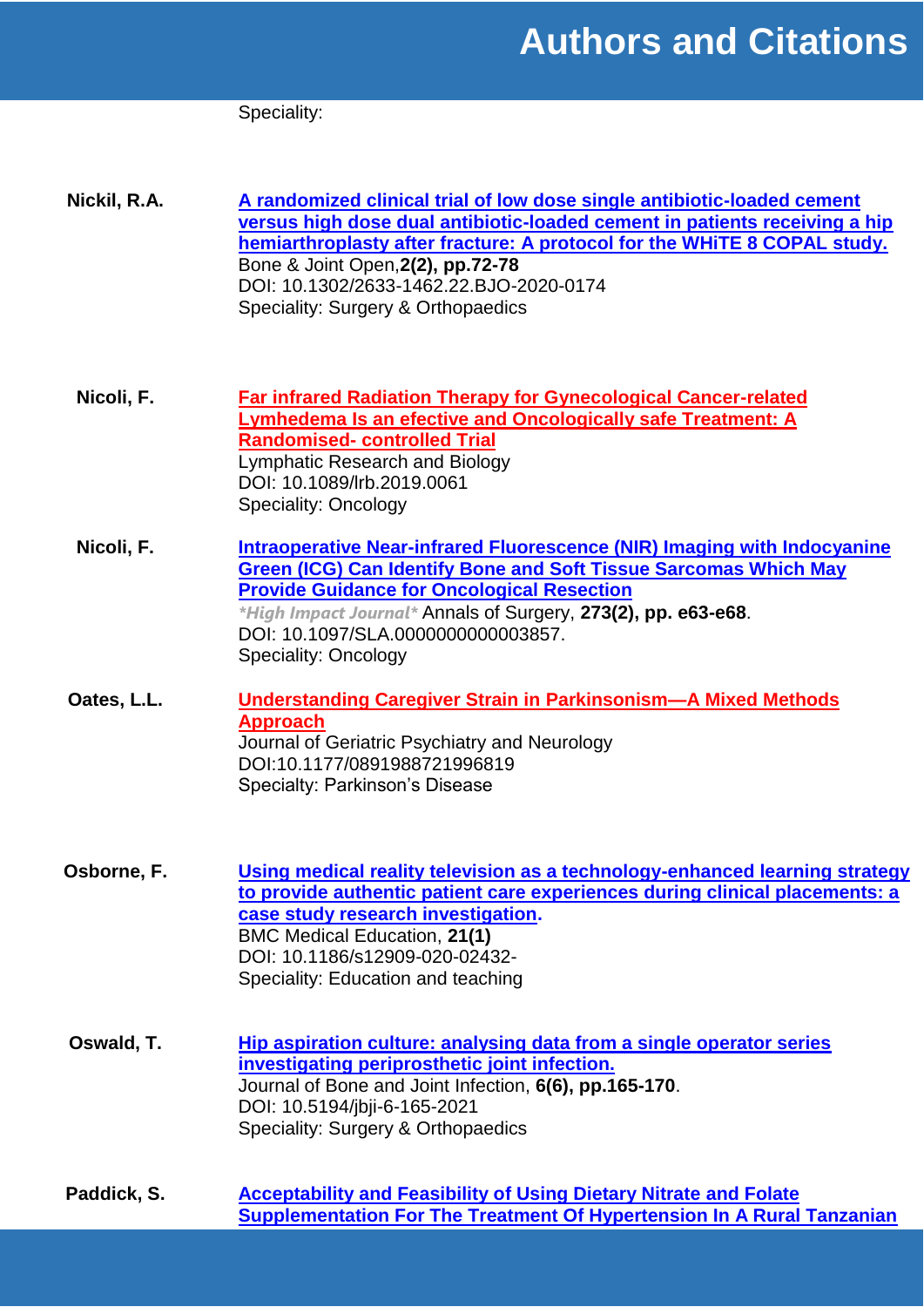#### **[Population.](https://journals.lww.com/jhypertension/Abstract/2021/04001/ACCEPTABILITY_AND_FEASIBILITY_OF_USING_DIETARY.794.aspx)**

*\*High Impact Journal\** Journal of Hypertension, **39 (Supplement 1), pp. e269.**  DOI: 10.1097/01.hjh.0000747532.53519.ce Speciality: Elderly Care

- **Paddick, S. [Nitrate-Rich Beetroot Juice Alone or In Combination With](https://academic.oup.com/jn/article/150/9/2460/5878881) Folic Acid [Reduces Blood Pressure In Hypertensive Tanzanian Adults: A Double-Blind](https://academic.oup.com/jn/article/150/9/2460/5878881)  [Randomized Controlled Trial.](https://academic.oup.com/jn/article/150/9/2460/5878881)** *\*High Impact Journal\** Journal of Hypertension, **39(Supplement 1), pp.e269-e270** DOI: 10.1097/01.hjh.0000747536.51685.70 Speciality: Cardiology
- **Paddick, S. [Feasibility and acceptability of a multi-domain intervention to increase](https://bmjopen.bmj.com/content/11/2/e042823.long)  [Mediterranean diet adherence and physical activity in older UK adults at risk](https://bmjopen.bmj.com/content/11/2/e042823.long)  [of dementia: protocol for the MedEx-UK randomised controlled trial](https://bmjopen.bmj.com/content/11/2/e042823.long)** BMJ Open, **11(2), pp. e042823** DOI:10.1136/bmjopen-2020-042823 Speciality: Psychiatry
	- **Paes, P. [Palliative medicine trainees be should learn about frailty: meta-synthesis](https://spcare.bmj.com/content/early/2021/11/22/bmjspcare-2021-003013)  [and Delphi study to establish curriculum content](https://spcare.bmj.com/content/early/2021/11/22/bmjspcare-2021-003013)** BMJ Supportive and Palliative Care DOI:10.1136/bmjpcare-2021-003013 Speciality: Palliative Care
	- **Paes, P. [Understanding how people with Parkinson's disease and their relatives](https://link.springer.com/article/10.1007%2Fs41999-021-00548-7)  [approach advance care planning](https://link.springer.com/article/10.1007%2Fs41999-021-00548-7)** European Geriatric Medicine DOI:10.1007/S41999-02100548-7 Speciality: Parkinson's Disease
	- **Paes, P. [You can't start a car when there's no petrol left': a qualitative study of](https://bmjopen.bmj.com/content/11/7/e048024)  [patient, family and clinician perspectives on implantable cardioverter](https://bmjopen.bmj.com/content/11/7/e048024)  [defibrillator deactivation](https://bmjopen.bmj.com/content/11/7/e048024)** BMJ Open, **11** DOI:10.1136/bmjopen-2020-048024 Speciality: Cardiology
	- **Paes, P. [Frailty Deserves A Mention In The New Uk](https://spcare.bmj.com/content/bmjspcare/11/Suppl_1/A23.1.full.pdf) Palliative Medicine Specialty [Training Curriculum. A Meta-Synthesis And Delphi Study To Establish](https://spcare.bmj.com/content/bmjspcare/11/Suppl_1/A23.1.full.pdf)  [Appropriate Content](https://spcare.bmj.com/content/bmjspcare/11/Suppl_1/A23.1.full.pdf)** BMJ Supportive & Palliative Care ,**1, pp. A23** DOI:10.1136/spcare-2021-PCC.58 Speciality: Palliative
	- **Paes, P. [How Do Patients With Parkinson's Disease Approach Advance Care](https://journals.sagepub.com/doi/abs/10.1177/0891988720988917)  [Planning? A UK-Based Mixed Methods Study.](https://journals.sagepub.com/doi/abs/10.1177/0891988720988917)** Journal of Geriatric Psychiatry and Neurology. DOI:10.1177/0891988720988917 Speciality: Parkinson's Disease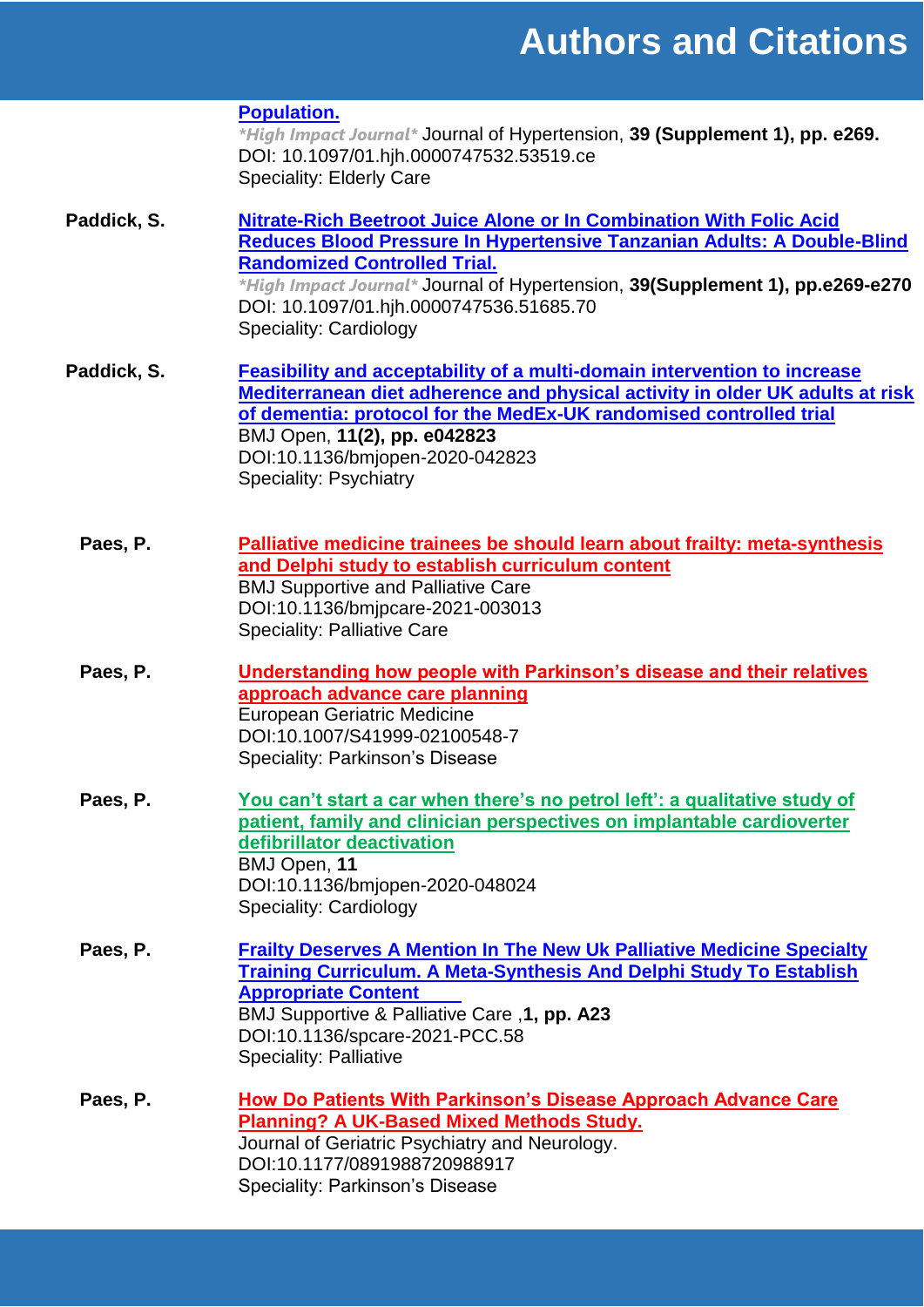| Parker, S.           | <b>Chronic Cough Patient Pathway for Primary, Secondary and Tertiary Care</b>                                                                                                                                                                                                                                                                                                              |
|----------------------|--------------------------------------------------------------------------------------------------------------------------------------------------------------------------------------------------------------------------------------------------------------------------------------------------------------------------------------------------------------------------------------------|
|                      | [poster]<br>American Journal of Respiratory Critical Care Medicine, 203, A2364.<br><b>Speciality: Respiratory</b>                                                                                                                                                                                                                                                                          |
| Partington, P.       | <b>CEMENT-IN-CEMENT REVISION OF THE FEMUR IN THE INFECTED HIP</b><br><b>ARTHROPLASTY</b><br>Orthopaedic Proceedings 103-B (Suppl 10), pp. 29-29<br>DOI:10.1302/1358-992X.2021.10.029<br>Speciality: Surgery & Orthopaedics                                                                                                                                                                 |
| Partington, P.       | Hip aspiration culture: analysing data from a single operator series<br>investigating periprosthetic joint infection.<br>Journal of Bone and Joint Infection, 6(6), pp.165-170.<br>DOI: 10.5194/jbji-6-165-2021<br>Speciality: Surgery & Orthopaedics                                                                                                                                      |
| Pearson-Stuttard, J. | The Changing Nature of Mortality and Morbidity in Patients with Diabetes<br>Endocrinology and Metabolism Clinics of North America, 50(3), pp.357-368<br>DOI: 10.1016/j.ecl.2021.05.001<br>Speciality: Endocrinology                                                                                                                                                                        |
| Petheram, T.         | <b>CEMENT-IN-CEMENT REVISION OF THE FEMUR IN THE INFECTED HIP</b><br><b>ARTHROPLASTY</b><br>Orthopaedic Proceedings 103-B (Suppl 10), pp. 29-29<br>DOI:10.1302/1358-992X.2021.10.029<br>Speciality: Surgery & Orthopaedics                                                                                                                                                                 |
| Porritt, S.          | <b>Complication after Thoracocentesis and Chest Drain Insertion: A Single</b><br><b>Study from the North East of England</b><br>Journal of Respiration 1(2), pp.135-140<br>DOI:10.3390/jor1020014<br>Speciality: Respiratory                                                                                                                                                               |
| Premchand, N.        | Idiopathic systemic capillary leak syndrome (Clarkson's disease) presenting<br>with recurrent hypovolemic shock<br>Acute Medicine, 20(1), pp.74-77.<br>DOI:<br><b>Speciality: Respiratory</b>                                                                                                                                                                                              |
| Price, C.            | Economic evaluation of robot-assisted training versus an enhanced upper<br>limb therapy programme or usual care for patients with moderate or severe<br>upper limb functional limitation due to stroke: results from the RATULS<br>randomised controlled trial<br>*High Impact Journal* British Medical Journal, 11(5) pp.1-12<br>DOI:10.1136/bmjopen-2020-042081<br>Speciality: Neurology |
| Rank, H.             | <b>Complication after Thoracocentesis and Chest Drain Insertion: A Single</b>                                                                                                                                                                                                                                                                                                              |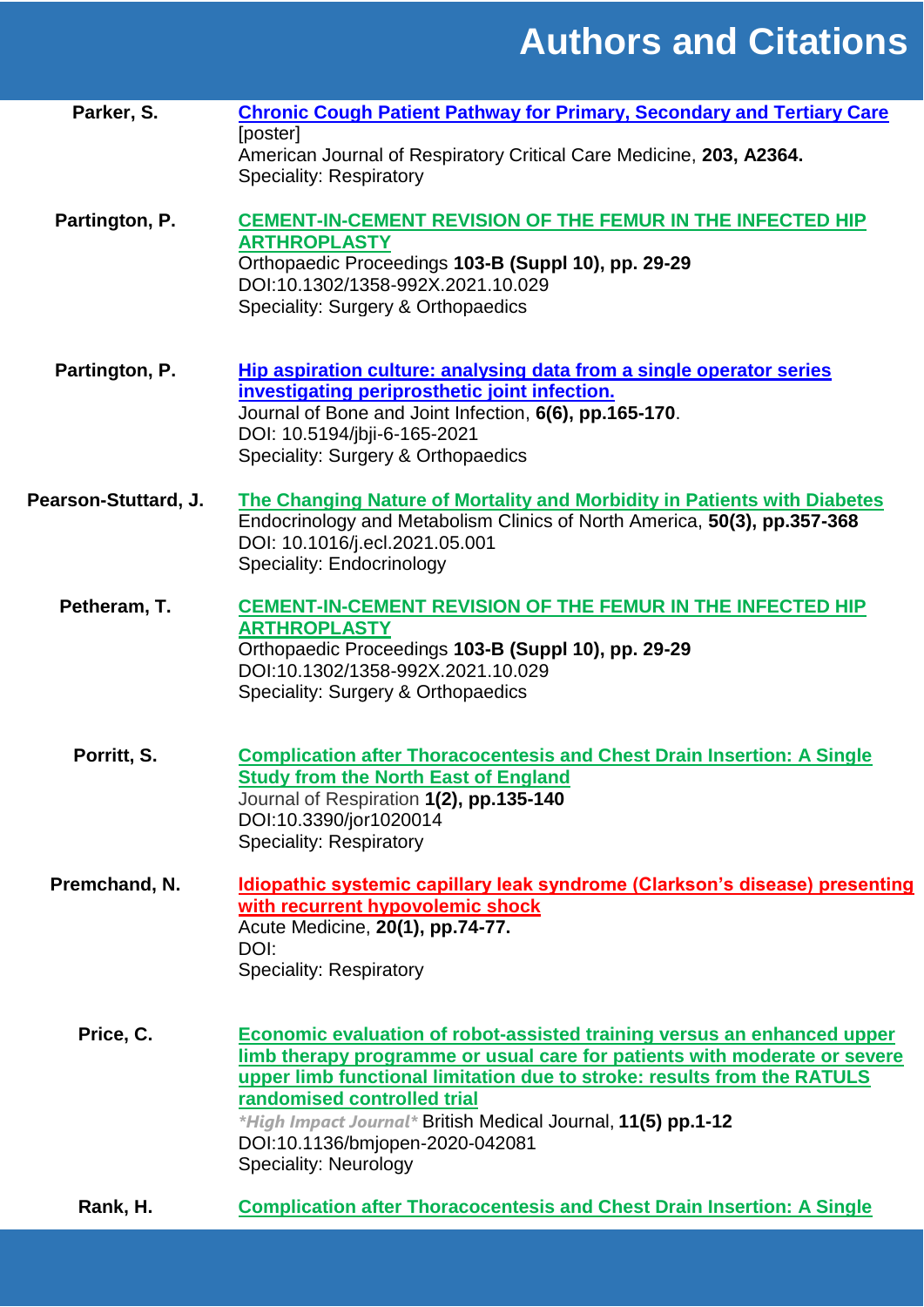|          | <b>Study from the North East of England</b><br>Journal of Respiration 1(2), pp.135-140<br>DOI:10.3390/jor1020014<br><b>Speciality: Respiratory</b>                                                                                                                                                                                                                   |
|----------|----------------------------------------------------------------------------------------------------------------------------------------------------------------------------------------------------------------------------------------------------------------------------------------------------------------------------------------------------------------------|
| Reed, M. | Resistant fabric warming is a viable alternative to forced-air warming to<br>prevent inadvertent perioperative hypothermia during hemiarthroplasty in<br>the elderly<br>Journal of Hospital Infection 118, pp.79-86<br>DOI:10.1016/j.jhin.2021.10.005<br>Speciality: Surgery & Orthopaedics                                                                          |
| Reed, M. | An embedded randomised controlled retention trial of personalised text<br>messages compared to non-personalised text messages in an orthopaedic<br>setting<br>F <sub>1000</sub> Research<br>DOI: 10.12688/f1000research.24244.<br>Speciality: Surgery & Orthopaedics                                                                                                 |
| Reed, M. | The effect of surgical approach in total knee replacement on outcomes. An<br>analysis of 875,166 elective operations from the National Joint Registry for<br><b>England, Wales, Northern Ireland and the Isle of Man</b><br>The Knee 31, pp. 144-157<br>DOI: 10.1016/j.knee.2021.04.009<br>Speciality: Surgery & Orthopaedics                                        |
| Reed, M. | <b>CEMENT-IN-CEMENT REVISION OF THE FEMUR IN THE INFECTED HIP</b><br><b>ARTHROPLASTY</b><br>Orthopaedic Proceedings 103-B (Supp 10), pp. 29-29<br>DOI:10.1302/1358-992X.2021.10.029<br>Speciality: Surgery & Orthopaedics                                                                                                                                            |
| Reed, M. | THE ASSOCIATION BETWEEN SURGEON TRAINING GRADE AND RISK OF<br><b>REVISION FOLLOWING TOTAL HIP ARTHROPLASTY: ANALYSIS FROM THE</b><br><b>NATIONAL JOINT REGISTRY OF ENGLAND, WALES, NORTHERN IRELAND,</b><br><b>AND THE ISLE OF MAN</b><br>Orthopaedic Proceedings 103-B (Supp 10), pp. 15<br>DOI:10.1302/1358-992X.2021.10.015<br>Speciality: Surgery & Orthopaedics |
| Reed, M. | <b>EnTraP: A Factorial Randomised Controlled Trial embedded within WHITE 8</b><br><b>COPAL investigating the effect of an Enhanced Trainee Principal</b><br><b>Investigator Package and Digital Nudge on recruitment rates.</b><br>Research Methods in Medicine & Health Science<br>DOI:<br>Speciality: Surgery & Orthopaedics                                       |
| Reed, M. | <b>Ceramic Bearings Are Associated With a Significantly Reduced Revision</b><br>Rate in Primary Hip Arthroplasty: An Analysis From the National Joint<br><b>Registry for England, Wales, Northern Ireland, and the Isle of Man</b>                                                                                                                                   |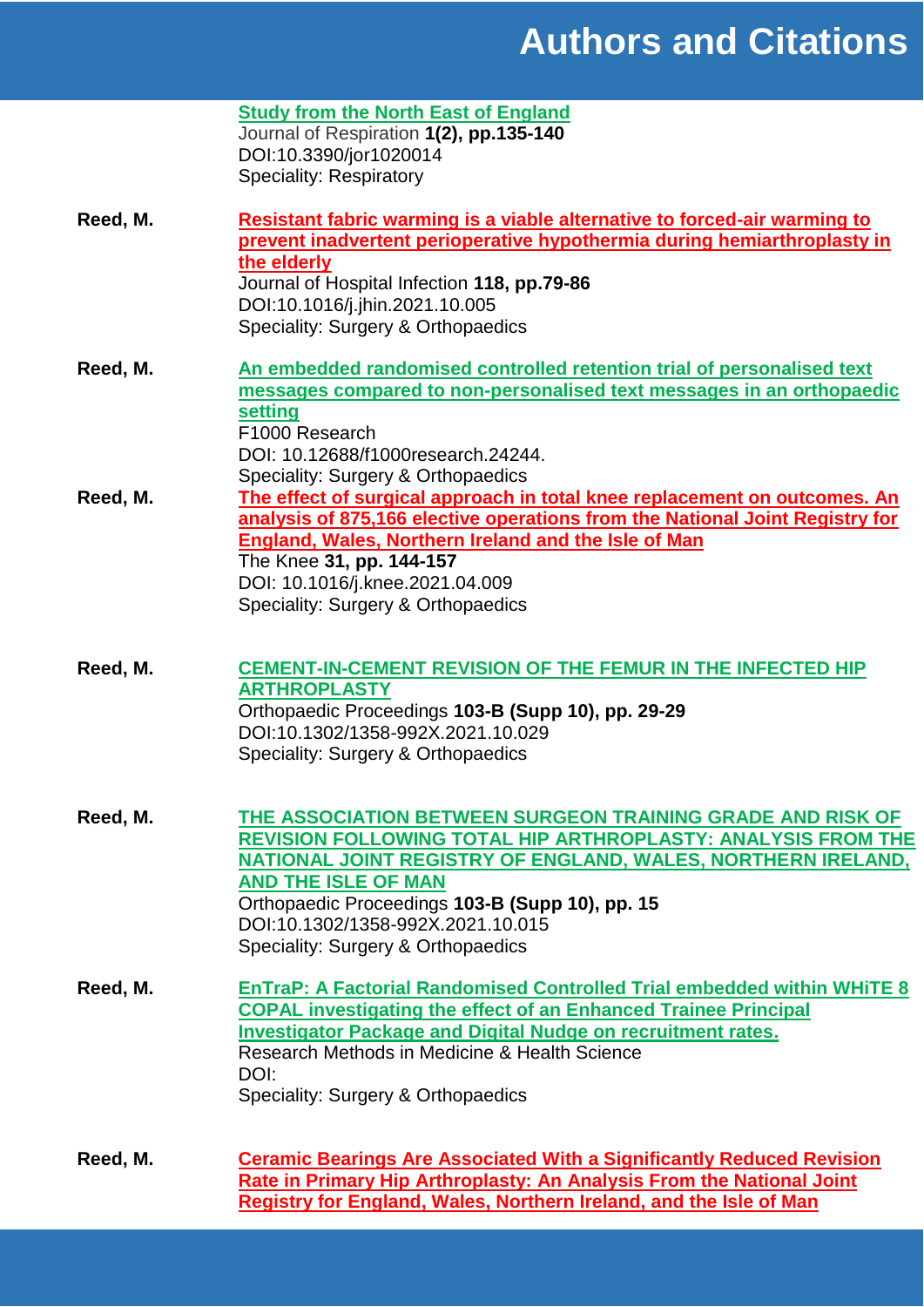|          | Journal of Arthroplasty 36(10), pp3498-3506<br>DOI: 10.1016/j.arth.2021.05.027<br>Speciality: Surgery & Orthopaedics                                                                                                                                                                                                                                                               |
|----------|------------------------------------------------------------------------------------------------------------------------------------------------------------------------------------------------------------------------------------------------------------------------------------------------------------------------------------------------------------------------------------|
| Reed, M. | Implementing grip strength assessment in hip fracture patients: a feasibility<br>project<br>Journal of Frailty Sarcopenia and Falls 6(2), pp. 66-78<br>DOI: 10.22540/JFSF-06-066<br>Speciality: Surgery & Orthopaedics                                                                                                                                                             |
| Reed, M. | Hip aspiration culture: analysing data from a single operator series<br>investigating periprosthetic joint infection.<br>Journal of Bone and Joint Infection, 6(6), pp.165-170<br>DOI: 10.5194/jbji-6-165-2021<br>Speciality: Surgery & Orthopaedics                                                                                                                               |
| Reed, M  | The COVID-19 induced joint replacement deficit in England, Wales and<br><b>Northern Ireland</b><br><b>Public Library of Science Medicine</b><br>Speciality: Surgery & Orthopaedics                                                                                                                                                                                                 |
| Reed, M. | <b>Infection: The Final Frontier of Arthroplasty Management</b><br>A Proposal for a Global Periprosthetic Joint Infection Registry from a<br><b>Multinational Collaborative Group, the GAIA (Global Arthroplasty Infection</b><br><b>Association)</b><br>The Journal of Bone and Joint Surgery 103(6), pp. e22<br>DOI: 10.2106/JBJS.20.01517<br>Speciality: Surgery & Orthopaedics |
| Reed, M. | <b>Prediction of Postoperative Outcomes Following Hip Fracture Surgery:</b><br><b>Independent Validation and Recalibration of the Nottingham Hip Fracture</b><br>Score.<br>*High Impact Journal* Journal of the American Medical Directors Association,<br>22(3), pp. 663-669.e2<br>DOI: 10.1016/j.jamda.2020.07.013<br>Speciality: Surgery & Orthopaedics                         |
| Reed, M. | <u>Knee arthroplasty: post-operative care, rehab-ilitation and follow-up</u><br>Orthopaedics and Trauma, 35(1), pp.49-55<br>DOI: 10.1016/j.mporth.2021.12.009<br>Speciality: Surgery & Orthopaedics                                                                                                                                                                                |
| Reed, M. | A randomized clinical trial of low dose single antibiotic-loaded cement<br>versus high dose dual antibiotic-loaded cement in patients receiving a hip<br>hemiarthroplasty after fracture: A protocol for the WHITE 8 COPAL study.<br>Bone & Joint Open, 2(2), pp.72-78                                                                                                             |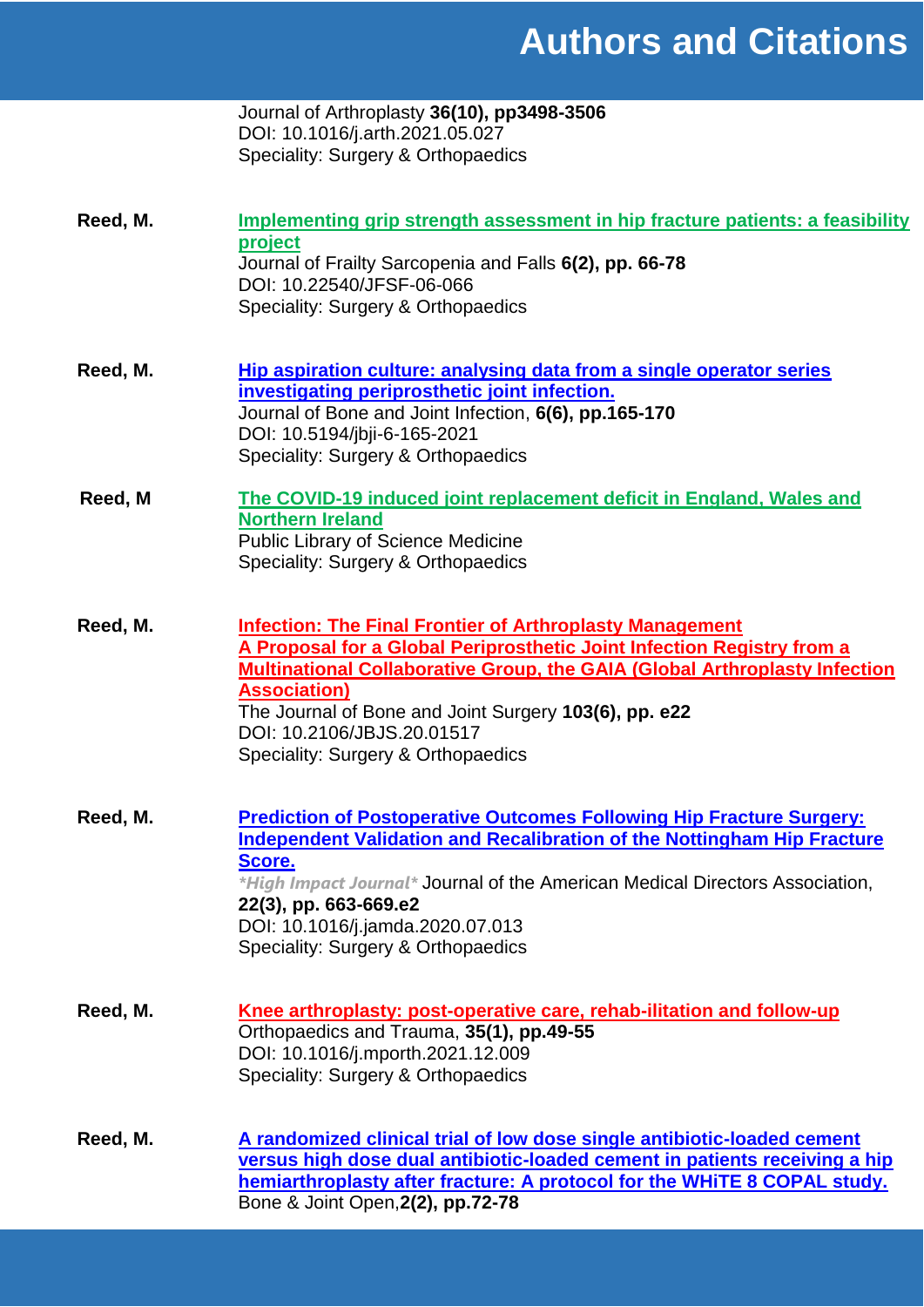|                | DOI: 10.1302/2633-1462.22.BJO-2020-0174<br>Speciality: Surgery & Orthopaedics                                                                                                                                                                                                                                                                                                              |
|----------------|--------------------------------------------------------------------------------------------------------------------------------------------------------------------------------------------------------------------------------------------------------------------------------------------------------------------------------------------------------------------------------------------|
| Reid, L.       | Psychological recovery in a step 4 service: a qualitative study exploring the<br>views of service users and clinicians<br>*High Impact Journal* Journal of Mental Health, pp.1-7<br>DOI:10.1080/09638237.2021.1922640<br>Speciality: Psychology                                                                                                                                            |
| Richardson, F. | <b>QIP: Implementing A Palliative Care Electronic Patient Profile To Improve</b><br><b>MDT Communication And Handover.</b><br>BMJ Supportive & Palliative Care, 11, pp. A46<br>DOI:10.1136/spcare-2021-PCC.121<br><b>Speciality: Palliative</b>                                                                                                                                            |
| Robinson, L.   | Palliative care simulation for internal medicine trainees: development and<br>pilot study<br><b>BMJ Supportive and Palliative Care.</b><br>DOI: 10.1136/bmjspcare-2021-003272<br><b>Speciality: Palliative Care</b>                                                                                                                                                                        |
| Robinson, S.   | An exploratory study using video analysis of rheumatology specialist<br>nurses conducting methotrexate education consultations with patients<br><b>Musculoskeletal Care</b><br>DOI:10.1002/msc.1543<br>Speciality: Rheumatology                                                                                                                                                            |
| Rodgers, H.    | Economic evaluation of robot-assisted training versus an enhanced upper<br>limb therapy programme or usual care for patients with moderate or severe<br>upper limb functional limitation due to stroke: results from the RATULS<br>randomised controlled trial<br>*High Impact Journal* British Medical Journal, 11(5) pp.1-12<br>DOI:10.1136/bmjopen-2020-042081<br>Speciality: Neurology |
| Routh, C.      | Rare but serious cause for hypokalaemia and hypertension.<br>BMJ Case Reports, 14(3), pp. e 239955.<br>DOI:10.1136/bcr-2020-239955.<br>Speciality: Cardiovascular                                                                                                                                                                                                                          |
| Ryan, S.       | An exploratory study using video analysis of rheumatology specialist<br>nurses conducting methotrexate education consultations with patients<br><b>Musculoskeletal Care</b><br>DOI:10.1002/msc.1543<br>Speciality: Rheumatology                                                                                                                                                            |

**Scott, J. [Complication after Thoracocentesis and Chest Drain Insertion: A Single](https://doi.org/10.3390/jor1020014)**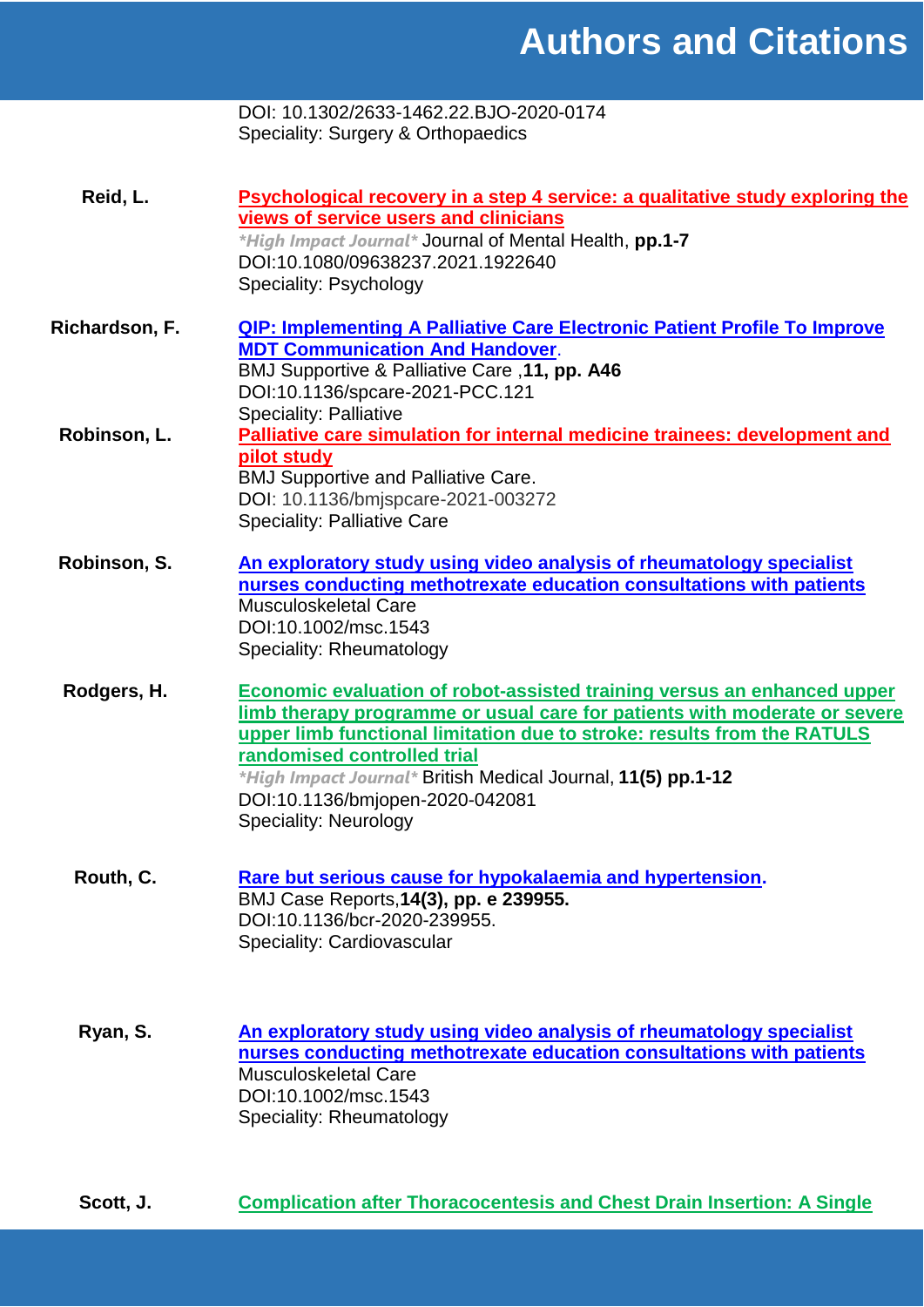|                | <b>Study from the North East of England</b><br>Journal of Respiration 1(2), pp.135-140<br>DOI:10.3390/jor1020014<br><b>Speciality: Respiratory</b>                                                                                                           |
|----------------|--------------------------------------------------------------------------------------------------------------------------------------------------------------------------------------------------------------------------------------------------------------|
| Scott, J.      | <u>An exploratory study using video analysis of rheumatology specialist</u><br>nurses conducting methotrexate education consultations with patients.<br>Musculoskeletal Care.<br>DOI: 10.1002/msc.1543<br>Speciality: Rheumatology                           |
| Shaban, F.     | Correction to: Day case Iaparoscopic cholecystectomy at Kilimanjaro<br><b>Christian Medical Centre, Tanzania.</b><br>*High Impact Journal* Surgical Endoscopy<br>DOI: 10.1007/s00464-021-08324-1<br>Speciality: Gastroenterology                             |
| Shah, H.A.     | Rare but serious cause for hypokalaemia and hypertension.<br>BMJ Case Reports, 14(3), pp. e239955.<br>DOI:10.1136/bcr-2020-239955.<br>Speciality: Cardiovascular                                                                                             |
| Siddiqui, S.N. | A Mystery tale of Cardiogenic Delirium Induced by Covid-19<br>European Journal of Medical Health and Sciences 3(3) pp.8-11<br>DOI:10.24018/ejmed.2021.3.3.817<br><b>Speciality: Respiratory</b>                                                              |
| Siddiqui, S.N. | A Camouflaged Case of Disseminated Tuberculosis Presenting as Adrenal<br><b>Crisis</b><br>European Journal of Medical Health and Sciences (case study)<br>DOI: 10.24018/ejmed.2021.3.3.819<br><b>Speciality: Respiratory</b>                                 |
| Sinclair, N.   | Implementing grip strength assessment in hip fracture patients: a feasibility<br>project<br>Journal of Frailty Sarcopenia and Falls 6(2), pp. 66-78<br>DOI: 10.22540/JFSF-06-066<br>Speciality: Surgery & Orthopaedics                                       |
| Snell, D.      | Collaboration between palliative and critical care: a review of end of life care<br>for patients with covid-19 on the critical care unit<br>BMJ Supportive & Palliative Care, 11, pp. A10<br>DOI:10.1136/spcare-2021-PCC.25<br><b>Speciality: Palliative</b> |
| Sorial, A.     | Implementing grip strength assessment in hip fracture patients: a feasibility<br><b>project</b>                                                                                                                                                              |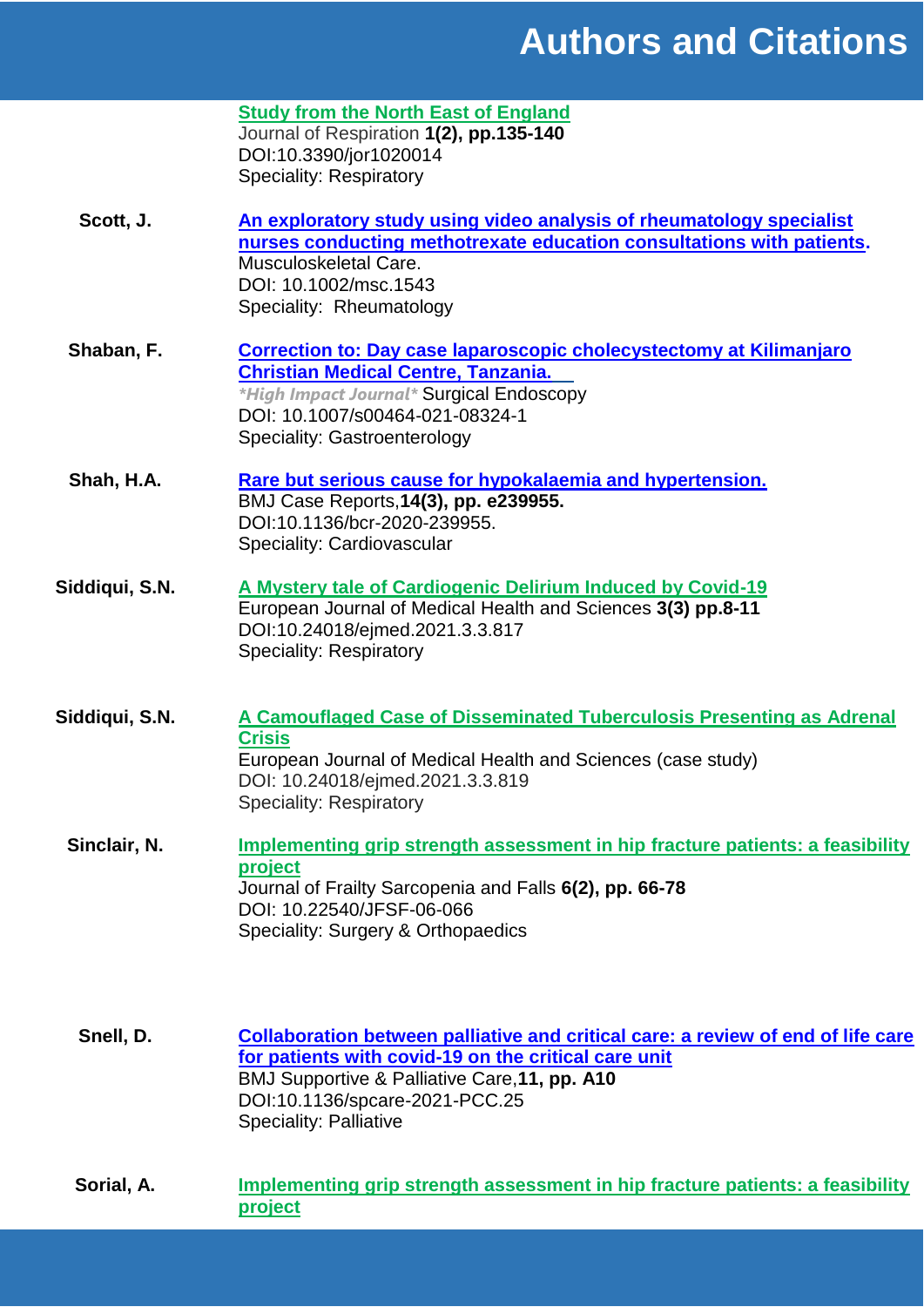|              | Journal of Frailty Sarcopenia and Falls 6(2), pp. 66-78<br>DOI: 10.22540/JFSF-06-066<br>Speciality: Surgery & Orthopaedics                                                                                                                                                                                                                                 |
|--------------|------------------------------------------------------------------------------------------------------------------------------------------------------------------------------------------------------------------------------------------------------------------------------------------------------------------------------------------------------------|
| Sorial, A.   | <b>Prediction of Postoperative Outcomes Following Hip Fracture Surgery:</b><br><b>Independent Validation and Recalibration of the Nottingham Hip Fracture</b><br>Score.<br>*High Impact Journal* Journal of the American Medical Directors Association,<br>22(3), pp 663-669.e2.<br>DOI: 10.1016/j.jamda.2020.07.013<br>Speciality: Surgery & Orthopaedics |
| Stamp, G.    | <b>MINIMALLY INVASIVE PERIACETABULAR OSTEOTOMY: SINGLE-</b><br><b>SURGEON OUTCOMES OF 369 PATIENTS</b><br>Orthopaedic Proceedings 103-B (Supp 10)<br>DOI: 10.1302/1358-992x2021.10.022<br>Speciality: Surgery & Orthopaedics                                                                                                                               |
| Stamp, G     | <b>Comparison of early outcomes following arthroscopic acetabular</b><br>chondroplasty and microfracture: A study using the UK non-arthroplasty hip<br>registry dataset<br>Orthopaedic Proceedings 103-B (Supp 10)<br>DOI: 10.1302/1358-992X.2021.10.040<br>Speciality: Surgery & Orthopaedics                                                             |
| Standing, H. | You can't start a car when there's no petrol left': a qualitative study of<br>patient, family and clinician perspectives on implantable cardioverter<br>defibrillator deactivation<br>BMJ Open, 11<br>DOI:10.1136/bmjopen-2020-048024<br>Speciality: Cardiology                                                                                            |
| Steer, J.    | A Qualitative Study Exploring the Impact and Effects Following Hospital<br><b>Discharge of COVID-19</b><br>Journal of Respiration 1, pp. 216-222<br>DOI: 10.3390/jor1030020<br><b>Speciality: Respiratory</b>                                                                                                                                              |
| Steer, J.    | The NIV Outcomes (NIVO) Score: prediction of in-hospital mortality in<br>exacerbations of COPD requiring assisted ventilation<br>European Respiratory Journal 58 (2), pp1-11<br>DOI:10.1183/13993003.04042-2020<br><b>Speciality: Respiratory</b>                                                                                                          |
| Steer, J.    | <b>Uptake of Clinical Prognostic Tools in COPD Exacerbations Requiring</b><br><b>Hospitalisation</b><br>Journal of Chronic Obstructive Pulmonary Disease pp1-5<br>DOI: 10.1080/15412555.2021.1959540<br><b>Speciality: Respiratory</b>                                                                                                                     |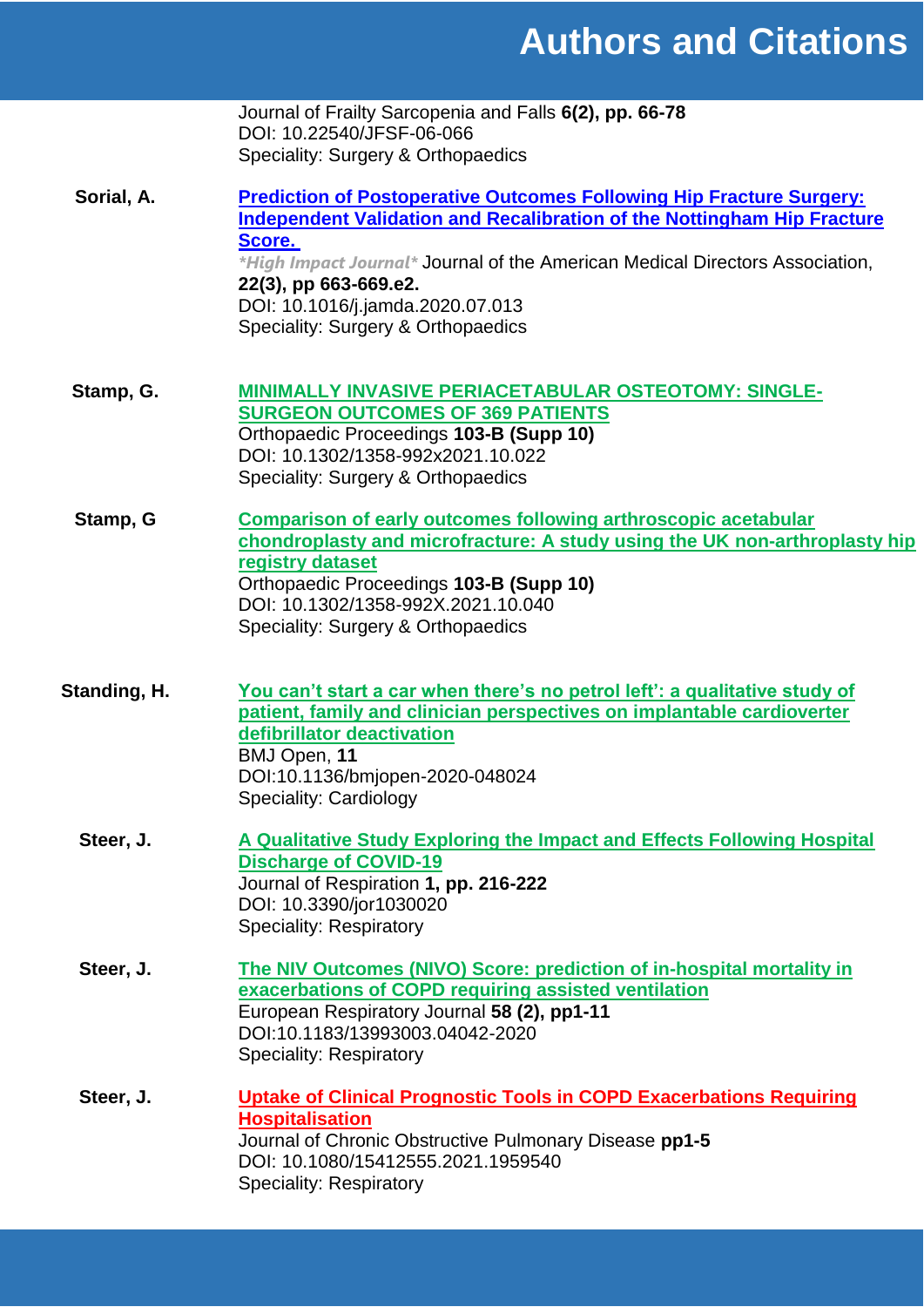| Steer, J.     | Oxygen therapy and inpatient mortality in COPD exacerbation<br>Emergency Medical Journal 38(3), pp.170-177<br>DOI:10.1136/emermed-2019-209257<br><b>Speciality: Respiratory</b>                                                     |
|---------------|-------------------------------------------------------------------------------------------------------------------------------------------------------------------------------------------------------------------------------------|
| Strehle, E.M. | <b>Imaging of Children with a Urinary Tract Infection in North East England</b><br>Archives of Paediatrics and Neonatology 4(1)<br>DOI:10.22259/2638-5155.0401005<br><b>Speciality: Paediatrics</b>                                 |
| Storey, C.    | <b>Complication after Thoracocentesis and Chest Drain Insertion: A Single</b><br><b>Study from the North East of England</b><br>Journal of Respiration 1(2), pp.135-140<br>DOI:10.3390/jor1020014<br><b>Speciality: Respiratory</b> |
| Storey, C.    | 214P The role of USS guided biopsy in the investigation of lung cancer.<br>*High Impact Journal* Journal of Thoracic Oncology, 16(4), pp. S812<br>DOI: 10.1016/S1556-0864(21)02056-6<br><b>Speciality: Respiratory</b>              |
| Strong, C.    | <b>Common intestinal stoma complaints</b><br>*High Impact Journal* British Medical Journal pp.1-6<br>DOI:10.1136/bmj.n2310<br>Speciality: Gastroenterology                                                                          |
| Swainston, K. | The impact of influential life events and current issues on decision-making<br>for breast cancer reconstructive surgery.<br>Division of Health Psychology Annual Conference (in press)<br>Speciality: Oncology                      |
| Tate, D.      | Accuracy of the Mologic COVID-19 rapid antigen test: a prospective multi-<br>centre analytical and clinical evaluation<br><b>Wellcome Open Research</b><br>DOI:10.12688/wellcomeopenres.16842.1<br><b>Speciality: Respiratory</b>   |
| Thomas, C.    | <b>P-BN54</b> The outcomes after a Laparoscopic subtotal cholecystectomy<br>British Journal of Surgery 108 (Suppl 9)<br>DOI:10.1093/bjs/znab430.052<br>Speciality: Gastroenterology                                                 |
| Thomas, K.    | Idiopathic systemic capillary leak syndrome (Clarkson's disease) presenting<br>with recurrent hypovolemic shock<br>Acute Medicine, 20(1), pp.74-77.<br>DOI:<br><b>Speciality: Respiratory</b>                                       |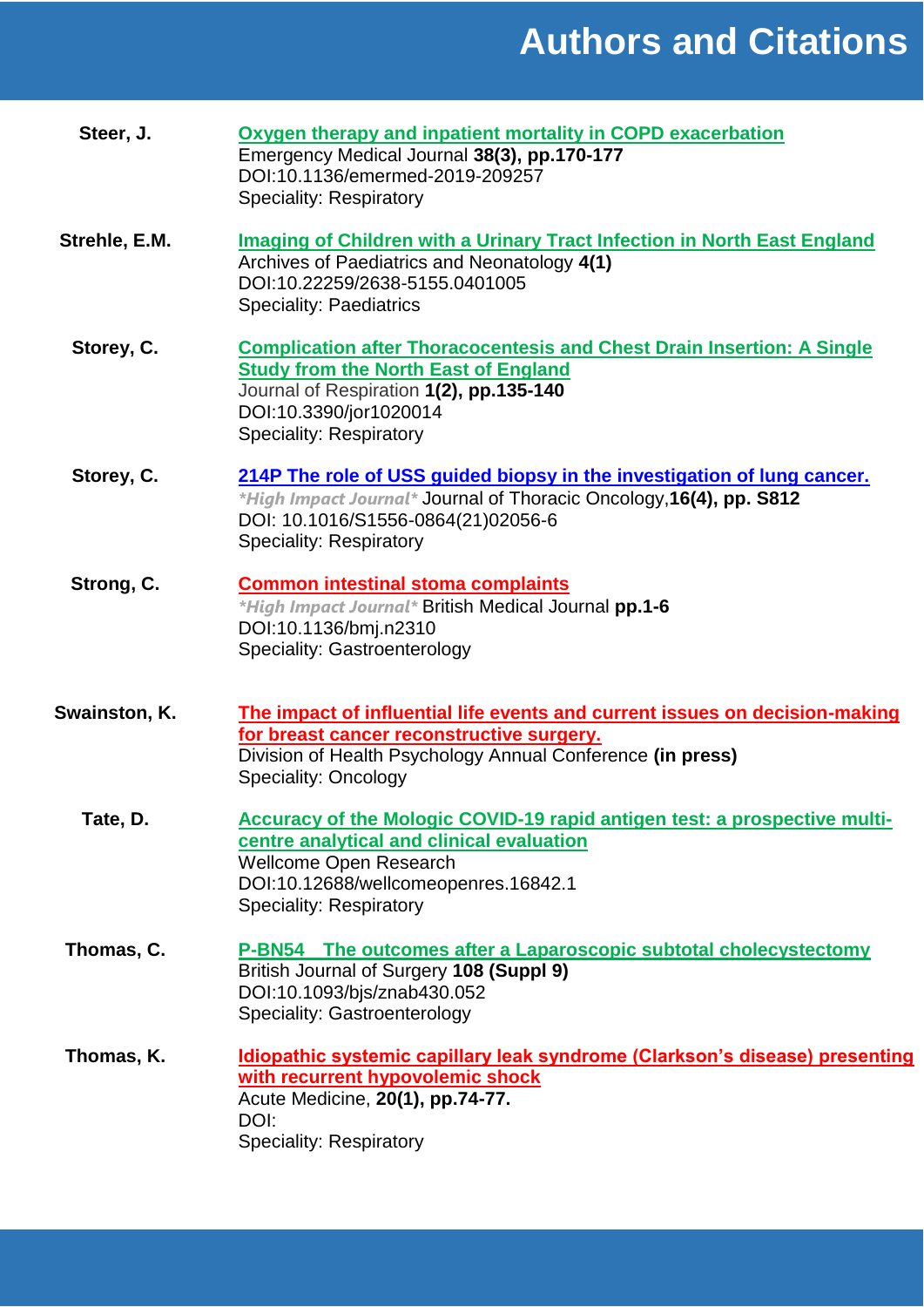| Thomson, R. G.   | You can't start a car when there's no petrol left': a qualitative study of<br>patient, family and clinician perspectives on implantable cardioverter<br>defibrillator deactivation<br>BMJ Open, 11<br>DOI:10.1136/bmjopen-2020-048024<br><b>Speciality: Cardiology</b>                                                                                |
|------------------|-------------------------------------------------------------------------------------------------------------------------------------------------------------------------------------------------------------------------------------------------------------------------------------------------------------------------------------------------------|
| Thompson, G.     | <b>Protocol for a cluster randomised controlled trial of the DAFNEplus (Dose</b><br>Adjustment For Normal Eating) intervention compared with 5x1 DAFNE: a<br>lifelong approach to promote effective self-management in adults with type 1<br>diabetes.<br>BMJ Open, 11, pp. e040438.<br>DOI: 10.1136/bmjopen-2020-040438<br>Speciality: Endocrinology |
| Townend, A.      | P031. Is clinical assessment necessary in addition to mammography in the<br>assessment of the asymptomatic patient with a strong family history of<br>breast cancer?.<br>European Journal of Surgical Oncology, 47(5), pp. e304.<br>DOI: 10.1016/j.ejso.2021.03.035<br><b>Speciality: Oncology</b>                                                    |
| Townshend, D. N. | <b>Early experience and patient-reported outcomes of 503 INFINITY total ankle</b><br><b>arthroplasties</b><br>The Bone and Joint Journal 103-B (7) pp1270-1276<br>DOI: 10.1302/0301-620X.103B7.BJJ-2020-2058.R2<br>Speciality: Surgery and Orthopaedics                                                                                               |
| Tullo, E.        | <b>COVID-19 Mortality in Patients with a Ward-Based Ceiling of Care</b><br>Stresses 1(4), pp. 277-284<br>DOI:10.3390/stresses1040020<br><b>Speciality: Respiratory</b>                                                                                                                                                                                |
| Vint, H.         | The Incidence of Venous Thromboembolism in Patients Undergoing<br><b>Anterior Lumbar Interbody Fusion: A Proposed Thromboprophylactic</b><br><b>Regime</b><br>International Journal of Spine Surgery, 15(2), pp.348-352<br>DOI: 0.14444/8045                                                                                                          |
| Walker, D.       | Speciality: Surgery and Orthopaedics<br>P128A subgroup analysis of the efficacy of filgotinib for patients with<br>moderately active RA following an inadequate response to methotrexate.<br>*High Impact Journal* Rheumatology, 60(Supp 1).<br>DOI: 10.1093/rheumatology/keab247.123<br>Speciality: Rheumatology                                     |
| Walker, D.       | <b>P133 Filgotinib in patients with RA with inadequate response to</b><br>methotrexate: FINCH 1 52-week efficacy and patient reported outcomes data.<br>*High Impact Journal* Rheumatology, 60(Supp 1).<br>DOI: 10.1093/rheumatology/keab247.129<br>Speciality: Rheumatology                                                                          |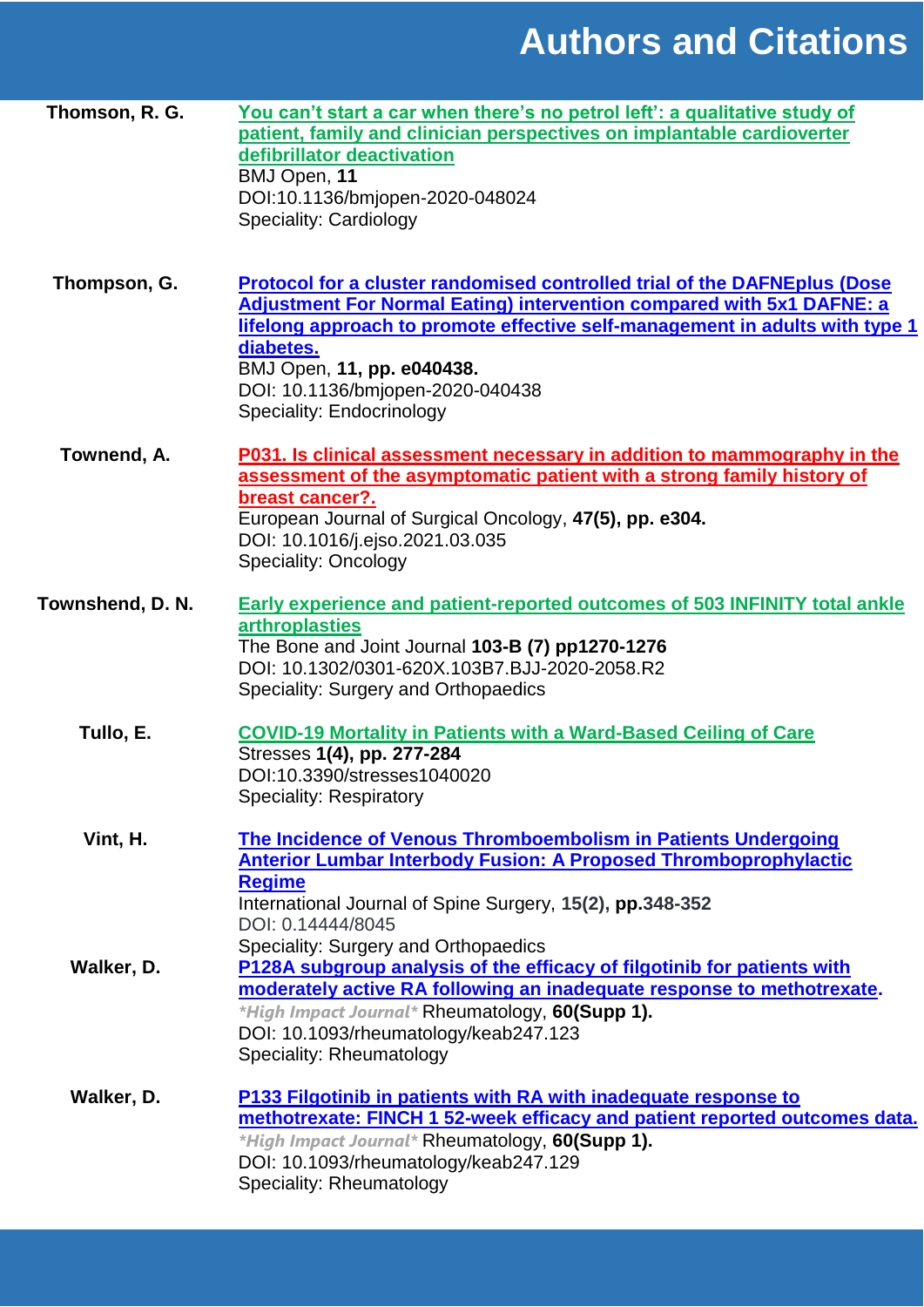| Walker, D. | P139 Disease modifying treatment: the end of a golden age.<br>*High Impact Journal* Rheumatology, 60 (Supplement 1)<br>DOI: 10.1093/rheumatology/keab247.135<br>Speciality: Rheumatology                                                              |
|------------|-------------------------------------------------------------------------------------------------------------------------------------------------------------------------------------------------------------------------------------------------------|
|            |                                                                                                                                                                                                                                                       |
| Walker, D. | <u>An exploratory study using video analysis of rheumatology specialist</u><br>nurses conducting methotrexate education consultations with patients<br><b>Musculoskeletal Care</b><br>DOI:10.1002/msc.1543<br>Speciality: Rheumatology                |
| Walker, R. | Palliative medicine trainees be should learn about frailty: meta-synthesis<br>and Delphi study to establish curriculum content<br><b>BMJ Supportive and Palliative Care</b><br>DOI:10.1136/bmjpcare-2021-003013<br><b>Speciality: Palliative Care</b> |
| Walker, R. | <b>African Rigorous Innovative Stroke Epidemiological Surveillance Protocol</b><br>for a Community-Based Mobile-Health Study<br>Neuroepidemiology<br>DOI:10.1159/00518885<br><b>Speciality: Neurology</b>                                             |
| Walker, R. | Population normative data for three cognitive screening tools for older<br>adults in sub-Saharan Africa<br>Dementia and Neuropsychologia 15 (3), pp.339-349<br>DOI:10.1590/1980-57642021dn15-030005<br><b>Speciality: Elderly Care</b>                |
| Walker, R. | <b>Social Participation's Association with Falls and Frailty in Malaysia: A</b><br><b>Cross-Sectional Study</b><br>Journal of Frailty Aging pp.1-7<br>DOI:10.14283/jfa.2021.31<br><b>Speciality: Elderly Care</b>                                     |
| Walker, R. | <u>Understanding how people with Parkinson's disease and their relatives</u><br>approach advance care planning<br><b>European Geriatric Medicine</b><br>DOI:10.1007/S41999-02100548-7<br><b>Speciality: Parkinson's Disease</b>                       |
| Walker, R. | Screening tools for common mental disorders in older adults in South Asia:<br>a systematic scoping review<br>International Psychogeriatrics pp.1-12<br>DOI:10.1017/S1041610220003804<br><b>Speciality: Elderly Care</b>                               |
| Walker, R. | The role of support groups in the management of Parkinson's disease in<br><b>Kenya: Sociality, information and legitimacy</b>                                                                                                                         |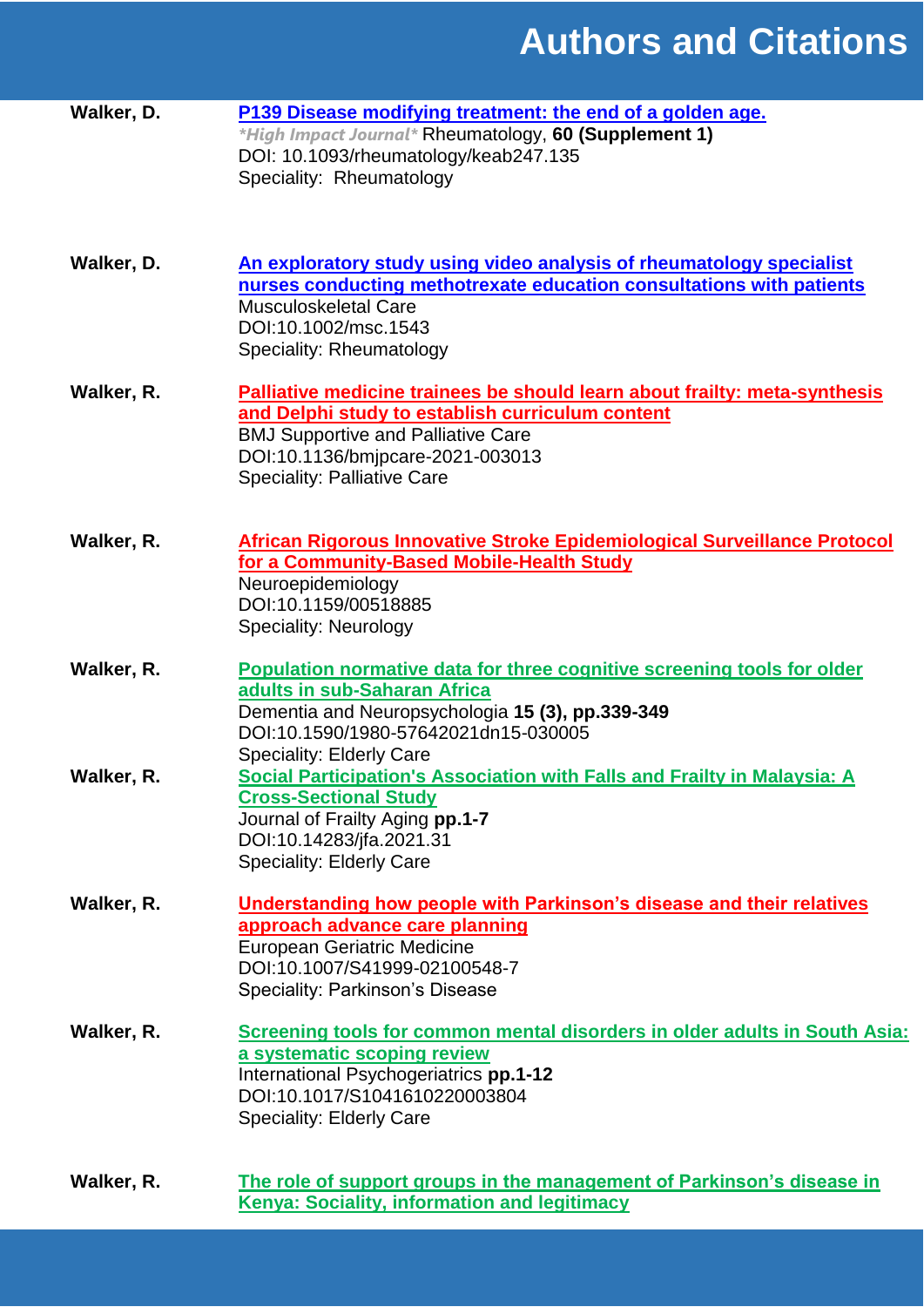Global Public Health DOI:10.1080/17441692.2021.1954227 Speciality: Neurology

| Walker, R. | The Impact of COVID-19 on Palliative Care for People with Parkinson's and<br><b>Response to Future Pandemics.</b><br>*High Impact Journal* Expert Review of Neurotherapeutics.<br>DOI: 10.1080/14737175.2021.1923480<br><b>Speciality: Parkinson's Disease</b>                                                                                |
|------------|-----------------------------------------------------------------------------------------------------------------------------------------------------------------------------------------------------------------------------------------------------------------------------------------------------------------------------------------------|
| Walker, R. | <b>Acceptability and Feasibility of Using Dietary Nitrate and Folate</b><br><b>Supplementation For The Treatment Of Hypertension In A Rural Tanzanian</b><br><b>Population.</b><br>*High Impact Journal* Journal of Hypertension, 39 (Supp 1), pp. e269.<br>DOI: 10.1097/01.hjh.0000747532.53519.ce<br><b>Speciality: Cardiology</b>          |
| Walker, R. | Nitrate-Rich Beetroot Juice Alone or In Combination With Folic Acid<br>Reduces Blood Pressure In Hypertensive Tanzanian Adults: A Double-Blind<br><b>Randomized Controlled Trial.</b><br>*High Impact Journal* Journal of Hypertension, 39(Supp 1), pp. e269-e270<br>DOI: 10.1097/01.hjh.0000747536.51685.70<br><b>Speciality: Cardiology</b> |
| Walker, R. | <b>Understanding Caregiver Strain in Parkinsonism-A Mixed Methods</b><br><b>Approach</b><br>Journal of Geriatric Psychiatry and Neurology<br>DOI:10.1177/0891988721996819<br><b>Specialty: Parkinson's Disease</b>                                                                                                                            |
| Walker, R. | Correction to: Day case Iaparoscopic cholecystectomy at Kilimanjaro<br><b>Christian Medical Centre, Tanzania.</b><br>*High Impact Journal* Surgical Endoscopy<br>DOI:10.1007/s00464-021-08324-1<br>Speciality: Gastroenterology                                                                                                               |
| Walker, R. | <b>Group experiences of cognitive stimulation therapy (CST) in Tanzania: a</b><br>qualitative study.<br>Aging & Mental Health,<br>DOI:10.1080/13607863.2021.1872489<br><b>Speciality: Elderly Care</b>                                                                                                                                        |
| Walker, R. | <b>How Do Patients with Parkinson's Disease Approach Advance Care</b><br><b>Planning? A UK-Based Mixed Methods Study.</b><br>Journal of Geriatric Psychiatry and Neurology.<br>DOI:0.1177/0891988720988917<br>Speciality: Parkinson's Disease.                                                                                                |
| Walker, R. | Low levels of frailty in HIV-positive older adults on antiretroviral therapy in                                                                                                                                                                                                                                                               |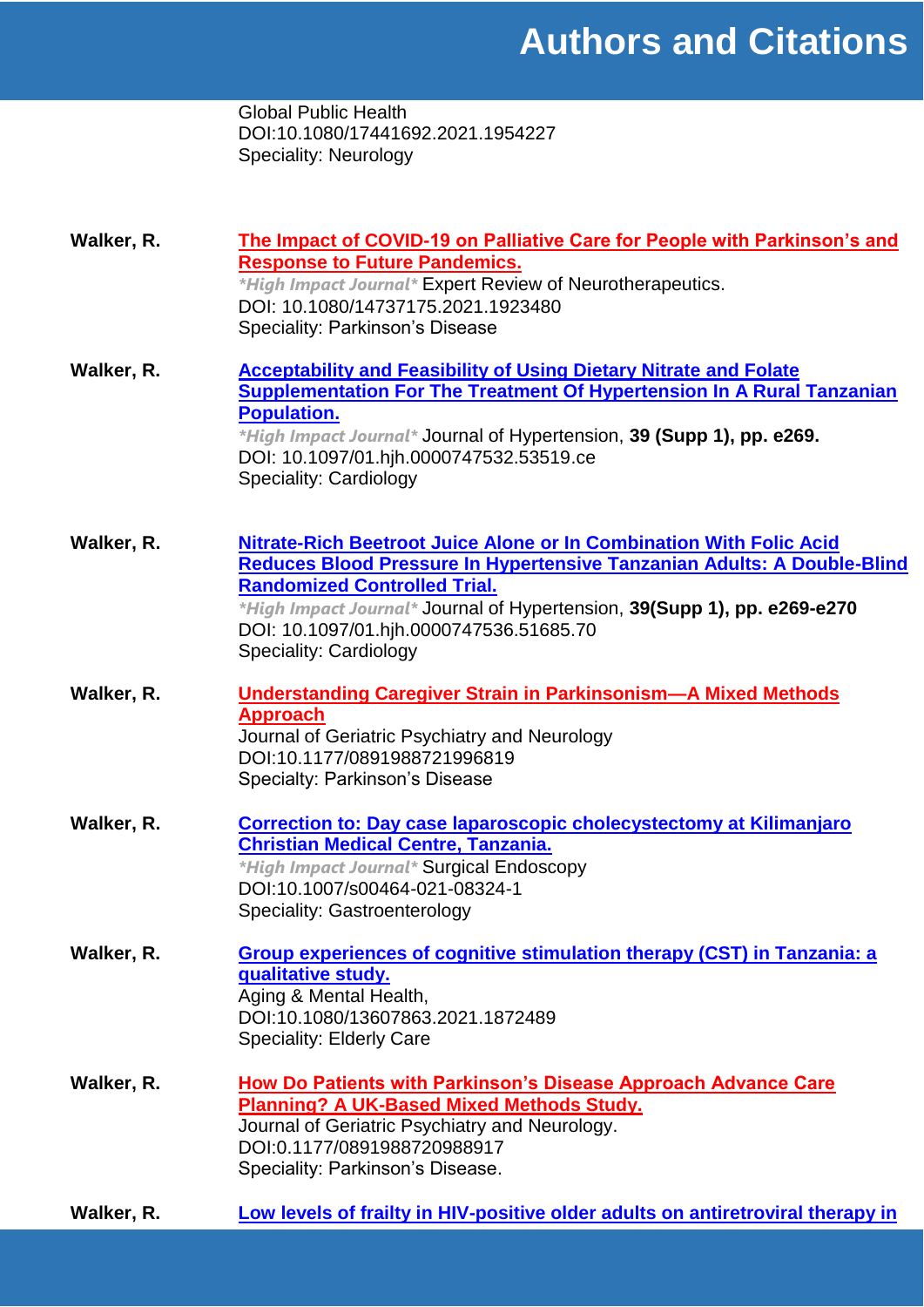|                 | northern Tanzania.<br>Journal of NeuroVirology, 27, pp.58-69<br>DOI:10.1007/s13365-020-00915-3<br><b>Speciality: Long Term Conditions</b>                                                                                                                                                  |
|-----------------|--------------------------------------------------------------------------------------------------------------------------------------------------------------------------------------------------------------------------------------------------------------------------------------------|
| Walker, R.      | Ophthalmic pathologies in an older HIV-positive Tanzanian population and<br>their association with neurological morbidity and evaluation of a low-<br>resource screening strategy<br><b>Research Square</b><br>DOI: 10.21203/rs.3.rs-398160/v1.<br><b>Speciality: Long Term Conditions</b> |
| Walker, R.      | Prevalence estimates of dementia in older adults in rural Kilimanjaro 2009-<br>2010 and 2018–2019: is there evidence of changing prevalence?<br><b>International Journal of Geriatric Psychiatry</b><br>DOI: 10.1002/gps.5498<br><b>Speciality: Elderly Care</b>                           |
| Walker, R.      | Rationing care by frailty during the COVID-19 pandemic.<br>*High Impact Journal* Age and Ageing, 50(1), pp.7-10<br>DOI:10.1093/ageing/afaa171<br><b>Speciality: Elderly Care</b>                                                                                                           |
| Warmsley, R.    | Palliative care simulation for internal medicine trainees: development and<br>pilot study<br><b>BMJ Supportive and Palliative Care.</b><br>DOI: 10.1136/bmjspcare-2021-003272<br><b>Speciality: Palliative Care</b>                                                                        |
| Waqas, A.       | 836 Presentation, Clinical Outcomes and Prognosis of Primary Appendiceal<br><b>Adenocarcinoma; Single Centre Experience.</b><br>*High Impact Journal* British Journal of Surgery, 108(Supp 2)<br>DOI: 10.1093/bjs/znab134.583<br>Speciality: Surgery & Orthopaedics                        |
| Weatherhead, M. | P220 Is there a need for staging EBUS?<br>*High Impact Journal* Thorax, 76, pp. A208-A209.<br>DOI:10.1136/thorax-2020-BTSabstracts.365<br><b>Speciality: Respiratory</b>                                                                                                                   |
| Weir, B.        | Psychological recovery in a step 4 service: a qualitative study exploring the<br>views of service users and clinicians<br>*High Impact Journal* Journal of Mental Health, pp.1-7<br>DOI:10.1080/09638237.2021.1922640<br>Speciality: Psychology                                            |